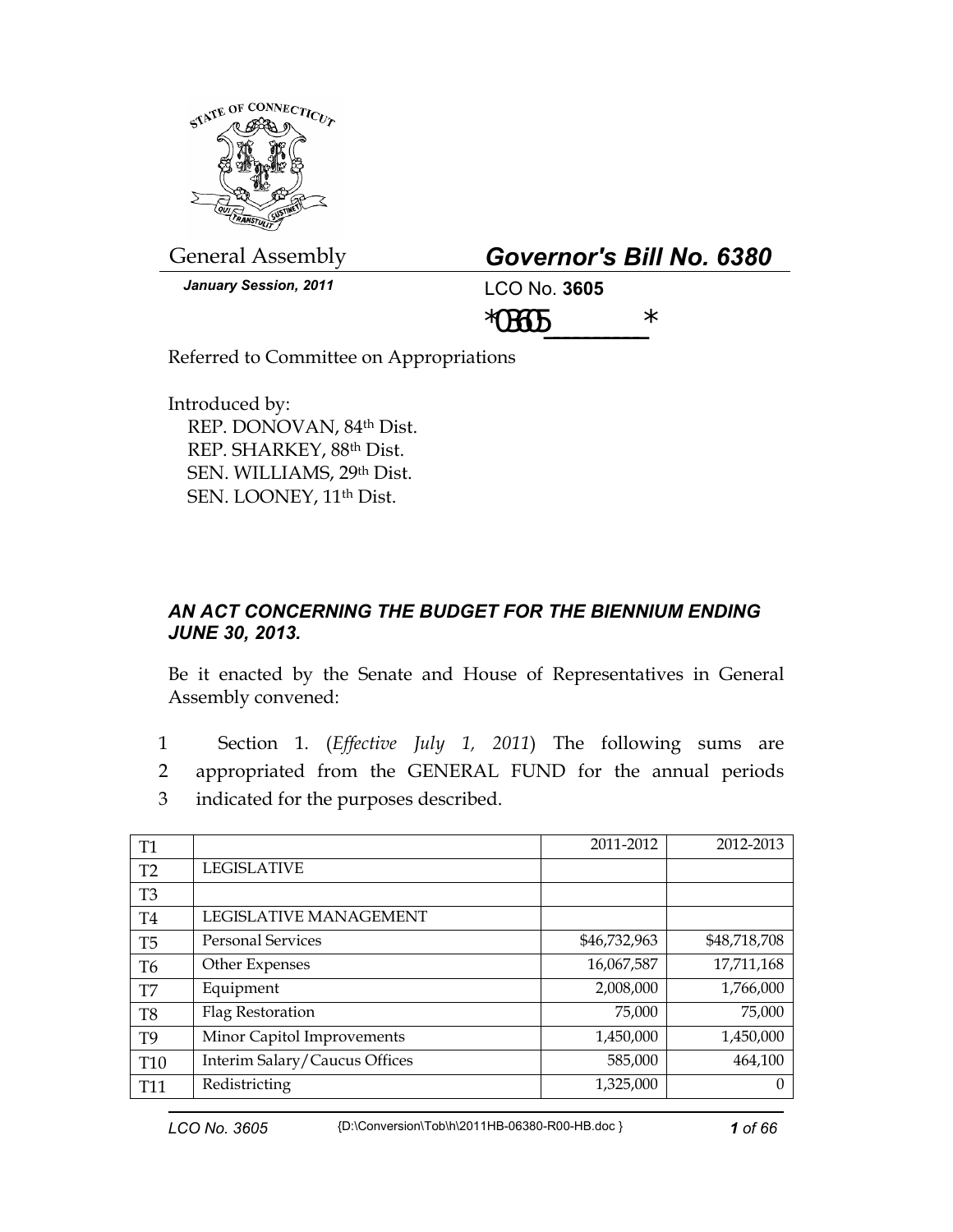| <b>T12</b>      | Old State House                                      | 597,985    | 616,523    |
|-----------------|------------------------------------------------------|------------|------------|
| <b>T13</b>      | <b>Interstate Conference Fund</b>                    | 365,946    | 380,584    |
| T14             | New England Board of Higher Education                | 188,344    | 194,183    |
| <b>T15</b>      | <b>AGENCY TOTAL</b>                                  | 69,395,825 | 71,376,266 |
| T16             |                                                      |            |            |
| <b>T17</b>      | AUDITORS OF PUBLIC ACCOUNTS                          |            |            |
| <b>T18</b>      | <b>Personal Services</b>                             | 11,875,086 | 11,765,921 |
| T19             | Other Expenses                                       | 894,009    | 856,702    |
| <b>T20</b>      | Equipment                                            | 10,000     | 10,000     |
| T <sub>21</sub> | <b>AGENCY TOTAL</b>                                  | 12,779,095 | 12,632,623 |
| T <sub>22</sub> |                                                      |            |            |
| <b>T23</b>      | <b>COMMISSION ON AGING</b>                           |            |            |
| T <sub>24</sub> | <b>Personal Services</b>                             | 414,234    | 430,713    |
| T <sub>25</sub> | Other Expenses                                       | 82,266     | 86,182     |
| T <sub>26</sub> | Equipment                                            | 1,500      | 1,500      |
| T27             | <b>AGENCY TOTAL</b>                                  | 498,000    | 518,395    |
| <b>T28</b>      |                                                      |            |            |
| T <sub>29</sub> | PERMANENT COMMISSION ON THE                          |            |            |
|                 | <b>STATUS OF WOMEN</b>                               |            |            |
| <b>T30</b>      | <b>Personal Services</b>                             | 523,520    | 537,395    |
| <b>T31</b>      | Other Expenses                                       | 64,203     | 66,195     |
| <b>T32</b>      | Equipment                                            | 1,500      | 1,500      |
| <b>T33</b>      | <b>AGENCY TOTAL</b>                                  | 589,223    | 605,090    |
| <b>T34</b>      |                                                      |            |            |
| <b>T35</b>      | <b>COMMISSION ON CHILDREN</b>                        |            |            |
| T <sub>36</sub> | <b>Personal Services</b>                             | 654,913    | 668,874    |
| <b>T37</b>      | Other Expenses                                       | 74,495     | 76,804     |
| <b>T38</b>      | <b>AGENCY TOTAL</b>                                  | 729,408    | 745,678    |
| T39             |                                                      |            |            |
| T40             | LATINO AND PUERTO RICAN AFFAIRS<br><b>COMMISSION</b> |            |            |
| T41             | <b>Personal Services</b>                             | 272,915    | 276,999    |
| T42             | Other Expenses                                       | 50,500     | 52,064     |
| T43             | <b>AGENCY TOTAL</b>                                  | 323,415    | 329,063    |
| T44             |                                                      |            |            |
| T45             | AFRICAN-AMERICAN AFFAIRS<br><b>COMMISSION</b>        |            |            |
| T46             | <b>Personal Services</b>                             | 306,659    | 311,842    |
| <b>T47</b>      | Other Expenses                                       | 44,343     | 46,560     |
| <b>T48</b>      | <b>AGENCY TOTAL</b>                                  | 351,002    | 358,402    |
| T49             |                                                      |            |            |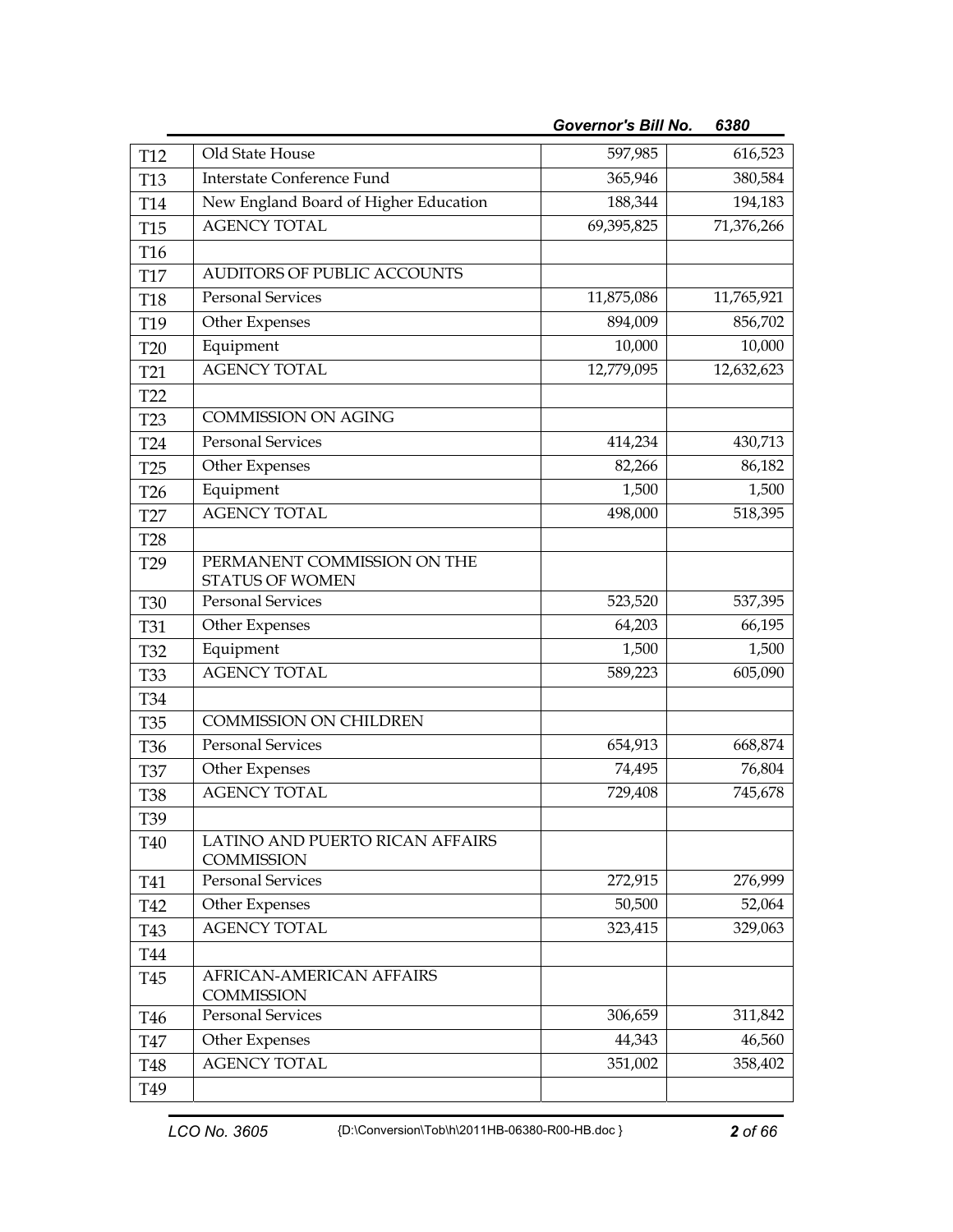| <b>T50</b>      | ASIAN PACIFIC AMERICAN AFFAIRS                    |           |                        |
|-----------------|---------------------------------------------------|-----------|------------------------|
| <b>T51</b>      | <b>COMMISSION</b><br><b>Personal Services</b>     | 209,835   | 213,868                |
| <b>T52</b>      | Other Expenses                                    | 6,800     | 7,010                  |
| <b>T53</b>      | Equipment                                         | 1,500     | 1,500                  |
| <b>T54</b>      | <b>AGENCY TOTAL</b>                               | 218,135   | 222,378                |
| <b>T55</b>      |                                                   |           |                        |
| <b>T56</b>      | <b>GENERAL GOVERNMENT</b>                         |           |                        |
| <b>T57</b>      |                                                   |           |                        |
| <b>T58</b>      | <b>GOVERNOR'S OFFICE</b>                          |           |                        |
| T <sub>59</sub> | <b>Personal Services</b>                          | 2,365,992 | 2,284,648              |
| T60             | Other Expenses                                    | 236,995   | 236,995                |
| T61             | Equipment                                         | 1         | 1                      |
| T62             | New England Governors' Conference                 | 106,734   | 113,138                |
| T63             | National Governors' Association                   | 127,094   | 134,720                |
| T64             | <b>AGENCY TOTAL</b>                               | 2,836,816 | 2,769,502              |
| T65             |                                                   |           |                        |
| T66             | SECRETARY OF THE STATE                            |           |                        |
| T67             | <b>Personal Services</b>                          | 1,510,000 | 1,450,000              |
| <b>T68</b>      | Other Expenses                                    | 1,030,923 | 1,030,923              |
| T69             | Equipment                                         | 1         | 1                      |
| <b>T70</b>      | <b>Commercial Recording Division</b>              | 6,413,689 | 6,399,728              |
| T71             | <b>AGENCY TOTAL</b>                               | 8,954,613 | 8,880,652              |
| T72             |                                                   |           |                        |
| <b>T73</b>      | LIEUTENANT GOVERNOR'S OFFICE                      |           |                        |
| T74             | Personal Services                                 | 436,806   | 424,702                |
| <b>T75</b>      | Other Expenses                                    | 72,849    | 72,849                 |
| T76             | Equipment                                         | 1         | 1                      |
| <b>T77</b>      | <b>AGENCY TOTAL</b>                               | 509,656   | 497,552                |
| T78             |                                                   |           |                        |
| T79             | OFFICE OF GOVERNMENTAL                            |           |                        |
|                 | <b>ACCOUNTABILITY</b><br><b>Personal Services</b> | 6,972,167 |                        |
| <b>T80</b>      |                                                   | 1,458,363 | 6,815,171<br>1,404,149 |
| T81             | Other Expenses<br>Equipment                       | 1         | 1                      |
| T82             | <b>Judge Trial Referee Fees</b>                   | 10,000    | 10,000                 |
| <b>T83</b>      | Reserve for Attorney Fees                         | 20,000    | 20,000                 |
| T84             | Information Technology Initiatives                | 50,000    | 50,000                 |
| T85             | <b>AGENCY TOTAL</b>                               | 8,510,531 | 8,299,321              |
| <b>T86</b>      |                                                   |           |                        |
| <b>T87</b>      |                                                   |           |                        |

*Governor's Bill No. 6380*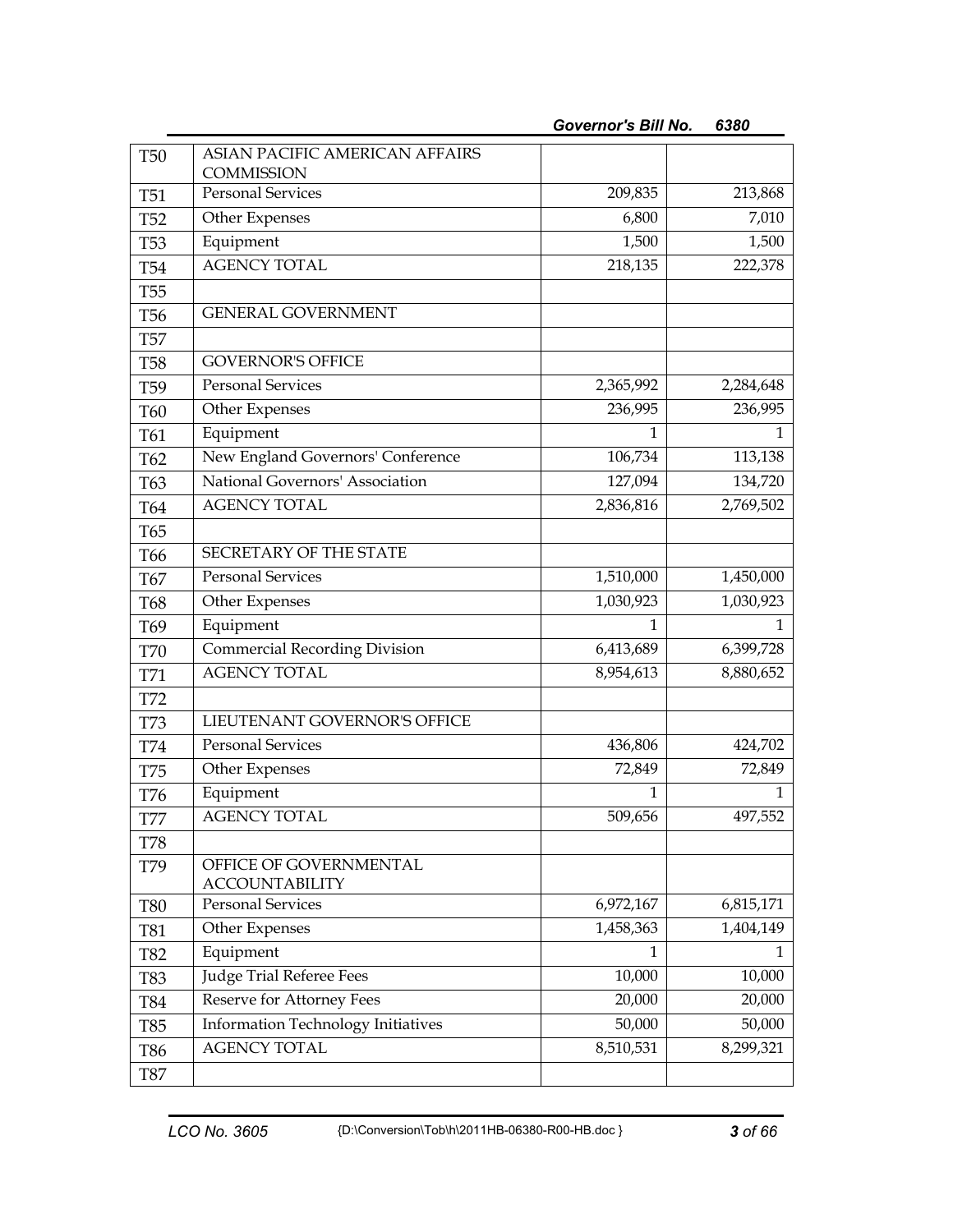|                  | ELECTIONS ENFORCEMENT COMMISSION                  |                   |                   |
|------------------|---------------------------------------------------|-------------------|-------------------|
| <b>T88</b>       | <b>Personal Services</b>                          |                   | 1,515,724         |
| T89              |                                                   | 1,484,402         |                   |
| <b>T90</b>       | Other Expenses<br>Equipment                       | 334,092<br>28,356 | 343,868<br>30,576 |
| T91              |                                                   |                   |                   |
| T92              | Citizens' Election Fund Administration<br>Account | 3,289,487         | 3,249,029         |
| T93              | <b>AGENCY TOTAL</b>                               | 5,136,337         | 5,139,197         |
| T94              |                                                   |                   |                   |
| T95              | OFFICE OF STATE ETHICS                            |                   |                   |
| T96              | <b>Personal Services</b>                          | 1,582,388         | 1,543,751         |
| <b>T97</b>       | Other Expenses                                    | 153,592           | 158,272           |
| <b>T98</b>       | Equipment                                         | 5,100             | 5,100             |
| T99              | <b>Judge Trial Referee Fees</b>                   | 10,000            | 10,000            |
| T100             | <b>Reserve for Attorney Fees</b>                  | 20,000            | 20,000            |
| T101             | <b>Information Technology Initiatives</b>         | 50,000            | 50,000            |
| T102             | <b>AGENCY TOTAL</b>                               | 1,821,080         | 1,787,123         |
| T103             |                                                   |                   |                   |
| T104             | FREEDOM OF INFORMATION                            |                   |                   |
|                  | <b>COMMISSION</b>                                 |                   |                   |
| T105             | <b>Personal Services</b>                          | 2,167,297         | 2,096,602         |
| T106             | Other Expenses                                    | 264,004           | 273,087           |
| T107             | Equipment                                         | 34,500            | 48,500            |
| T108             | <b>AGENCY TOTAL</b>                               | 2,465,801         | 2,418,189         |
| T109             |                                                   |                   |                   |
| T110             | <b>STATE TREASURER</b>                            |                   |                   |
| T111             | <b>Personal Services</b>                          | 3,856,675         | 3,684,877         |
| T112             | Other Expenses                                    | 273,656           | 273,656           |
| T113             | Equipment                                         | 1                 | 1                 |
| T114             | <b>AGENCY TOTAL</b>                               | 4,130,332         | 3,958,534         |
| T115             |                                                   |                   |                   |
| T116             | STATE COMPTROLLER                                 |                   |                   |
| T117             | <b>Personal Services</b>                          | 23,969,124        | 22,992,739        |
| T118             | Other Expenses                                    | 4,082,632         | 4,020,735         |
| T119             | Equipment                                         | 1                 | 1                 |
| T120             | Governmental Accounting Standards Board           | 19,570            | 19,570            |
| T121             | <b>AGENCY TOTAL</b>                               | 28,071,327        | 27,033,045        |
| T122             |                                                   |                   |                   |
| T <sub>123</sub> | DEPARTMENT OF REVENUE SERVICES                    |                   |                   |
| T <sub>124</sub> | <b>Personal Services</b>                          | 64,422,569        | 62,059,477        |
| T <sub>125</sub> | Other Expenses                                    | 9,270,033         | 8,516,033         |

*Governor's Bill No. 6380*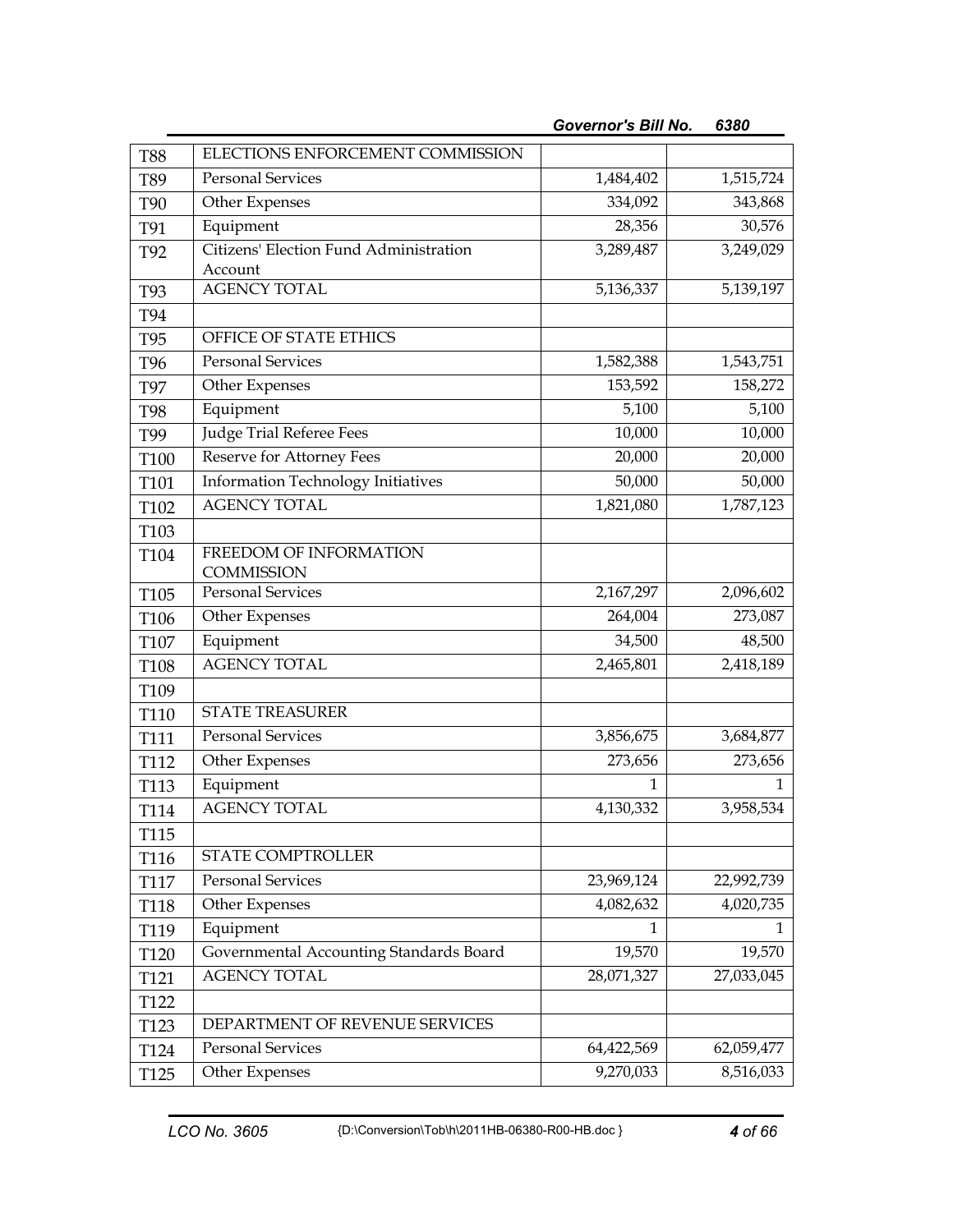| T126             | Equipment                                                     | 1          | 1                |
|------------------|---------------------------------------------------------------|------------|------------------|
| T127             | Collection and Litigation Contingency Fund                    | 104,479    | 104,479          |
| T128             | <b>AGENCY TOTAL</b>                                           | 73,797,082 | 70,679,990       |
| T129             |                                                               |            |                  |
| T130             | OFFICE OF POLICY AND MANAGEMENT                               |            |                  |
| T131             | <b>Personal Services</b>                                      | 13,499,420 | 12,853,684       |
| T132             | Other Expenses                                                | 2,589,252  | 2,589,252        |
| T133             | Equipment                                                     | 1          | 1                |
| T134             | Automated Budget System and Data Base Link                    | 55,075     | 55,075           |
| T <sub>135</sub> | Cash Management Improvement Act                               | 95         | 95               |
| T136             | <b>Justice Assistance Grants</b>                              | 1,133,469  | 1,131,353        |
| <b>T137</b>      | Criminal Justice / CT Impaired Driving<br>Records Info System | 902,857    | 925,428          |
| T138             | Revenue Maximization                                          | 250,000    | $\boldsymbol{0}$ |
| T139             | <b>Reorganization Best Practices</b>                          | 350,000    | 0                |
| T140             | Tax Relief for Elderly Renters                                | 26,160,000 | 29,168,400       |
| T141             | Regional Planning Agencies                                    | 800,000    | 800,000          |
| T <sub>142</sub> | Reimbursement Property Tax - Disability<br>Exemption          | 400,000    | 400,000          |
| T143             | Distressed Municipalities                                     | 5,800,000  | 5,800,000        |
| T144             | Property Tax Relief Elderly Circuit Breaker                   | 20,505,900 | 20,505,900       |
| T145             | Property Tax Relief Elderly Freeze Program                    | 390,000    | 390,000          |
| T146             | Property Tax Relief for Veterans                              | 2,970,098  | 2,970,098        |
| T147             | Capital City Economic Development                             | 6,300,000  | 6,300,000        |
| T148             | <b>AGENCY TOTAL</b>                                           | 82,106,167 | 83,889,286       |
| T149             |                                                               |            |                  |
| T <sub>150</sub> | DEPARTMENT OF VETERANS' AFFAIRS                               |            |                  |
| T <sub>151</sub> | <b>Personal Services</b>                                      | 25,109,887 | 24,410,802       |
| T <sub>152</sub> | Other Expenses                                                | 6,152,405  | 6,067,405        |
| T153             | Equipment                                                     | 1          |                  |
| T154             | <b>Support Services for Veterans</b>                          | 190,000    | 190,000          |
| T <sub>155</sub> | <b>Burial Expenses</b>                                        | 7,200      | 7,200            |
| T156             | Headstones                                                    | 350,000    | 350,000          |
| T <sub>157</sub> | <b>AGENCY TOTAL</b>                                           | 31,809,493 | 31,025,408       |
| T158             |                                                               |            |                  |
| T159             | DEPARTMENT OF ADMINISTRATIVE<br><b>SERVICES</b>               |            |                  |
| T160             | <b>Personal Services</b>                                      | 43,809,488 | 42,309,196       |
| T <sub>161</sub> | Other Expenses                                                | 34,876,197 | 34,871,197       |
| T162             | Equipment                                                     | 1          | $\mathbf{1}$     |
| T163             | Tuition Reimbursement - Training and Travel                   | 382,000    | $\theta$         |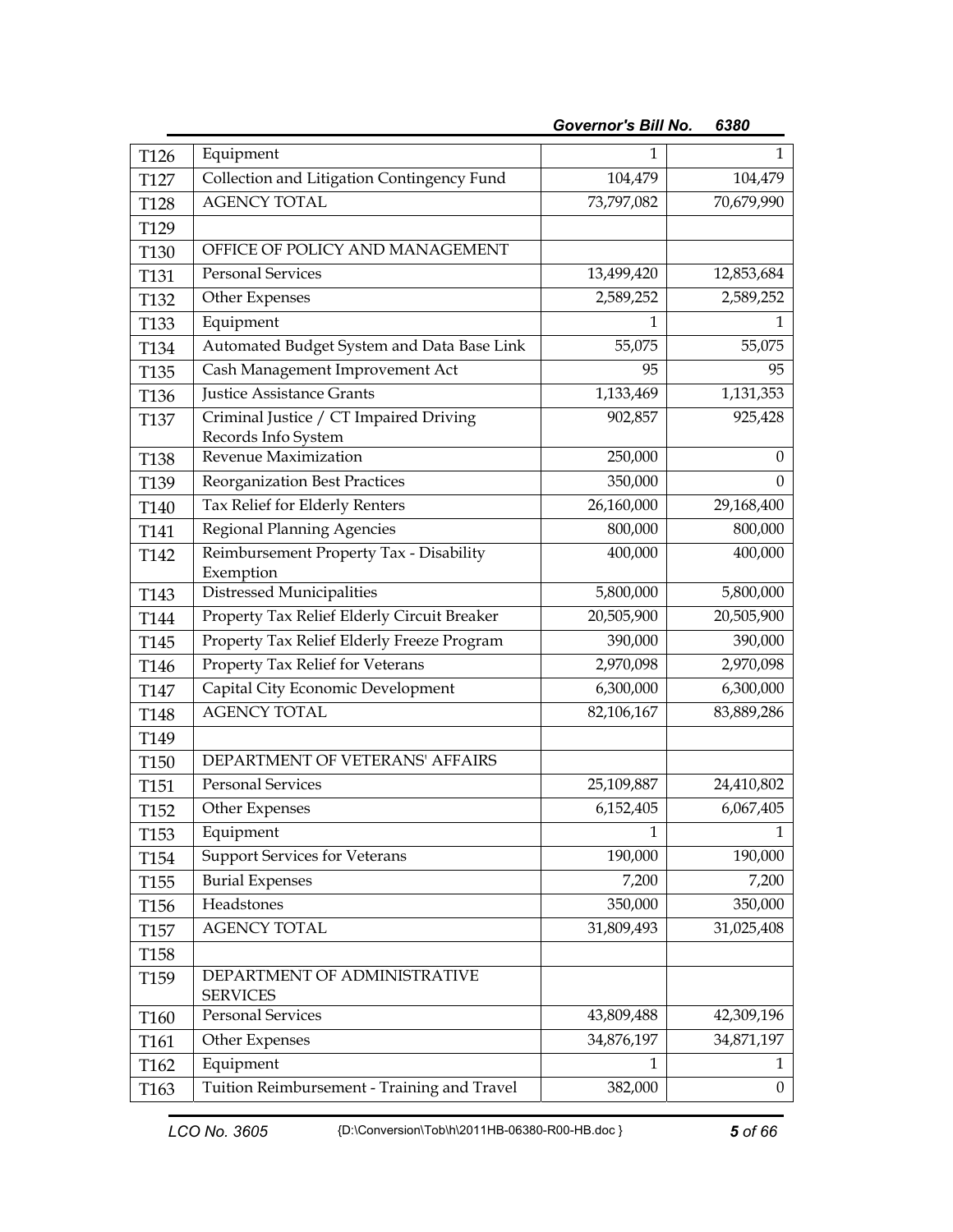| T164             | Special Labor Management                       | 75,000      | $\mathbf{0}$ |
|------------------|------------------------------------------------|-------------|--------------|
| T165             | <b>Management Services</b>                     | 5,062,697   | 5,030,792    |
| T166             | Loss Control Risk Management                   | 143,051     | 143,050      |
| T167             | Employees' Review Board                        | 25,135      | 25,135       |
| T168             | Surety Bonds for State Officials and Employees | 12,000      | 82,000       |
| T169             | Quality of Work-Life                           | 350,000     | 0            |
| T170             | Refunds of Collections                         | 28,500      | 28,500       |
| T171             | Rents and Moving                               | 12,367,289  | 12,724,000   |
| T172             | Capitol Day Care Center                        | 127,250     | 127,250      |
| T173             | W. C. Administrator                            | 5,250,000   | 5,250,000    |
| T174             | Hospital Billing System                        | 114,950     | 114,951      |
| T175             | <b>Connecticut Education Network</b>           | 3,291,493   | 3,291,493    |
| T176             | <b>Claims Commissioner Operations</b>          | 281,424     | 273,651      |
| T177             | Insurance and Risk Operations                  | 13,000,000  | 13,000,000   |
| <b>T178</b>      | <b>IT Services</b>                             | 13,558,587  | 13,416,019   |
| T179             | <b>AGENCY TOTAL</b>                            | 132,755,062 | 130,687,235  |
| <b>T180</b>      |                                                |             |              |
| T181             | DEPARTMENT OF CONSTRUCTION<br><b>SERVICES</b>  |             |              |
| T182             | <b>Personal Services</b>                       | 6,789,162   | 6,568,535    |
| T183             | Other Expenses                                 | 2,655,818   | 2,647,132    |
| T184             | <b>AGENCY TOTAL</b>                            | 9,444,980   | 9,215,667    |
| T185             |                                                |             |              |
| T186             | <b>ATTORNEY GENERAL</b>                        |             |              |
| <b>T187</b>      | <b>Personal Services</b>                       | 29,740,544  | 28,623,386   |
| <b>T188</b>      | Other Expenses                                 | 1,017,272   | 1,015,272    |
| T189             | Equipment                                      | 1           | 1            |
| T190             | <b>AGENCY TOTAL</b>                            | 30,757,817  | 29,638,659   |
| T191             |                                                |             |              |
| T192             | DIVISION OF CRIMINAL JUSTICE                   |             |              |
| T193             | Personal Services                              | 48,776,668  | 47,280,107   |
| T194             | Other Expenses                                 | 2,100,000   | 2,100,000    |
| T195             | Equipment                                      | 1           | 1            |
| T196             | Witness Protection                             | 220,000     | 220,000      |
| T197             | Training and Education                         | 70,000      | 70,000       |
| T198             | <b>Expert Witnesses</b>                        | 380,000     | 380,000      |
| T199             | Medicaid Fraud Control                         | 777,259     | 731,557      |
| <b>T200</b>      | Criminal Justice Commission                    | 400         | 415          |
| T201             | <b>AGENCY TOTAL</b>                            | 52,324,328  | 50,782,080   |
| T <sub>202</sub> |                                                |             |              |

*Governor's Bill No. 6380*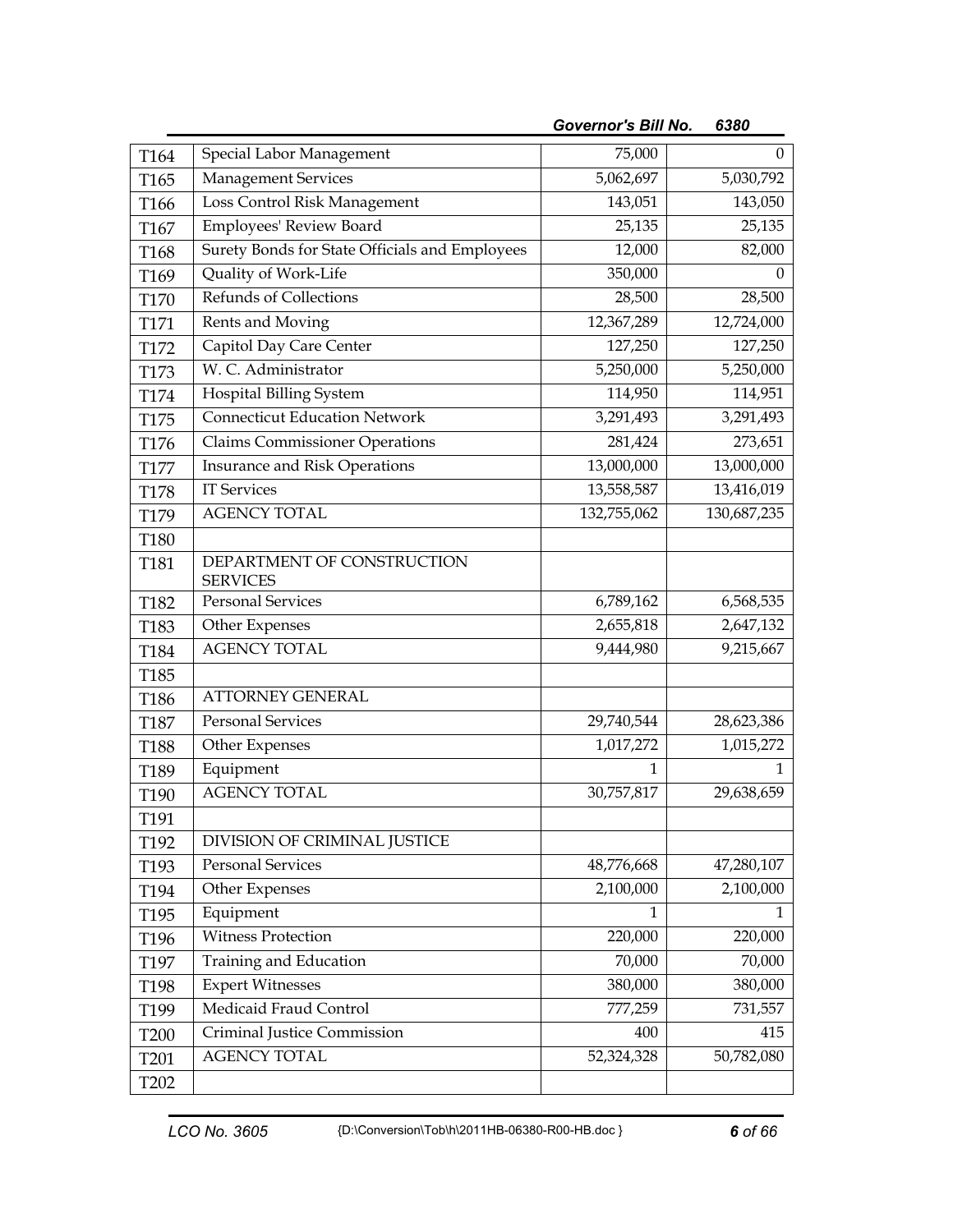| T <sub>203</sub>                     | REGULATION AND PROTECTION                      |              |              |
|--------------------------------------|------------------------------------------------|--------------|--------------|
| T204                                 |                                                |              |              |
| T <sub>205</sub>                     | DEPARTMENT OF PUBLIC SAFETY                    |              |              |
| T206                                 | <b>Personal Services</b>                       | 129,543,682  | 124,946,832  |
| T207                                 | Other Expenses                                 | 27,912,647   | 27,788,793   |
| <b>T208</b>                          | Equipment                                      | 1            | 1            |
| T209                                 | <b>Stress Reduction</b>                        | 23,354       | 23,354       |
| T210                                 | <b>Fleet Purchase</b>                          | 7,035,596    | 7,035,596    |
| T211                                 | Workers' Compensation Claims                   | 5,236,550    | 5,138,787    |
| T212                                 | <b>COLLECT</b>                                 | 48,925       | 48,925       |
| T213                                 | <b>AGENCY TOTAL</b>                            | 169,800,755  | 164,982,288  |
| T214                                 |                                                |              |              |
| T215                                 | DEPARTMENT OF MOTOR VEHICLES                   |              |              |
| T216                                 | <b>Personal Services</b>                       | 285,000      | 274,449      |
| T217                                 | Other Expenses                                 | 216,404      | 216,404      |
| T218                                 | <b>AGENCY TOTAL</b>                            | 501,404      | 490,853      |
| T219                                 |                                                |              |              |
| T220                                 | MILITARY DEPARTMENT                            |              |              |
| T221                                 | <b>Personal Services</b>                       | 3,289,379    | 3,165,963    |
| T222                                 | Other Expenses                                 | 3,109,567    | 3,163,909    |
| T <sub>223</sub>                     | Equipment                                      | 1            | 1            |
| T224                                 | Honor Guard                                    | 319,500      | 319,500      |
| T225                                 | <b>Veterans' Service Bonuses</b>               | 182,500      | 160,000      |
| T226                                 | <b>AGENCY TOTAL</b>                            | 6,900,947    | 6,809,373    |
| T227                                 |                                                |              |              |
| <b>T228</b>                          | DEPARTMENT OF EMERGENCY                        |              |              |
| T229                                 | RESPONDER TRAINING<br><b>Personal Services</b> | 2,758,698    | 2,478,509    |
|                                      | Other Expenses                                 | 1,150,322    | 1,017,282    |
| T <sub>230</sub><br>T <sub>231</sub> | Equipment                                      | $\mathbf{1}$ | $\mathbf{1}$ |
| T232                                 | Fire Training School - Willimantic             | 121,349      | 80,899       |
|                                      | Maintenance of County Base Fire Radio          | 25,176       | 25,176       |
| T <sub>233</sub>                     | Network                                        |              |              |
| T <sub>234</sub>                     | Maintenance of State-Wide Fire Radio Network   | 16,756       | 16,756       |
| T <sub>235</sub>                     | Police Association of Connecticut              | 190,000      | 190,000      |
| T <sub>236</sub>                     | Connecticut State Firefighter's Association    | 194,711      | 194,711      |
| T <sub>237</sub>                     | Fire Training School - Torrington              | 61,025       | 40,683       |
| T <sub>238</sub>                     | Fire Training School - New Haven               | 36,273       | 24,182       |
| T <sub>239</sub>                     | Fire Training School - Derby                   | 27,764       | 18,569       |
| T240                                 | Fire Training School - Wolcott                 | 75,122       | 50,081       |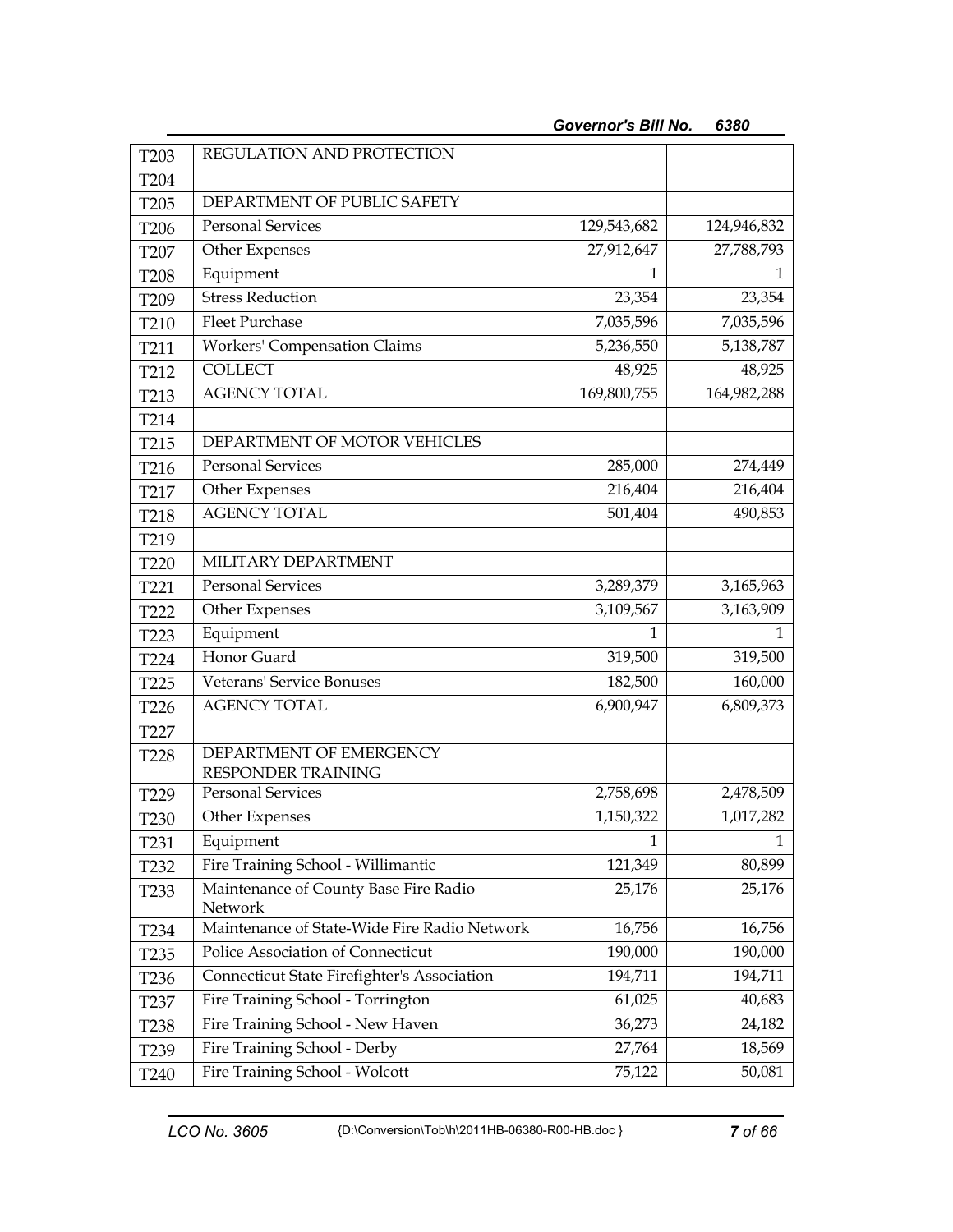| T241             | Fire Training School - Fairfield                                   | 52,796       | 35,197       |
|------------------|--------------------------------------------------------------------|--------------|--------------|
| T242             | Fire Training School - Hartford                                    | 127,002      | 84,668       |
| T243             | Fire Training School - Middletown                                  | 44,290       | 29,527       |
| T244             | Fire Training School - Stamford                                    | 41,574       | 27,716       |
| T245             | <b>AGENCY TOTAL</b>                                                | 4,922,859    | 4,313,957    |
| T246             |                                                                    |              |              |
| T247             | DEPARTMENT OF CONSUMER<br>PROTECTION                               |              |              |
| <b>T248</b>      | <b>Personal Services</b>                                           | 14,485,729   | 13,529,634   |
| T249             | Other Expenses                                                     | 1,723,459    | 1,723,459    |
| T <sub>250</sub> | Equipment                                                          | 1            | Ŧ            |
| T <sub>251</sub> | Gaming Policy Board                                                | 2,758        | 2,758        |
| T <sub>252</sub> | <b>AGENCY TOTAL</b>                                                | 16,211,947   | 15,255,852   |
| T <sub>253</sub> |                                                                    |              |              |
| T <sub>254</sub> | <b>LABOR DEPARTMENT</b>                                            |              |              |
| T <sub>255</sub> | <b>Personal Services</b>                                           | 8,591,336    | 8,251,361    |
| T <sub>256</sub> | Other Expenses                                                     | 1,004,323    | 1,004,323    |
| T <sub>257</sub> | Equipment                                                          | 1            | 1            |
| T <sub>258</sub> | Workforce Investment Act                                           | 28,619,579   | 28,619,579   |
| T <sub>259</sub> | Connecticut's Youth Employment Program                             | 3,500,000    | 3,500,000    |
| T260             | Jobs First Employment Services                                     | 17,741,841   | 17,657,471   |
| T261             | <b>Individual Development Accounts</b>                             | 95,000       | 95,000       |
| T262             | <b>Connecticut Career Resource Network</b>                         | 164,883      | 157,880      |
| T <sub>263</sub> | <b>AGENCY TOTAL</b>                                                | 59,716,963   | 59,285,615   |
| T264             |                                                                    |              |              |
| T <sub>265</sub> | OFFICE OF VICTIM ADVOCATE                                          |              |              |
| T266             | <b>Personal Services</b>                                           | 310,492      | 301,505      |
| T267             | Other Expenses                                                     | 26,100       | 26,100       |
| T <sub>268</sub> | Equipment                                                          | $\mathbf{1}$ | $\mathbf{1}$ |
| T269             | <b>AGENCY TOTAL</b>                                                | 336,593      | 327,606      |
| <b>T270</b>      |                                                                    |              |              |
| T271             | COMMISSION ON HUMAN RIGHTS AND<br><b>OPPORTUNITIES</b>             |              |              |
| T272             | Personal Services                                                  | 5,767,942    | 5,572,544    |
| T <sub>273</sub> | Other Expenses                                                     | 403,891      | 403,891      |
| T274             | Equipment                                                          | 1            | 1            |
| T <sub>275</sub> | Martin Luther King, Jr. Commission                                 | 6,650        | 6,650        |
| T <sub>276</sub> | <b>AGENCY TOTAL</b>                                                | 6,178,484    | 5,983,086    |
| T277             |                                                                    |              |              |
| T <sub>278</sub> | OFFICE OF PROTECTION AND ADVOCACY<br>FOR PERSONS WITH DISABILITIES |              |              |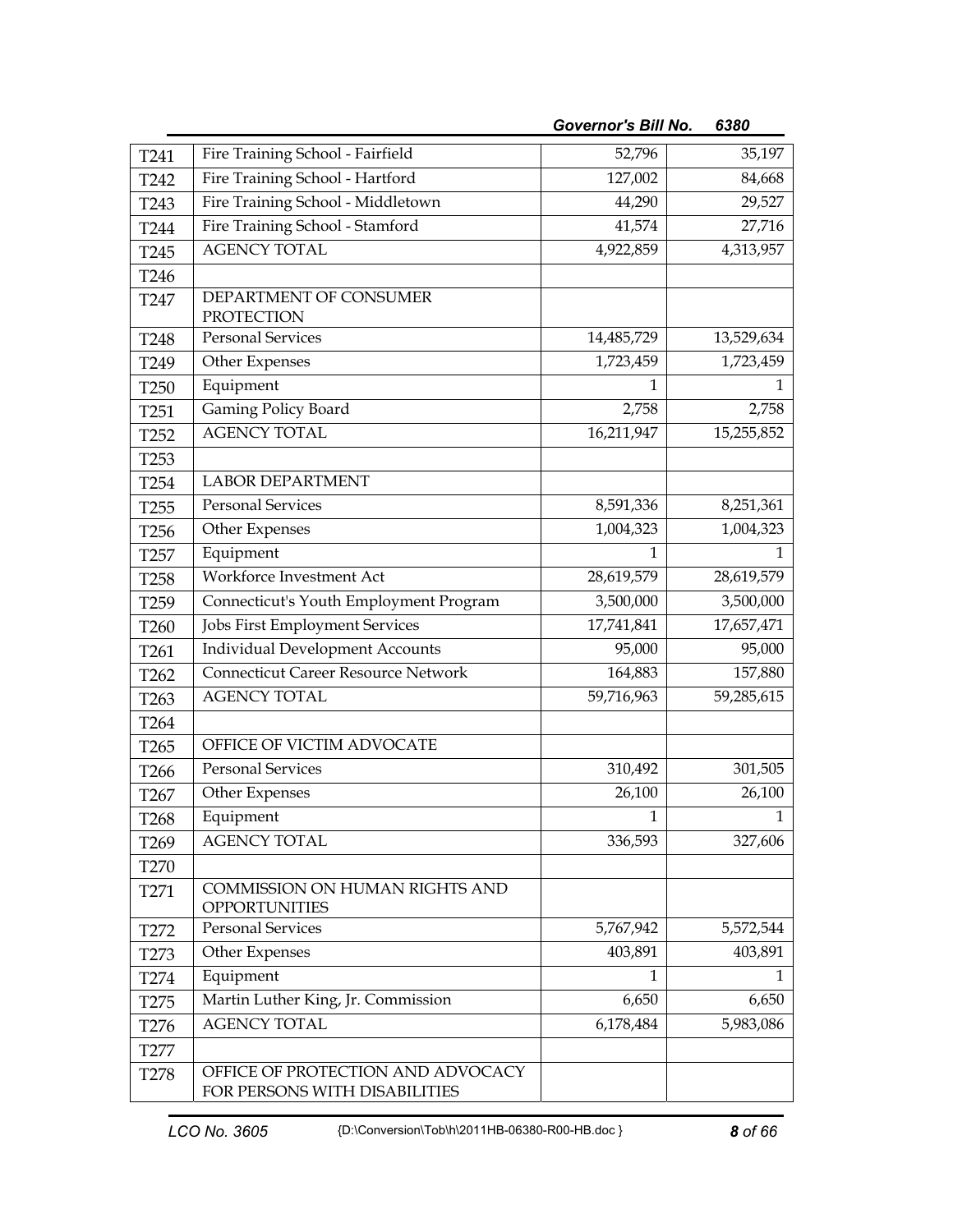| T279             | <b>Personal Services</b>                             | 2,335,596    | 2,237,208    |
|------------------|------------------------------------------------------|--------------|--------------|
| <b>T280</b>      | Other Expenses                                       | 216,038      | 216,038      |
| T <sub>281</sub> | Equipment                                            |              | 1            |
| T <sub>282</sub> | <b>AGENCY TOTAL</b>                                  | 2,551,635    | 2,453,247    |
| T <sub>283</sub> |                                                      |              |              |
| T284             | OFFICE OF THE CHILD ADVOCATE                         |              |              |
| T <sub>285</sub> | <b>Personal Services</b>                             | 148,100      | 143,064      |
| T286             | Other Expenses                                       | 11,213       | 11,213       |
| T <sub>287</sub> | Equipment                                            | 1            | Ŧ            |
| <b>T288</b>      | Child Fatality Review Panel                          | 98,335       | 95,010       |
| T289             | <b>AGENCY TOTAL</b>                                  | 257,649      | 249,288      |
| T290             |                                                      |              |              |
| T291             | CONSERVATION AND DEVELOPMENT                         |              |              |
| T292             |                                                      |              |              |
| T <sub>293</sub> | DEPARTMENT OF AGRICULTURE                            |              |              |
| T294             | <b>Personal Services</b>                             | 3,895,000    | 3,750,000    |
| T <sub>295</sub> | Other Expenses                                       | 716,168      | 700,668      |
| T296             | Equipment                                            | 1            | 1            |
| T <sub>297</sub> | Vibrio Bacterium Program                             | $\mathbf{1}$ | $\mathbf{1}$ |
| T298             | Senior Food Vouchers                                 | 404,500      | 404,500      |
| T <sub>299</sub> | <b>Collection of Agricultural Statistics</b>         | 1,026        | 1,026        |
| <b>T300</b>      | Tuberculosis and Brucellosis Indemnity               | 900          | 900          |
| T301             | Fair Testing - Exhibits and Demonstrations           | 4,040        | 4,040        |
| T302             | <b>Connecticut Grown Product Promotion</b>           | 10,000       | 10,000       |
| T303             | WIC Coupon Program for Fresh Produce                 | 184,090      | 184,090      |
| T304             | <b>AGENCY TOTAL</b>                                  | 5,215,726    | 5,055,226    |
| T305             |                                                      |              |              |
| T306             | DEPARTMENT OF ENERGY AND<br>ENVIRONMENTAL PROTECTION |              |              |
| T307             | <b>Personal Services</b>                             | 34,945,655   | 33,677,502   |
| T308             | Other Expenses                                       | 4,327,027    | 4,376,632    |
| T309             | Equipment                                            | 1            | 1            |
| T310             | <b>Stream Gaging</b>                                 | 199,561      | 199,561      |
| T311             | Mosquito Control                                     | 272,144      | 268,518      |
| T312             | State Superfund Site Maintenance                     | 241,100      | 241,100      |
| T313             | Laboratory Fees                                      | 170,309      | 170,309      |
| T314             | Dam Maintenance                                      | 130,164      | 126,016      |
| T315             | Emergency Spill Response Account                     | 7,743,139    | 7,508,059    |
| T316             | Solid Waste Management Account                       | 2,868,088    | 2,781,459    |
| T317             | <b>Underground Storage Tank Account</b>              | 1,303,410    | 1,279,716    |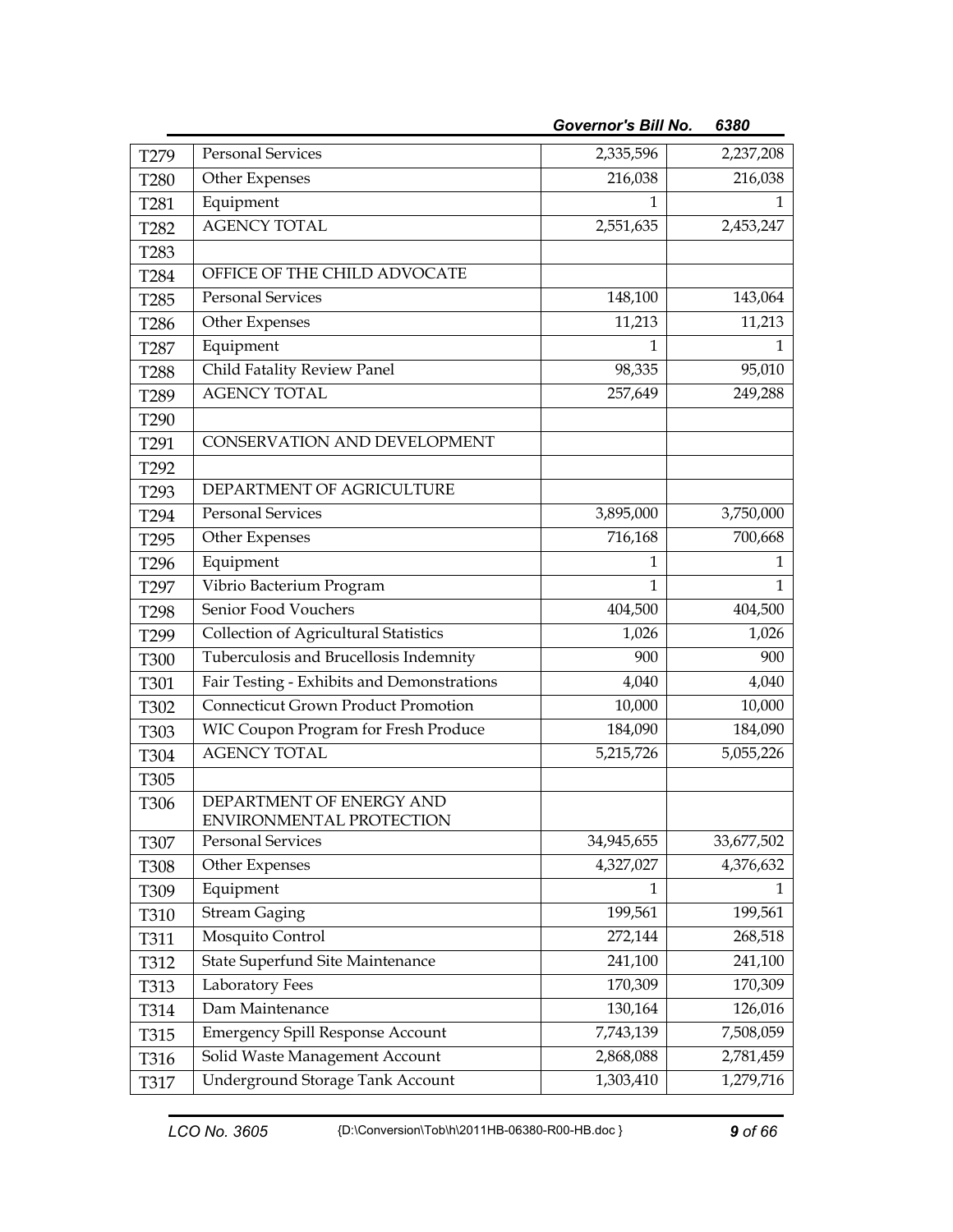|             |                                                                     | <b>Governor's Bill No.</b> | 6380       |
|-------------|---------------------------------------------------------------------|----------------------------|------------|
| T318        | Clean Air Account Fund                                              | 5,131,094                  | 5,014,450  |
| T319        | <b>Environmental Conservation Fund</b>                              | 8,716,605                  | 8,575,170  |
| T320        | <b>Environmental Quality Fees Fund</b>                              | 10,414,994                 | 10,155,679 |
| T321        | Interstate Environmental Commission                                 | 48,783                     | 48,783     |
| T322        | Agreement USGS-Hydrological Study                                   | 155,456                    | 155,456    |
| T323        | New England Interstate Water Pollution<br>Commission                | 28,827                     | 28,827     |
| T324        | Northeast Interstate Forest Fire Compact                            | 3,295                      | 3,295      |
| T325        | <b>Connecticut River Valley Flood Control</b><br>Commission         | 32,395                     | 32,395     |
| T326        | Thames River Valley Flood Control<br>Commission                     | 48,281                     | 48,281     |
| T327        | Agreement USGS-Water Quality Stream<br>Monitoring                   | 215,412                    | 215,412    |
| <b>T328</b> | Lobster Restoration                                                 | 200,000                    | 200,000    |
| T329        | <b>AGENCY TOTAL</b>                                                 | 77,195,740                 | 75,106,621 |
| T330        |                                                                     |                            |            |
| T331        | DEPARTMENT OF ECONOMIC AND<br>COMMUNITY DEVELOPMENT                 |                            |            |
| T332        | <b>Personal Services</b>                                            | 9,811,751                  | 9,433,148  |
| T333        | Other Expenses                                                      | 1,708,686                  | 1,709,339  |
| T334        | Equipment                                                           | 1                          | 1          |
| T335        | <b>Elderly Rental Registry and Counselors</b>                       | 1,098,171                  | 1,098,171  |
| T336        | <b>Statewide Marketing</b>                                          | 15,000,001                 | 15,000,001 |
| T337        | Connecticut Association for the Performing<br>Arts/Schubert Theater | 378,712                    | 378,712    |
| <b>T338</b> | Hartford Urban Arts Grant                                           | 378,712                    | 378,712    |
| T339        | New Britain Arts Alliance                                           | 75,743                     | 75,743     |
| T340        | Fair Housing                                                        | 308,750                    | 308,750    |
| T341        | Main Street Initiatives                                             | 171,000                    | 171,000    |
| T342        | Office of Military Affairs                                          | 153,508                    | 153,508    |
| T343        | Ivoryton Playhouse                                                  | 44,294                     | 44,294     |
| T344        | <b>Job Training</b>                                                 | 3,880,179                  | 3,853,749  |
| T345        | <b>Economic Development Grants</b>                                  | 2,517,062                  | 2,517,062  |
| T346        | Subsidized Assisted Living Demonstration                            | 1,730,000                  | 2,272,000  |
| T347        | <b>Congregate Facilities Operation Costs</b>                        | 6,884,547                  | 6,884,547  |
| T348        | Housing Assistance and Counseling Program                           | 438,500                    | 438,500    |
| T349        | <b>Elderly Congregate Rent Subsidy</b>                              | 2,389,796                  | 2,389,796  |
| T350        | Discovery Museum                                                    | 378,712                    | 378,712    |
| T351        | National Theatre for the Deaf                                       | 151,484                    | 151,484    |
| T352        | Culture, Tourism and Art Grant                                      | 1,479,165                  | 1,479,165  |
| T353        | CT Trust for Historic Preservation                                  | 210,396                    | 210,396    |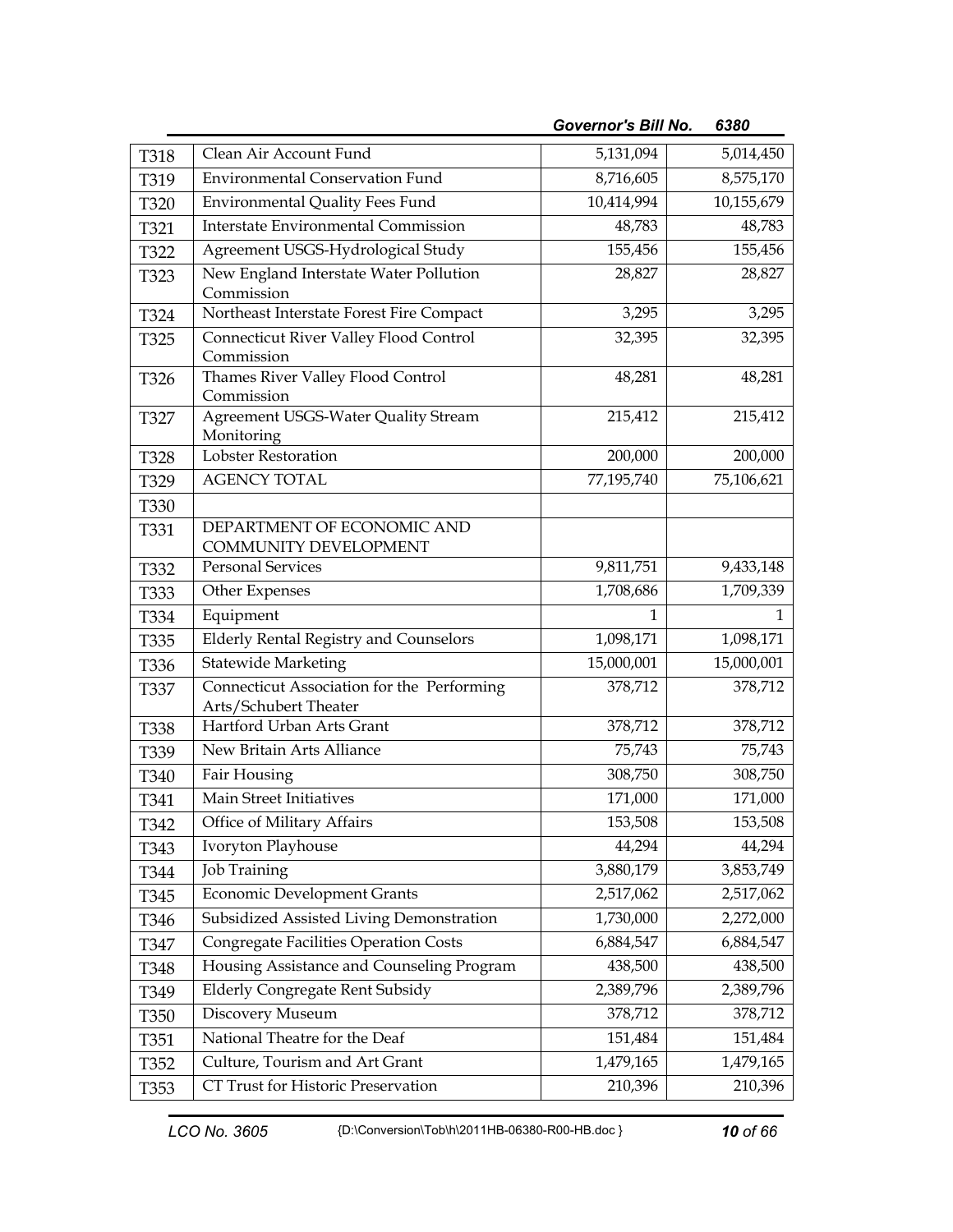|                  |                                                       | <b>Governor's Bill No.</b> | 6380       |
|------------------|-------------------------------------------------------|----------------------------|------------|
| T354             | <b>Connecticut Science Center</b>                     | 630,603                    | 630,603    |
| T355             | Tax Abatement                                         | 1,704,890                  | 1,704,890  |
| T356             | Payment in Lieu of Taxes                              | 2,204,000                  | 2,204,000  |
| T357             | Greater Hartford Arts Council                         | 94,677                     | 94,677     |
| <b>T358</b>      | Stamford Center for the Arts                          | 378,712                    | 378,712    |
| T359             | Stepping Stones Museum for Children                   | 44,294                     | 44,294     |
| T360             | Maritime Center Authority                             | 531,525                    | 531,525    |
| T361             | <b>Basic Cultural Resources Grant</b>                 | 1,101,204                  | 1,101,204  |
| T362             | <b>Connecticut Humanities Council</b>                 | 1,657,633                  | 1,657,633  |
| T363             | Amistad Committee for the Freedom Trail               | 44,294                     | 44,294     |
| T <sub>364</sub> | <b>Amistad Vessel</b>                                 | 378,712                    | 378,712    |
| T365             | New Haven Festival of Arts and Ideas                  | 797,287                    | 797,287    |
| T <sub>366</sub> | New Haven Arts Council                                | 94,677                     | 94,677     |
| T367             | Palace Theater                                        | 378,712                    | 378,712    |
| T368             | <b>Beardsley Zoo</b>                                  | 354,350                    | 354,350    |
| T369             | Mystic Aquarium                                       | 620,112                    | 620,112    |
| <b>T370</b>      | Twain/Stowe Homes                                     | 95,674                     | 95,674     |
| T371             | <b>AGENCY TOTAL</b>                                   | 60,300,526                 | 60,438,146 |
| T372             |                                                       |                            |            |
| T373             | AGRICULTURAL EXPERIMENT STATION                       |                            |            |
| T374             | <b>Personal Services</b>                              | 6,125,000                  | 5,910,000  |
| T375             | Other Expenses                                        | 923,511                    | 923,511    |
| T376             | Equipment                                             | 1                          | 1          |
| <b>T377</b>      | Mosquito Control                                      | 232,979                    | 231,173    |
| <b>T378</b>      | <b>Wildlife Disease Prevention</b>                    | 90,474                     | 89,571     |
| T379             | <b>AGENCY TOTAL</b>                                   | 7,371,965                  | 7,154,256  |
| <b>T380</b>      |                                                       |                            |            |
| T381             | HEALTH AND HOSPITALS                                  |                            |            |
| T382             |                                                       |                            |            |
| T383             | DEPARTMENT OF PUBLIC HEALTH                           |                            |            |
| T384             | <b>Personal Services</b>                              | 35,564,929                 | 34,558,144 |
| T385             | Other Expenses                                        | 7,111,505                  | 8,361,505  |
| T386             | Equipment                                             | Ŧ                          | Ŧ          |
| T387             | Needle and Syringe Exchange Program                   | 455,072                    | 455,072    |
| <b>T388</b>      | Children's Health Initiative                          | 2,442,813                  | 2,435,161  |
| T389             | <b>AIDS</b> Services                                  | 4,457,338                  | 4,457,338  |
| T390             | Breast and Cervical Cancer Detection and<br>Treatment | 2,183,669                  | 2,181,483  |
| T391             | Children with Special Health Care Needs               | 1,271,627                  | 1,271,627  |
| T392             | Medicaid Administration                               | 4,276,747                  | 4,201,595  |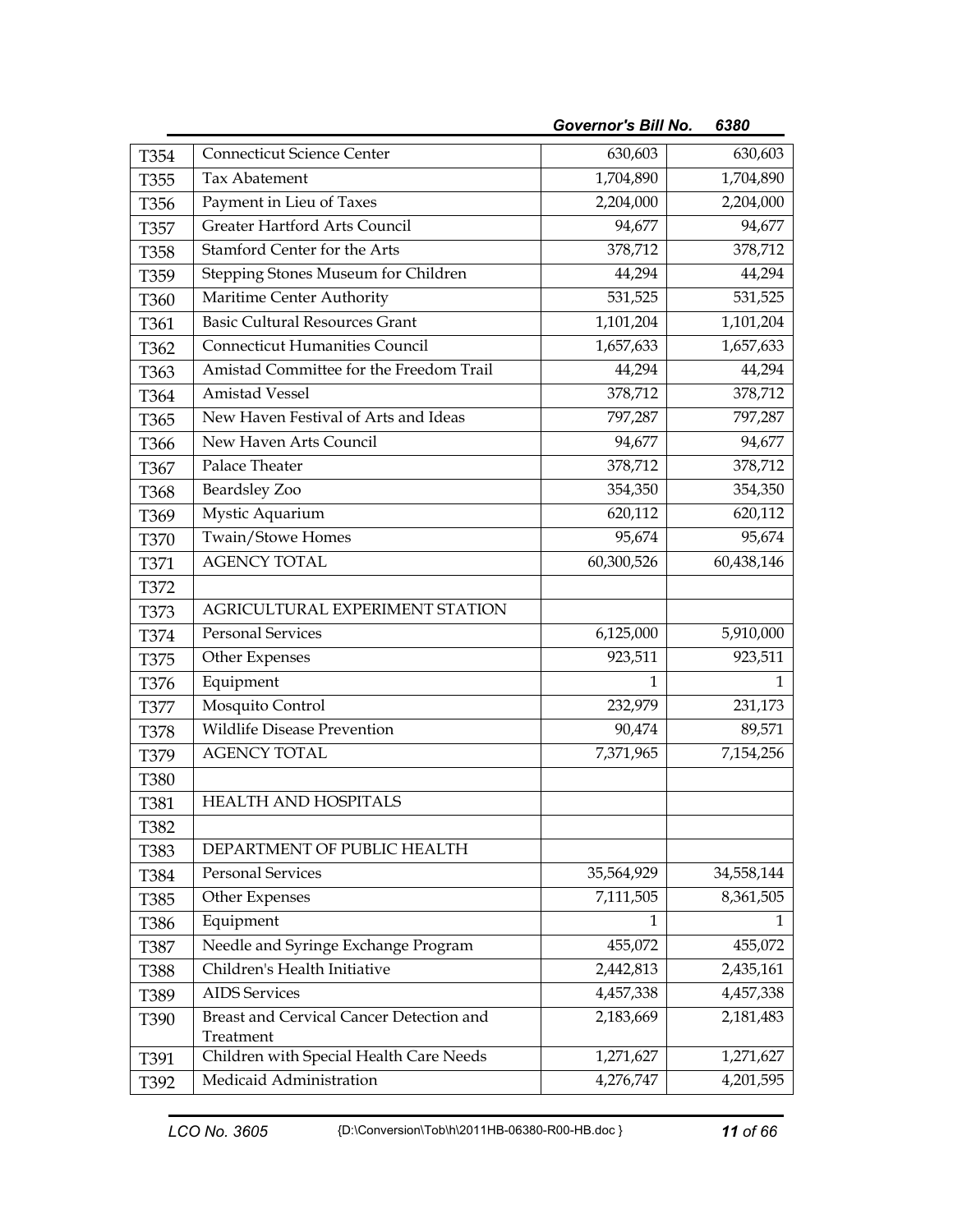| T393 | <b>Community Health Services</b>                 | 2,600,000     | 2,600,000     |
|------|--------------------------------------------------|---------------|---------------|
| T394 | Rape Crisis                                      | 439,684       | 439,684       |
| T395 | X-Ray Screening and Tuberculosis Care            | 1,200,000     | 1,200,000     |
| T396 | Genetic Diseases Programs                        | 828,744       | 828,744       |
| T397 | <b>Immunization Services</b>                     | 9,044,950     | 9,044,950     |
| T398 | Local and District Departments of Health         | 4,294,470     | 4,294,470     |
| T399 | <b>Venereal Disease Control</b>                  | 195,210       | 195,210       |
| T400 | School Based Health Clinics                      | 10,440,646    | 10,440,646    |
| T401 | <b>AGENCY TOTAL</b>                              | 86,807,405    | 86,965,630    |
| T402 |                                                  |               |               |
| T403 | OFFICE OF THE CHIEF MEDICAL<br><b>EXAMINER</b>   |               |               |
| T404 | <b>Personal Services</b>                         | 5,117,910     | 4,945,957     |
| T405 | Other Expenses                                   | 706,282       | 706,282       |
| T406 | Equipment                                        | 15,500        | 15,500        |
| T407 | Medicolegal Investigations                       | 104,441       | 108,828       |
| T408 | <b>AGENCY TOTAL</b>                              | 5,944,133     | 5,776,567     |
| T409 |                                                  |               |               |
| T410 | DEPARTMENT OF DEVELOPMENTAL<br><b>SERVICES</b>   |               |               |
| T411 | Personal Services                                | 287,109,798   | 275,349,434   |
| T412 | Other Expenses                                   | 22,304,097    | 22,191,798    |
| T413 | Equipment                                        | 1             | 1             |
| T414 | Human Resource Development                       | 219,790       | 219,790       |
| T415 | <b>Family Support Grants</b>                     | 3,280,095     | 3,280,095     |
| T416 | Cooperative Placements Program                   | 21,928,521    | 22,576,043    |
| T417 | <b>Clinical Services</b>                         | 4,639,522     | 4,585,370     |
| T418 | Early Intervention                               | 36,288,242    | 34,688,242    |
| T419 | <b>Community Temporary Support Services</b>      | 67,315        | 67,315        |
| T420 | <b>Community Respite Care Programs</b>           | 330,345       | 330,345       |
| T421 | <b>Workers' Compensation Claims</b>              | 16,544,371    | 16,246,035    |
| T422 | Pilot Program for Autism Services                | 1,185,176     | 1,185,176     |
| T423 | <b>Voluntary Services</b>                        | 31,256,734    | 31,225,026    |
| T424 | Supplemental Payments for Medical Services       | 13,100,000    | 13,400,000    |
| T425 | Rent Subsidy Program                             | 4,537,554     | 4,537,554     |
| T426 | Family Reunion Program                           | 134,900       | 134,900       |
| T427 | <b>Employment Opportunities and Day Services</b> | 187,674,466   | 198,201,167   |
| T428 | Community Residential Services                   | 420, 297, 573 | 432,613,391   |
| T429 | <b>AGENCY TOTAL</b>                              | 1,050,898,500 | 1,060,831,682 |
| T430 |                                                  |               |               |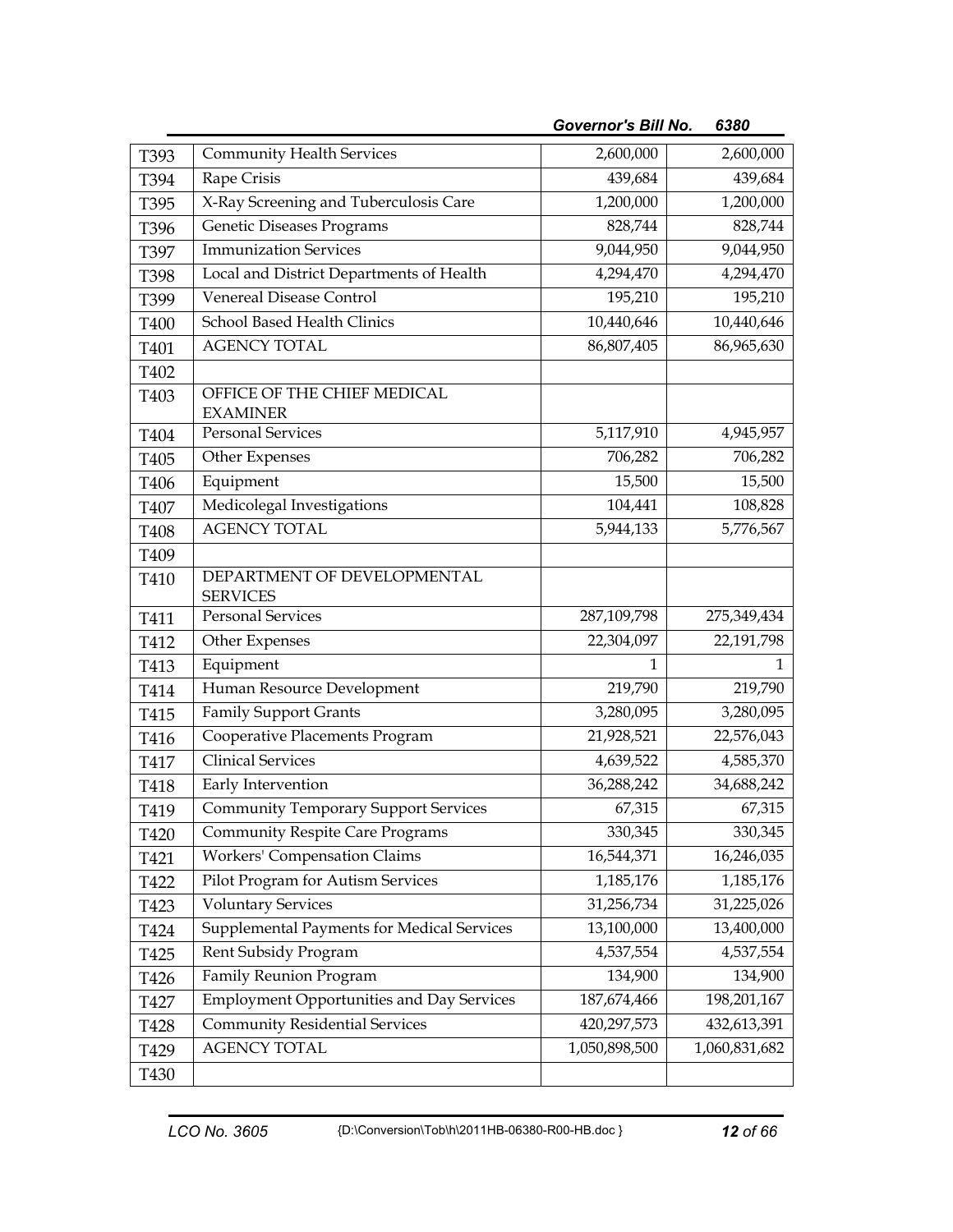| T431             | DEPARTMENT OF MENTAL HEALTH AND<br><b>ADDICTION SERVICES</b> |             |             |
|------------------|--------------------------------------------------------------|-------------|-------------|
| T432             | <b>Personal Services</b>                                     | 219,207,637 | 211,068,124 |
| T433             | Other Expenses                                               | 29,200,732  | 28,599,021  |
| T434             | Equipment                                                    | 1           | Ŧ           |
| T435             | Housing Supports and Services                                | 14,424,867  | 14,987,367  |
| T436             | Managed Service System                                       | 35,814,262  | 35,790,249  |
| T437             | <b>Legal Services</b>                                        | 539,269     | 539,269     |
| T438             | Connecticut Mental Health Center                             | 8,049,754   | 8,049,754   |
| T439             | Professional Services                                        | 11,822,615  | 11,788,898  |
| T440             | General Assistance Managed Care                              | 182,485,221 | 195,756,101 |
| T441             | Workers' Compensation Claims                                 | 12,583,085  | 12,344,566  |
| T442             | Nursing Home Screening                                       | 622,784     | 622,784     |
| T443             | Young Adult Services                                         | 61,307,178  | 65,271,066  |
| T444             | <b>TBI Community Services</b>                                | 11,715,956  | 13,211,421  |
| T445             | <b>Behavioral Health Medications</b>                         | 6,169,095   | 6,169,095   |
| T446             | Medicaid Adult Rehabilitation Option                         | 3,963,349   | 3,963,349   |
| T447             | Discharge and Diversion Services                             | 10,020,351  | 12,276,184  |
| T448             | Home and Community Based Services                            | 7,660,683   | 10,252,082  |
| T449             | Prison Overcrowding/Diversion                                | 21,821,010  | 21,741,675  |
| T450             | <b>Grants for Substance Abuse Services</b>                   | 24,301,966  | 24,301,966  |
| T <sub>451</sub> | <b>Grants for Mental Health Services</b>                     | 75,689,439  | 75,689,439  |
| T452             | <b>Employment Opportunities</b>                              | 10,417,746  | 10,417,746  |
| T453             | <b>AGENCY TOTAL</b>                                          | 747,817,000 | 762,840,157 |
| T454             |                                                              |             |             |
| T455             | PSYCHIATRIC SECURITY REVIEW BOARD                            |             |             |
| T456             | <b>Personal Services</b>                                     | 332,091     | 320,081     |
| T457             | Other Expenses                                               | 31,469      | 31,469      |
| T458             | Equipment                                                    | 1           | 1           |
| T <sub>459</sub> | <b>AGENCY TOTAL</b>                                          | 363,561     | 351,551     |
| T460             |                                                              |             |             |
| T461             | <b>HUMAN SERVICES</b>                                        |             |             |
| T <sub>462</sub> |                                                              |             |             |
| T <sub>463</sub> | DEPARTMENT OF SOCIAL SERVICES                                |             |             |
| T464             | <b>Personal Services</b>                                     | 125,169,104 | 121,181,200 |
| T <sub>465</sub> | Other Expenses                                               | 90,468,432  | 89,812,301  |
| T466             | Equipment                                                    | 1           | 1           |
| T467             | Children's Trust Fund                                        | 9,856,414   | 9,856,414   |
| T <sub>468</sub> | <b>HUSKY Outreach</b>                                        | 335,564     | 335,564     |
| T <sub>469</sub> | Genetic Tests in Paternity Actions                           | 191,142     | 191,142     |

*Governor's Bill No. 6380*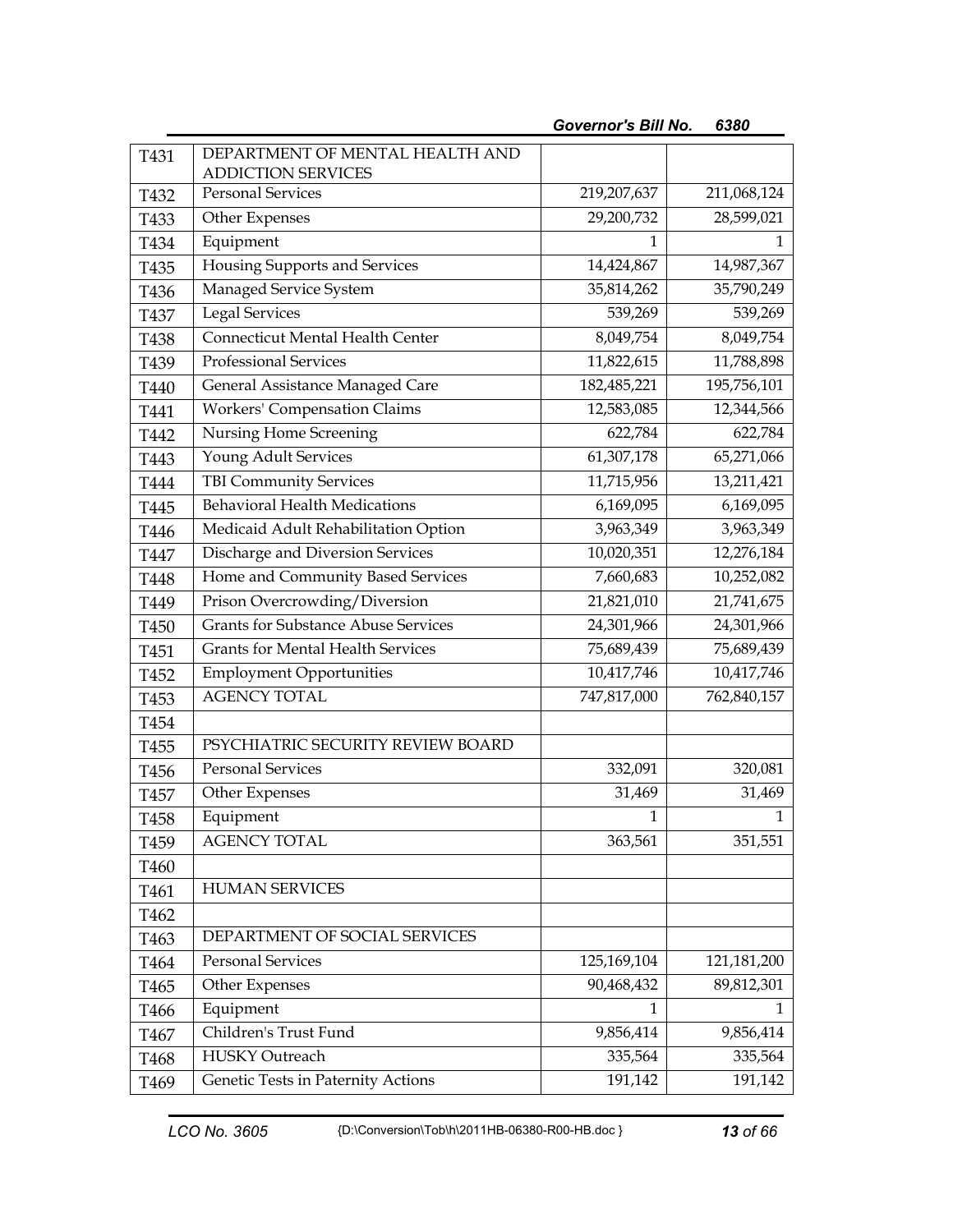| T470             | State-Funded Supplemental Nutrition                              | 936,054       | 1,350,644     |
|------------------|------------------------------------------------------------------|---------------|---------------|
| T471             | Assistance Program<br><b>HUSKY Program</b>                       | 37,700,000    | 42,600,000    |
| T472             | Charter Oak Health Plan                                          | 8,770,000     | 7,760,000     |
| T473             | Part-Time Interpreters - Hearing Impaired                        | 195,241       | 191,633       |
| T474             | Vocational Rehabilitation                                        | 7,386,668     | 7,386,668     |
| T475             | Medicaid                                                         | 4,492,766,800 | 4,615,160,300 |
| T476             | Old Age Assistance                                               | 35,486,987    | 35,649,918    |
| T477             | Aid to the Blind                                                 | 767,306       | 752,223       |
| T478             | Aid to the Disabled                                              | 61,512,712    | 60,728,321    |
| T479             | Temporary Assistance to Families - TANF                          | 120,401,266   | 122,010,034   |
| T480             | <b>Emergency Assistance</b>                                      | 1             | 1             |
| T481             | Food Stamp Training Expenses                                     | 12,000        | 12,000        |
| T482             | Connecticut Pharmaceutical Assistance<br>Contract to the Elderly | 664,900       | 255,000       |
| T483             | <b>Healthy Start</b>                                             | 1,490,220     | 1,490,220     |
| T484             | <b>DMHAS</b> - Disproportionate Share                            | 105,935,000   | 105,935,000   |
| T485             | Connecticut Home Care Program                                    | 51,290,000    | 52,650,000    |
| T486             | Services to the Elderly                                          | 3,471,552     | 3,471,552     |
| T487             | <b>Safety Net Services</b>                                       | 1,890,807     | 1,890,807     |
| T <sub>488</sub> | Transportation for Employment Independence<br>Program            | 3,155,532     | 3,155,532     |
| T <sub>489</sub> | Refunds of Collections                                           | 177,792       | 177,792       |
| T490             | Services for Persons with Disabilities                           | 500,865       | 500,865       |
| T491             | Child Care Services - TANF/CCDBG                                 | 97,598,443    | 104,304,819   |
| T492             | <b>Nutrition Assistance</b>                                      | 447,663       | 447,663       |
| T493             | Housing/Homeless Services                                        | 52,538,401    | 57,029,871    |
| T494             | <b>Employment Opportunities</b>                                  | 1,052,829     | 1,052,829     |
| T495             | <b>Independent Living Centers</b>                                | 547,338       | 547,338       |
| T496             | Disproportionate Share - Medical Emergency<br>Assistance         | 266,600,000   | 269,000,000   |
| T497             | State Administered General Assistance                            | 14,550,817    | 14,723,163    |
| T498             | Child Care Quality Enhancements                                  | 3,337,757     | 3,337,757     |
| T499             | Connecticut Children's Medical Center                            | 10,579,200    | 10,579,200    |
| <b>T500</b>      | <b>Community Services</b>                                        | 1,226,093     | 1,177,343     |
| T501             | Alzheimer Respite Care                                           | 2,294,388     | 2,294,388     |
| T <sub>502</sub> | Human Service Infrastructure Community<br><b>Action Program</b>  | 3,418,970     | 3,418,970     |
| T <sub>503</sub> | Teen Pregnancy Prevention                                        | 2,001,372     | 2,001,372     |
| T504             | Vocational and Supplemental Services for the<br>Blind            | 2,053,604     | 2,053,604     |
| T <sub>505</sub> | Teen Pregnancy Prevention - Municipality                         | 56,567        | 56,567        |

*Governor's Bill No. 6380*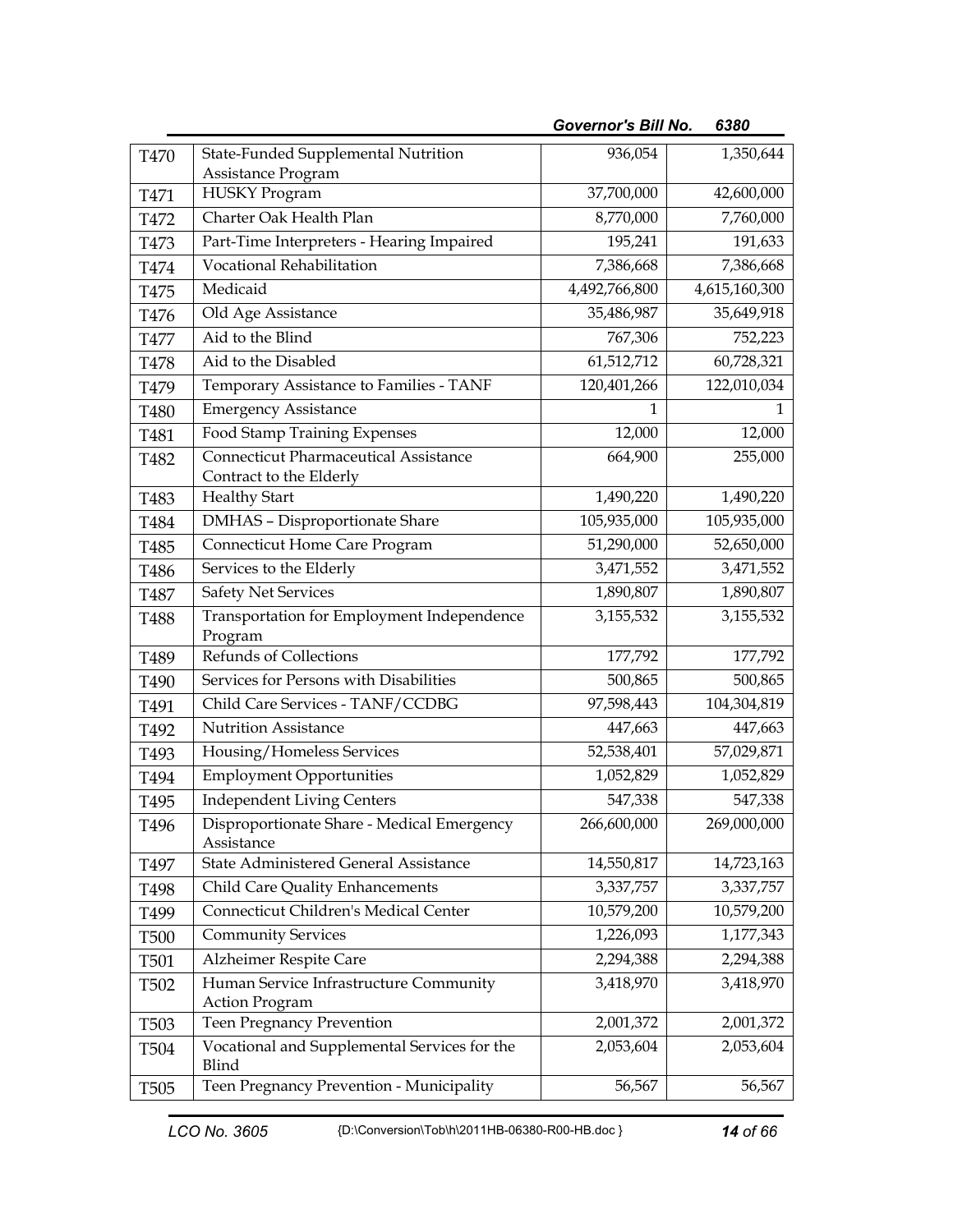| T506             | Housing/Homeless Services - Municipality                       | 634,026       | 634,026       |
|------------------|----------------------------------------------------------------|---------------|---------------|
| <b>T507</b>      | Community Services - Municipality                              | 87,268        | 87,268        |
| <b>T508</b>      | <b>AGENCY TOTAL</b>                                            | 5,619,557,096 | 5,757,251,310 |
| T <sub>509</sub> |                                                                |               |               |
| T510             | <b>EDUCATION</b>                                               |               |               |
| T511             |                                                                |               |               |
| T512             | DEPARTMENT OF EDUCATION                                        |               |               |
| T513             | <b>Personal Services</b>                                       | 126,408,715   | 92,159,640    |
| T514             | Other Expenses                                                 | 15,572,162    | 10,320,294    |
| T515             | Equipment                                                      |               |               |
| T <sub>516</sub> | Educational Aid for Blind and Visually<br>Handicapped Children | 4,839,899     | 4,821,904     |
| T517             | Basic Skills Exam Teachers in Training                         | 1,291,314     | 1,270,775     |
| T518             | Teachers' Standards Implementation Program                     | 3,296,508     | 3,096,508     |
| T519             | Early Childhood Program                                        | 5,024,906     | 5,022,489     |
| T <sub>520</sub> | Development of Mastery Exams Grades 4, 6<br>and 8              | 19,106,711    | 19,050,559    |
| T521             | Primary Mental Health                                          | 507,294       | 507,294       |
| <b>T522</b>      | Leadership, Education, Athletics in Partnership<br>(LEAP)      | 765,000       | 765,000       |
| T523             | <b>Adult Education Action</b>                                  | 240,687       | 240,687       |
| T524             | <b>Vocational Technical School Textbooks</b>                   | 385,031       | 269,330       |
| T <sub>525</sub> | Repair of Instructional Equipment                              | 178,951       | 125,176       |
| T526             | Minor Repairs to Plant                                         | 285,463       | 199,682       |
| T <sub>527</sub> | Connecticut Pre-Engineering Program                            | 262,500       | 262,500       |
| <b>T528</b>      | <b>Connecticut Writing Project</b>                             | 50,000        | 50,000        |
| T529             | Resource Equity Assessment                                     | 301,980       | 299,683       |
| T <sub>530</sub> | Neighborhood Youth Centers                                     | 1,338,300     | 1,338,300     |
| T531             | Longitudinal Data Systems                                      | 1,500,000     | 1,500,000     |
| T532             | School Accountability                                          | 2,186,318     | 2,201,405     |
| T533             | Sheff Settlement                                               | 9,265,012     | 10,293,799    |
| T <sub>534</sub> | Community Plans for Early Childhood                            | 450,000       | 450,000       |
| T535             | <b>Improving Early Literacy</b>                                | 150,000       | 150,000       |
| T <sub>536</sub> | Parents' Trust Fund                                            | 500,000       | 500,000       |
| T <sub>537</sub> | Child Care Services                                            | 18,422,653    | 18,419,752    |
| T <sub>538</sub> | American School for the Deaf                                   | 9,768,242     | 10,264,242    |
| T <sub>539</sub> | <b>Regional Education Services</b>                             | 1,434,613     | 1,384,613     |
| T <sub>540</sub> | <b>Head Start Services</b>                                     | 2,748,150     | 2,748,150     |
| T541             | Head Start Enhancement                                         | 1,773,000     | 1,773,000     |
| T542             | <b>Family Resource Centers</b>                                 | 6,041,488     | 6,041,488     |
| T <sub>543</sub> | Charter Schools                                                | 56,460,300    | 59,994,300    |

*Governor's Bill No. 6380*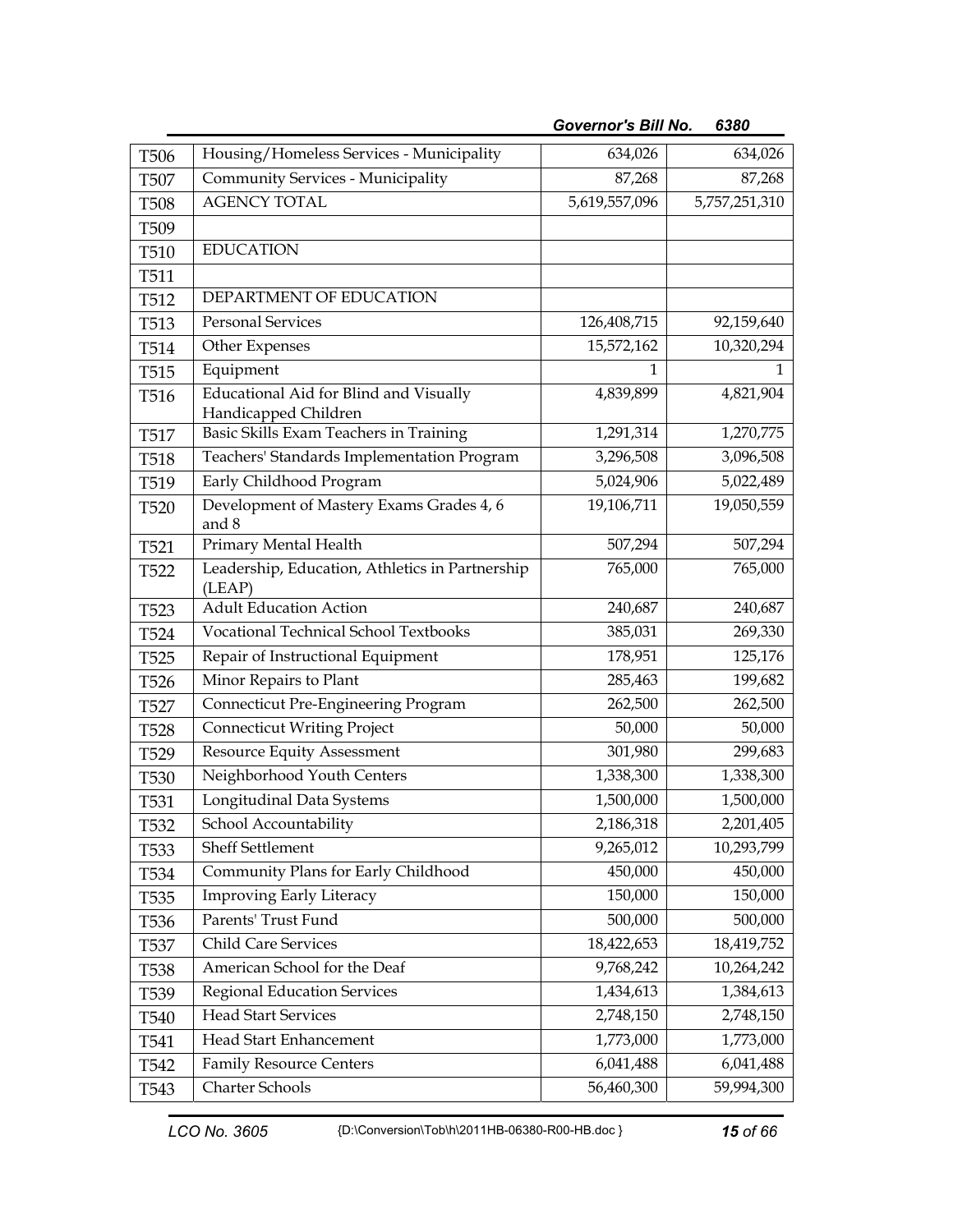| T544             | Youth Service Bureau Enhancement                      | 620,300       | 620,300       |
|------------------|-------------------------------------------------------|---------------|---------------|
| T545             | Head Start - Early Childhood Link                     | 2,090,000     | 2,090,000     |
| T546             | <b>Institutional Student Aid</b>                      | 882,000       | 882,000       |
| T547             | Child Nutrition State Match                           | 2,354,000     | 2,354,000     |
| T548             | Health Foods Initiative                               | 3,613,997     | 3,613,997     |
| T549             | Vocational Agriculture                                | 4,560,565     | 4,560,565     |
| T <sub>550</sub> | Transportation of School Children                     | 25,784,748    | 24,884,748    |
| T <sub>551</sub> | <b>Adult Education</b>                                | 20,612,980    | 20,605,690    |
| T <sub>552</sub> | Health and Welfare Services Pupils Private<br>Schools | 4,297,500     | 4,297,500     |
| T <sub>553</sub> | <b>Education Equalization Grants</b>                  | 1,889,609,057 | 1,889,609,057 |
| T <sub>554</sub> | <b>Bilingual Education</b>                            | 1,916,130     | 1,916,130     |
| T <sub>55</sub>  | Priority School Districts                             | 112,595,033   | 112,121,287   |
| T <sub>556</sub> | Young Parents Program                                 | 229,330       | 229,330       |
| T <sub>557</sub> | <b>Interdistrict Cooperation</b>                      | 11,136,173    | 11,131,935    |
| <b>T558</b>      | School Breakfast Program                              | 1,634,103     | 1,634,103     |
| T <sub>559</sub> | <b>Excess Cost - Student Based</b>                    | 139,805,731   | 139,805,731   |
| T <sub>560</sub> | Non-Public School Transportation                      | 3,595,500     | 3,595,500     |
| T <sub>561</sub> | School to Work Opportunities                          | 213,750       | 213,750       |
| T <sub>562</sub> | Youth Service Bureaus                                 | 2,947,268     | 2,947,268     |
| T <sub>563</sub> | <b>OPEN Choice Program</b>                            | 19,839,066    | 22,090,956    |
| T <sub>564</sub> | <b>Magnet Schools</b>                                 | 215,855,338   | 235,564,251   |
| T <sub>565</sub> | After School Program                                  | 4,500,000     | 4,500,000     |
| T <sub>566</sub> | School Readiness Quality Enhancement                  | 1,158,608     | 1,158,608     |
| T <sub>567</sub> | <b>Technical High Schools</b>                         | 34, 385, 798  | 66,261,040    |
| T <sub>568</sub> | <b>AGENCY TOTAL</b>                                   | 2,794,792,173 | 2,812,208,317 |
| T <sub>569</sub> |                                                       |               |               |
| T570             | <b>STATE LIBRARY</b>                                  |               |               |
| T571             | <b>Personal Services</b>                              | 5,747,837     | 5,560,728     |
| T572             | Other Expenses                                        | 767,111       | 767,111       |
| T573             | Equipment                                             | 1             | 1             |
| T574             | State-Wide Digital Library                            | 1,973,516     | 1,973,516     |
| T575             | Legal/Legislative Library Materials                   | 1,083,000     | 1,083,000     |
| T <sub>576</sub> | State-Wide Data Base Program                          | 674,696       | 674,696       |
| T577             | <b>Computer Access</b>                                | 190,000       | 190,000       |
| T <sub>578</sub> | <b>Support Cooperating Library Service Units</b>      | 350,000       | 350,000       |
| T579             | <b>Grants to Public Libraries</b>                     | 347,109       | 347,109       |
| <b>T580</b>      | <b>Connecticard Payments</b>                          | 521,545       | 521,545       |
| T581             | <b>AGENCY TOTAL</b>                                   | 11,654,815    | 11,467,706    |
| T582             |                                                       |               |               |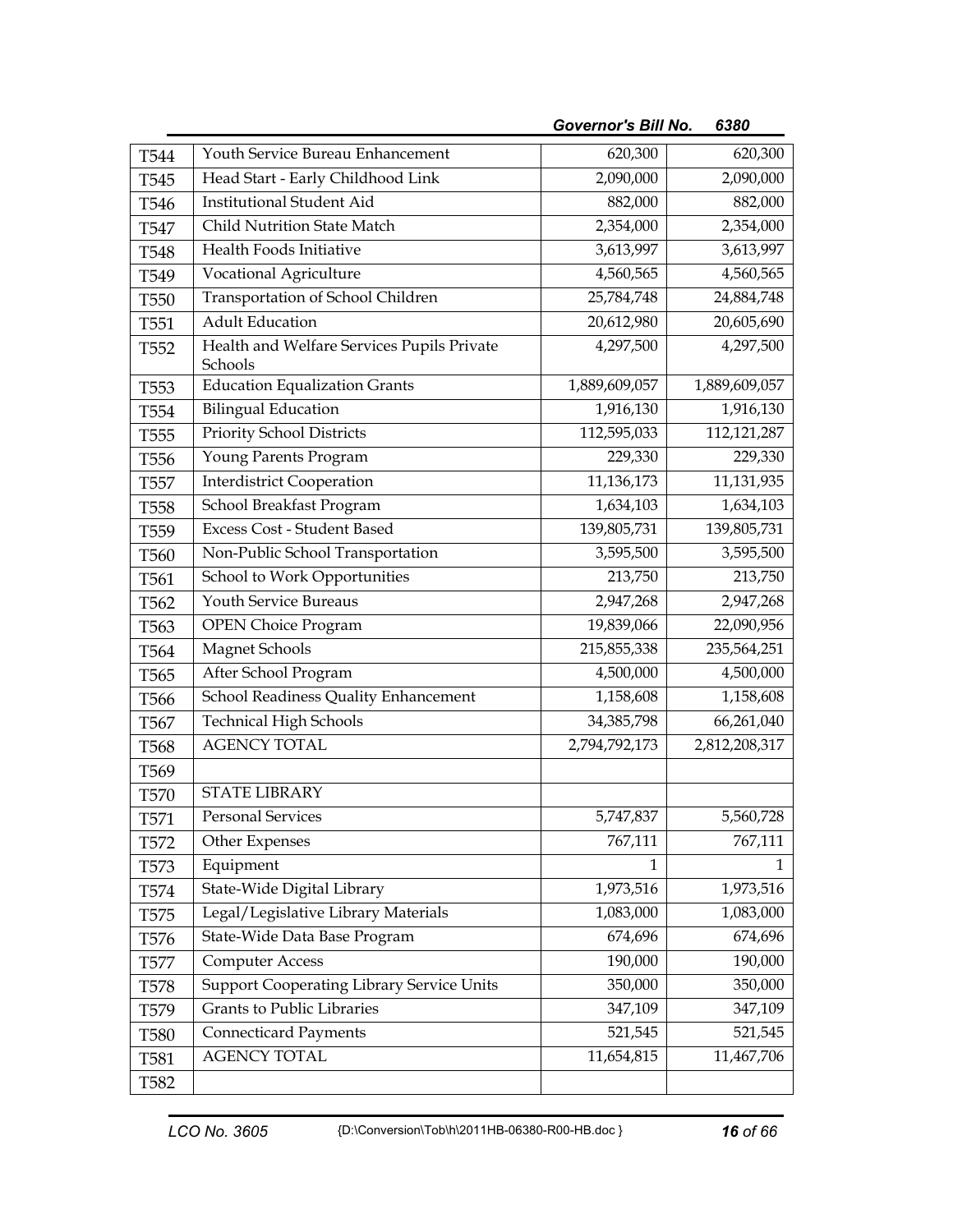| T583             | <b>BOARD OF REGENTS FOR HIGHER</b>                   |              |               |
|------------------|------------------------------------------------------|--------------|---------------|
|                  | <b>EDUCATION</b><br><b>Personal Services</b>         |              |               |
| T584             |                                                      | 2,584,015    | 2,499,844     |
| T585             | Other Expenses                                       | 166,939      | 166,939       |
| T <sub>586</sub> | Equipment                                            | 1            | $\mathbf{1}$  |
| <b>T587</b>      | Minority Advancement Program                         | 2,405,666    | 2,405,666     |
| <b>T588</b>      | Alternate Route to Certification                     | 100,000      | 100,000       |
| T589             | National Service Act                                 | 328,365      | 328,365       |
| T590             | <b>International Initiatives</b>                     | 66,500       | 66,500        |
| T591             | Minority Teacher Incentive Program                   | 471,374      | 471,374       |
| T592             | <b>Education and Health Initiatives</b>              | 522,500      | 522,500       |
| T593             | CommPACT Schools                                     | 712,500      | 712,500       |
| T594             | Charter Oak State College                            | 2,722,225    | 2,670,543     |
| T595             | Regional Community - Technical Colleges              | 149,130,964  | 145,667,984   |
| T596             | <b>Connecticut State University</b>                  | 158,311,441  | 154,853,349   |
| T597             | Capitol Scholarship Program                          | 8,902,779    | 8,902,779     |
| T598             | Awards to Children of Deceased/Disabled              | 4,000        | 4,000         |
|                  | Veterans                                             |              |               |
| T599             | Connecticut Independent College Student              | 17,560,395   | 11,706,930    |
| T600             | Grant<br>Connecticut Aid for Public College Students | 30,208,469   | 30,208,469    |
| T601             | Connecticut Aid to Charter Oak                       | 59,393       | 59,393        |
| T602             | <b>AGENCY TOTAL</b>                                  | 374,257,526  | 361, 347, 136 |
| T603             |                                                      |              |               |
| T604             | UNIVERSITY OF CONNECTICUT                            |              |               |
| T605             | <b>Operating Expenses</b>                            | 217,267,600  | 211,093,547   |
| T606             | <b>Tuition Freeze</b>                                | 4,267,696    | 4,267,696     |
| T607             | Regional Campus Enhancement                          | 7,538,003    | 7,538,003     |
| T608             | Veterinary Diagnostic Laboratory                     | 90,000       | 90,000        |
| T609             | <b>AGENCY TOTAL</b>                                  | 229,163,299  | 222,989,246   |
| T610             |                                                      |              |               |
| T611             | UNIVERSITY OF CONNECTICUT HEALTH                     |              |               |
|                  | <b>CENTER</b>                                        |              |               |
| T612             | <b>Operating Expenses</b>                            | 113,667,693  | 109,814,742   |
| T613             | <b>AHEC</b> for Bridgeport                           | 505,707      | 505,707       |
| T614             | <b>AGENCY TOTAL</b>                                  | 114,173,400  | 110,320,449   |
| T615             |                                                      |              |               |
| T616             | TEACHERS' RETIREMENT BOARD                           |              |               |
| T617             | <b>Personal Services</b>                             | 1,785,698    | 1,731,184     |
| T618             | Other Expenses                                       | 664,470      | 685,068       |
| T619             | Equipment                                            | $\mathbf{1}$ | 1             |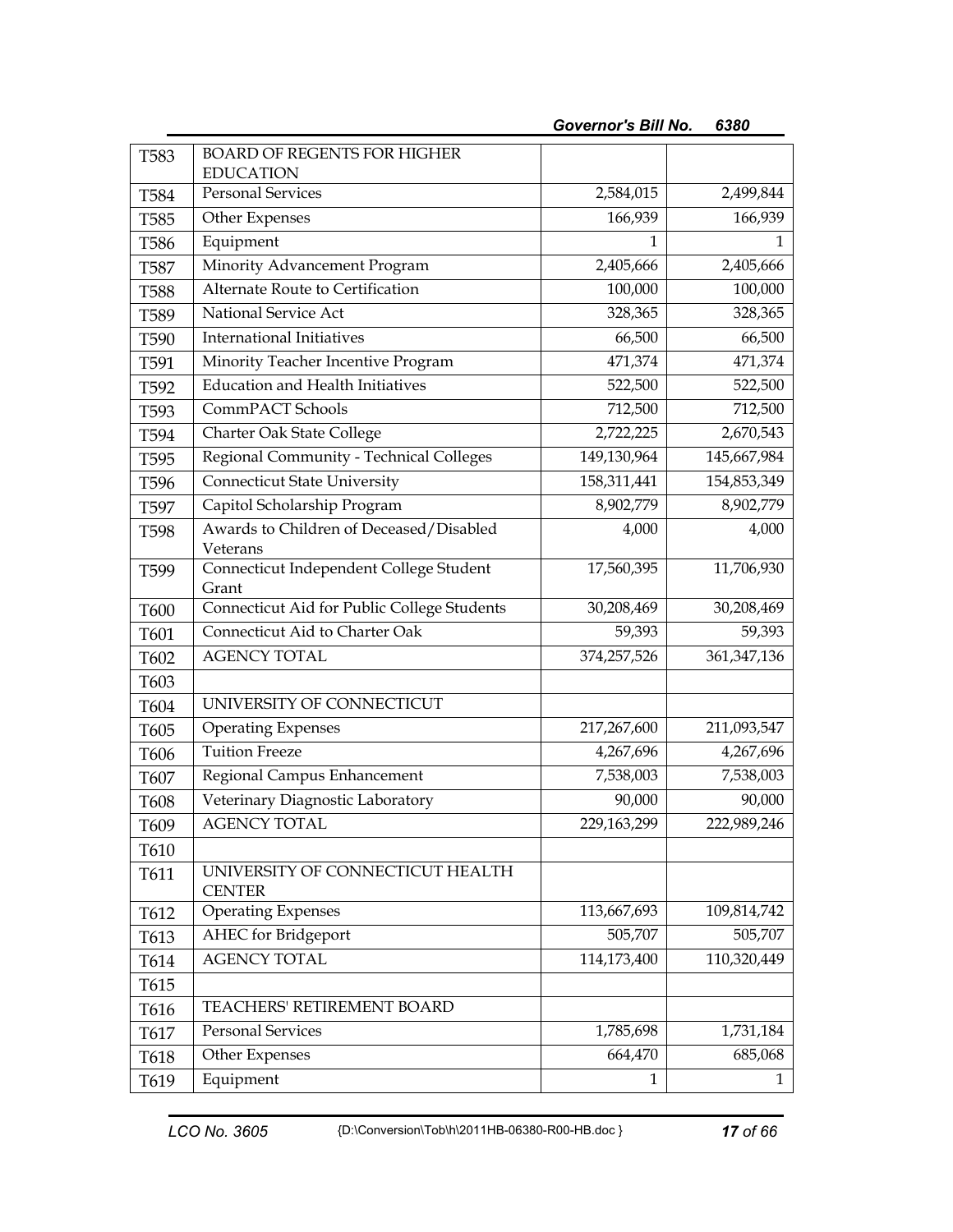| T620 | <b>Retirement Contributions</b>             | 757,246,000 | 787,536,000 |
|------|---------------------------------------------|-------------|-------------|
| T621 | Retirees Health Service Cost                | 24,958,272  | 26,500,836  |
| T622 | Municipal Retiree Health Insurance Costs    | 7,372,720   | 7,887,480   |
| T623 | <b>AGENCY TOTAL</b>                         | 792,027,161 | 824,340,569 |
| T624 |                                             |             |             |
| T625 | <b>CORRECTIONS</b>                          |             |             |
| T626 |                                             |             |             |
| T627 | DEPARTMENT OF CORRECTION                    |             |             |
| T628 | Personal Services                           | 451,593,195 | 419,400,743 |
| T629 | Other Expenses                              | 80,210,230  | 79,460,230  |
| T630 | Equipment                                   | 1           | 1           |
| T631 | <b>Workers' Compensation Claims</b>         | 33,123,609  | 32,436,219  |
| T632 | <b>Inmate Medical Services</b>              | 100,990,252 | 99,587,370  |
| T633 | Board of Pardons and Paroles                | 6,280,668   | 6,082,447   |
| T634 | Mental Health AIC                           | 300,000     | 300,000     |
| T635 | Aid to Paroled and Discharged Inmates       | 9,500       | 9,500       |
| T636 | Legal Services to Prisoners                 | 870,595     | 870,595     |
| T637 | <b>Volunteer Services</b>                   | 170,758     | 170,758     |
| T638 | <b>Community Support Services</b>           | 42,197,808  | 42,197,808  |
| T639 | <b>AGENCY TOTAL</b>                         | 715,746,616 | 680,515,671 |
| T640 |                                             |             |             |
| T641 | DEPARTMENT OF CHILDREN AND                  |             |             |
|      | <b>FAMILIES</b>                             |             |             |
| T642 | <b>Personal Services</b>                    | 300,803,182 | 293,558,016 |
| T643 | Other Expenses                              | 37,534,834  | 37,513,645  |
| T644 | Equipment                                   | 1           | 1           |
| T645 | Short Term Residential Treatment            | 713,129     | 713,129     |
| T646 | <b>Substance Abuse Screening</b>            | 1,745,896   | 1,745,896   |
| T647 | <b>Workers' Compensation Claims</b>         | 10,391,768  | 10,322,750  |
| T648 | Local Systems of Care                       | 2,176,906   | 2,136,393   |
| T649 | <b>Family Support Services</b>              | 8,728,303   | 8,728,303   |
| T650 | <b>Emergency Needs</b>                      | 1,710,000   | 1,710,000   |
| T651 | Health Assessment and Consultation          | 965,667     | 965,667     |
| T652 | Grants for Psychiatric Clinics for Children | 14,120,807  | 14,120,807  |
| T653 | Day Treatment Centers for Children          | 5,497,630   | 5,497,630   |
| T654 | Juvenile Justice Outreach Services          | 14,257,630  | 15,058,630  |
| T655 | Child Abuse and Neglect Intervention        | 5,379,261   | 5,379,261   |
| T656 | <b>Community Based Prevention Services</b>  | 4,850,529   | 4,850,529   |
| T657 | Family Violence Outreach and Counseling     | 1,751,427   | 1,751,427   |
| T658 | <b>Support for Recovering Families</b>      | 14,434,061  | 16,702,061  |

*Governor's Bill No. 6380*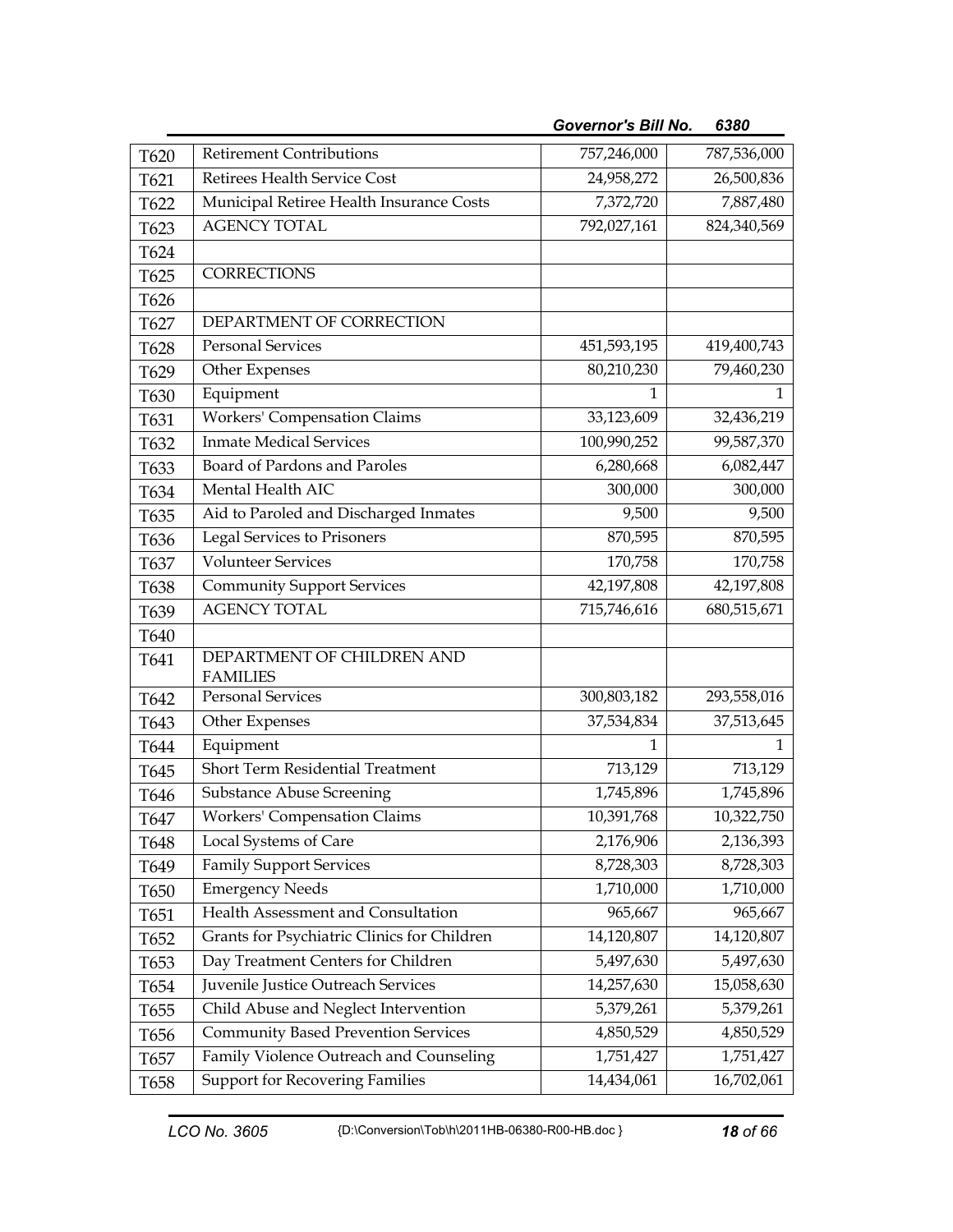|      |                                               | <b>Governor's Bill No.</b> | 6380        |
|------|-----------------------------------------------|----------------------------|-------------|
| T659 | No Nexus Special Education                    | 8,682,808                  | 8,682,808   |
| T660 | <b>Family Preservation Services</b>           | 5,385,396                  | 5,385,396   |
| T661 | <b>Substance Abuse Treatment</b>              | 4,228,046                  | 4,228,046   |
| T662 | <b>Child Welfare Support Services</b>         | 3,221,072                  | 3,221,072   |
| T663 | Board and Care for Children - Adoption        | 92,100,506                 | 97,875,380  |
| T664 | Board and Care for Children - Foster          | 121,435,935                | 128,055,232 |
| T665 | Board and Care for Children - Residential     | 190,186,108                | 197,913,618 |
| T666 | <b>Individualized Family Supports</b>         | 17,424,785                 | 17,424,785  |
| T667 | Community KidCare                             | 23,965,417                 | 23,965,417  |
| T668 | Covenant to Care                              | 166,516                    | 166,516     |
| T669 | Neighborhood Center                           | 261,010                    | 261,010     |
| T670 | <b>AGENCY TOTAL</b>                           | 892,118,630                | 907,933,425 |
| T671 |                                               |                            |             |
| T672 | <b>JUDICIAL</b>                               |                            |             |
| T673 |                                               |                            |             |
| T674 | <b>JUDICIAL DEPARTMENT</b>                    |                            |             |
| T675 | <b>Personal Services</b>                      | 335,264,723                | 326,265,219 |
| T676 | Other Expenses                                | 69,965,443                 | 70,693,406  |
| T677 | Equipment                                     | 100,000                    | 150,000     |
| T678 | Forensic Sex Evidence Exams                   | 1,021,060                  | 1,021,060   |
| T679 | Alternative Incarceration Program             | 45,040,191                 | 45,050,190  |
| T680 | Justice Education Center, Inc.                | 293,111                    | 293,110     |
| T681 | Juvenile Alternative Incarceration            | 27,638,436                 | 27,638,437  |
| T682 | Juvenile Justice Centers                      | 3,104,877                  | 3,104,877   |
| T683 | Probate Court                                 | 8,200,000                  | 7,300,000   |
| T684 | Youthful Offender Services                    | 8,205,287                  | 8,205,286   |
| T685 | Victim Security Account                       | 48,000                     | 48,000      |
| T686 | Children of Incarcerated Parents              | 350,000                    | 350,000     |
| T687 | <b>AGENCY TOTAL</b>                           | 499,231,128                | 490,119,585 |
| T688 |                                               |                            |             |
| T689 | PUBLIC DEFENDER SERVICES<br><b>COMMISSION</b> |                            |             |
| T690 | <b>Personal Services</b>                      | 40,013,716                 | 38,873,860  |
| T691 | Other Expenses                                | 1,466,813                  | 1,466,813   |
| T692 | Special Public Defenders - Contractual        | 3,097,000                  | 3,097,000   |
| T693 | Special Public Defenders - Non-Contractual    | 5,590,250                  | 5,590,250   |
| T694 | <b>Expert Witnesses</b>                       | 2,100,000                  | 2,200,000   |
| T695 | Training and Education                        | 75,000                     | 100,000     |
| T696 | <b>AGENCY TOTAL</b>                           | 52,342,779                 | 51,327,923  |
| T697 |                                               |                            |             |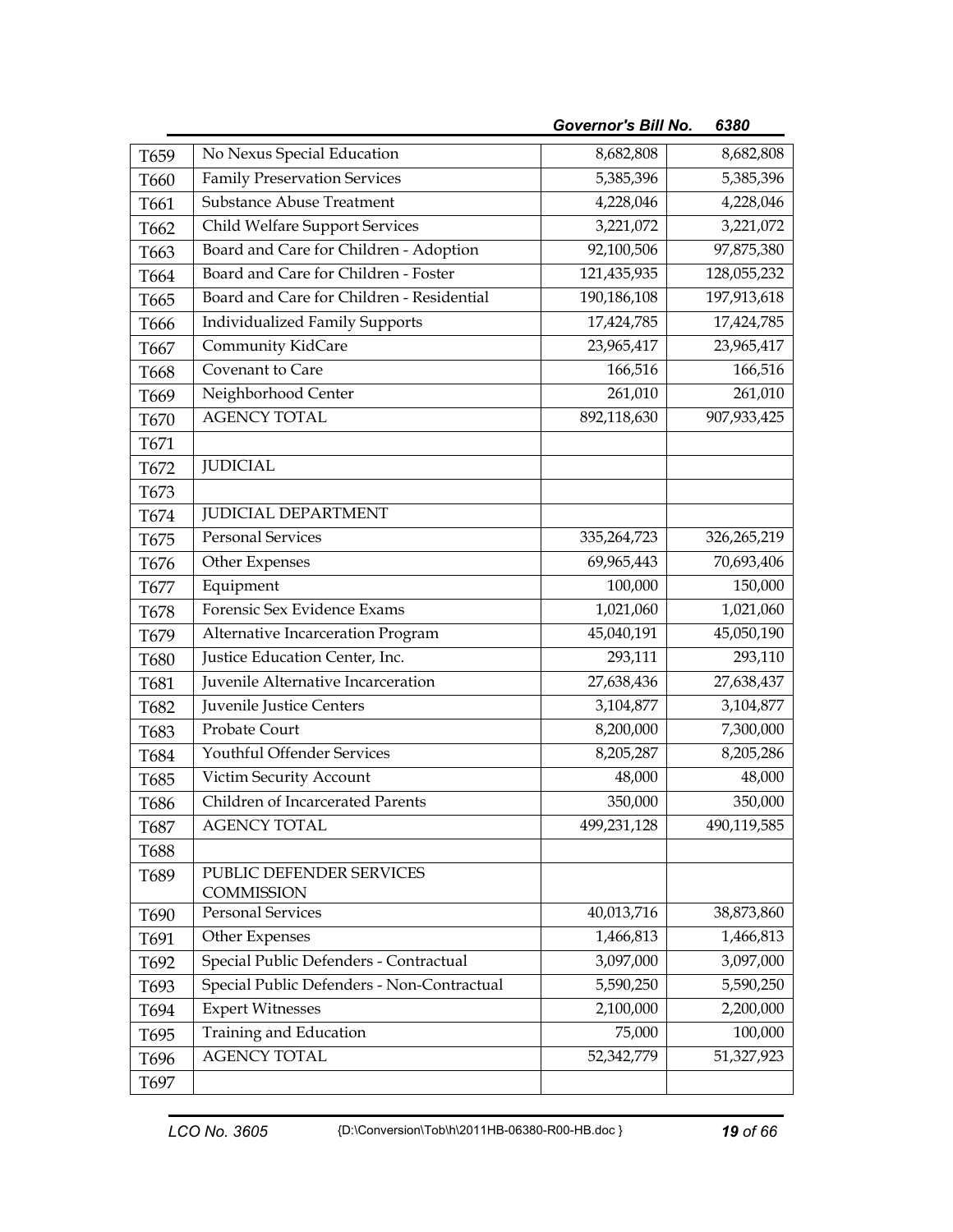| T698        | CHILD PROTECTION COMMISSION                                                       |               |               |
|-------------|-----------------------------------------------------------------------------------|---------------|---------------|
| T699        | <b>Personal Services</b>                                                          | 838,228       | 815,841       |
| <b>T700</b> | Other Expenses                                                                    | 201,641       | 207,532       |
| T701        | Equipment                                                                         | 41,000        | 0             |
| T702        | <b>Training for Contracted Attorneys</b>                                          | 45,000        | 45,000        |
| T703        | <b>Contracted Attorneys</b>                                                       | 11,616,407    | 11,625,552    |
| T704        | Contracted Attorneys Related Expenses                                             | 205,000       | 205,000       |
| T705        | Family Contracted Attorneys/AMC                                                   | 736,310       | 736,310       |
| T706        | <b>AGENCY TOTAL</b>                                                               | 13,683,586    | 13,635,235    |
| T707        |                                                                                   |               |               |
| <b>T708</b> | NON-FUNCTIONAL                                                                    |               |               |
| T709        |                                                                                   |               |               |
| T710        | MISCELLANEOUS APPROPRIATION TO<br>THE GOVERNOR                                    |               |               |
| T711        | Governor's Contingency Account                                                    | $\mathbf{1}$  | $\mathbf{1}$  |
| T712        | <b>AGENCY TOTAL</b>                                                               | $\mathbf{1}$  | $\mathbf{1}$  |
| T713        |                                                                                   |               |               |
| T714        | DEBT SERVICE - STATE TREASURER                                                    |               |               |
| T715        | Debt Service                                                                      | 1,712,397,515 | 1,703,331,881 |
| T716        | UConn 2000 - Debt Service                                                         | 120,289,293   | 130,029,220   |
| <b>T717</b> | <b>CHEFA Day Care Security</b>                                                    | 5,500,000     | 5,500,000     |
| T718        | Pension Obligation Bonds - Teachers'                                              | 80,894,031    | 121,386,576   |
|             | <b>Retirement System</b>                                                          |               |               |
| T719        | <b>AGENCY TOTAL</b>                                                               | 1,919,080,839 | 1,960,247,677 |
| T720        |                                                                                   |               |               |
| T721        | RESERVE FOR SALARY ADJUSTMENTS                                                    |               |               |
| T722        | Reserve for Salary Adjustments                                                    | 42,568,534    | 200,090,187   |
| T723        | <b>AGENCY TOTAL</b>                                                               | 42,568,534    | 200,090,187   |
| T724        |                                                                                   |               |               |
| T725        | WORKERS' COMPENSATION CLAIMS -<br>DEPARTMENT OF ADMINISTRATIVE<br><b>SERVICES</b> |               |               |
| T726        | <b>Workers' Compensation Claims</b>                                               | 27,726,672    | 27,239,041    |
| T727        | <b>AGENCY TOTAL</b>                                                               | 27,726,672    | 27,239,041    |
| T728        |                                                                                   |               |               |
| T729        | STATE COMPTROLLER - MISCELLANEOUS                                                 |               |               |
| T730        | <b>Adjudicated Claims</b>                                                         | 4,000,000     | 4,000,000     |
| T731        | Reimbursement to Towns for Loss of Taxes on                                       | 73,519,215    | 73,519,215    |
|             | <b>State Property</b>                                                             |               |               |
| T732        | Reimbursements to Towns for Loss of Taxes on                                      | 115,431,737   | 115,431,737   |
| T733        | Private Tax-Exempt Property<br><b>AGENCY TOTAL</b>                                | 192,950,952   | 192,950,952   |
|             |                                                                                   |               |               |

*Governor's Bill No. 6380*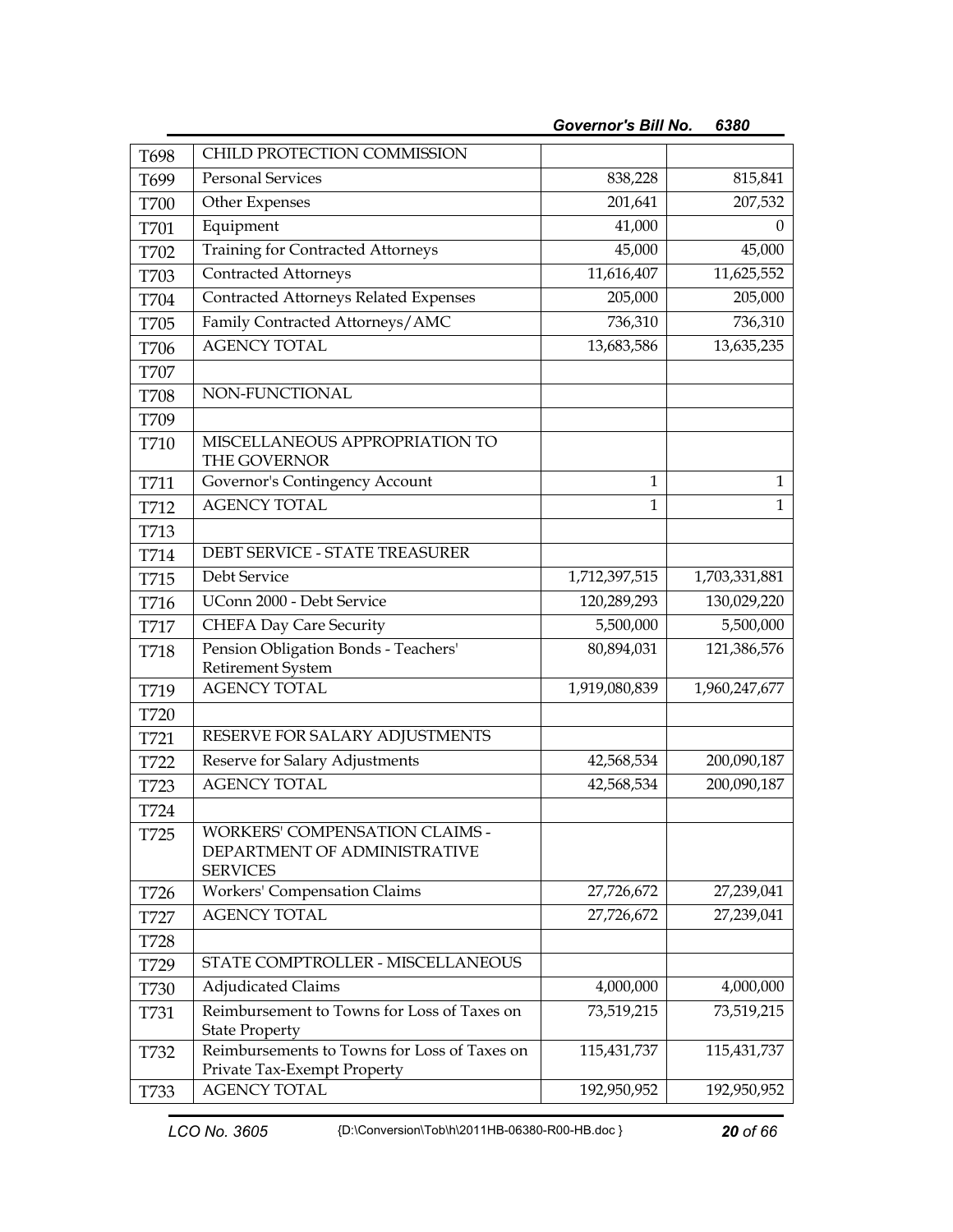| <b>T734</b> |                                                                         |                  |                  |
|-------------|-------------------------------------------------------------------------|------------------|------------------|
| T735        | STATE COMPTROLLER - FRINGE BENEFITS                                     |                  |                  |
| T736        | <b>Unemployment Compensation</b>                                        | 11,610,253       | 8,901,932        |
| <b>T737</b> | <b>State Employees Retirement Contributions</b>                         | 722,137,072      | 715,503,022      |
| <b>T738</b> | Higher Ed Alternative Retirement System                                 | 37,959,646       | 37,737,659       |
| T739        | Pensions and Retirements - Other Statutory                              | 1,822,697        | 1,842,652        |
| T740        | Judges and Compensation Commissioners<br>Retirement                     | 15,095,489       | 16,005,904       |
| T741        | Insurance - Group Life                                                  | 8,586,000        | 8,758,000        |
| T742        | <b>Employers Social Security Tax</b>                                    | 246,002,100      | 247,630,300      |
| T743        | State Employees Health Services Cost                                    | 602,719,060      | 663,344,620      |
| T744        | Retired Employees Health Service Cost                                   | 597,384,379      | 648,330,408      |
| T745        | Tuition Reimbursement - Training and Travel                             | 3,327,500        | 0                |
| T746        | <b>AGENCY TOTAL</b>                                                     | 2,246,644,196    | 2,348,054,497    |
| T747        |                                                                         |                  |                  |
| <b>T748</b> | TOTAL - GENERAL FUND                                                    | 19,407,328,720   | 19,850,199,263   |
| T749        |                                                                         |                  |                  |
| <b>T750</b> | LESS:                                                                   |                  |                  |
| T751        |                                                                         |                  |                  |
| T752        | <b>Unallocated Lapse</b>                                                | $-89,510,000$    | $-89,510,000$    |
| T753        | Unallocated Lapse - Legislative                                         | $-2,700,000$     | $-2,700,000$     |
| T754        | Unallocated Lapse - Judicial                                            | $-3,545,000$     | $-3,545,000$     |
| T755        | <b>General Personal Services Reduction -</b><br>Legislative             | $-476,000$       | $-476,000$       |
| T756        | <b>General Personal Services Reduction -</b><br>Executive               | $-11,538,800$    | $-11,538,800$    |
| T757        | General Other Expenses Reductions -<br>Legislative                      | $-374,000$       | $-374,000$       |
| T758        | General Other Expenses Reductions - Executive                           | $-9,066,200$     | $-9,066,200$     |
| T759        | Labor-Management Savings                                                | $-1,000,000,000$ | $-1,000,000,000$ |
| T760        | Savings Target - Legislative Branch                                     | $-10,058,047$    | -11,829,989      |
| T761        | Savings Target - Public Defenders Commission                            | $-2,496,562$     | $-2,166,192$     |
| T762        | Watchdog Agency Lapse - Create Office of<br>Governmental Accountability | $-9,423,218$     | $-9,344,509$     |
| T763        |                                                                         |                  |                  |
| T764        | NET - GENERAL FUND                                                      | 18,268,140,893   | 18,709,648,573   |
| T765        |                                                                         |                  |                  |

*Governor's Bill No. 6380* 

4 Sec. 2. (*Effective July 1, 2011*) The following sums are appropriated

5 from the SPECIAL TRANSPORTATION FUND for the annual periods

6 indicated for the purposes described.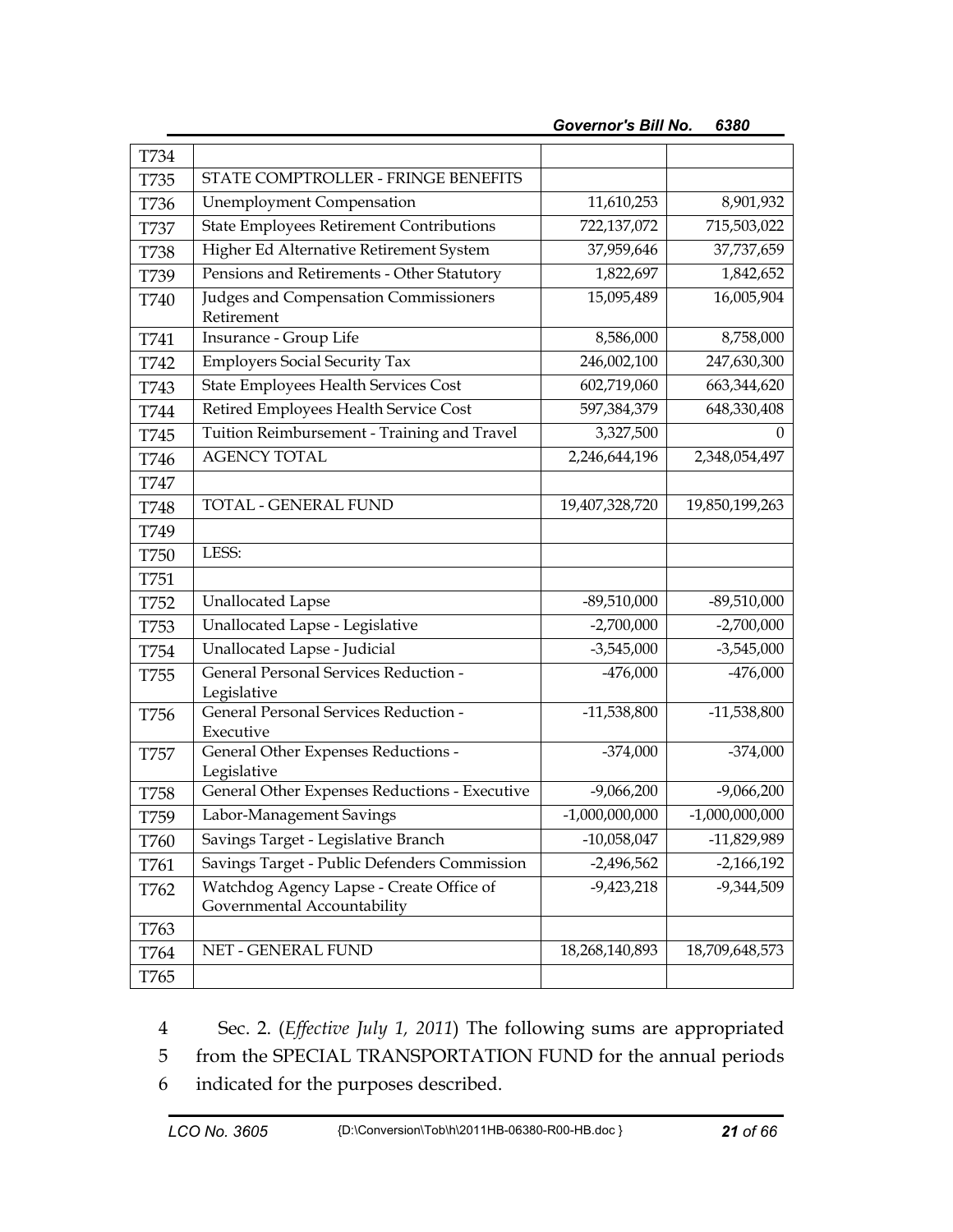| T766        |                                                                | 2011-2012   | 2012-2013   |
|-------------|----------------------------------------------------------------|-------------|-------------|
| T767        | <b>GENERAL GOVERNMENT</b>                                      |             |             |
| T768        |                                                                |             |             |
| T769        | DEPARTMENT OF ADMINISTRATIVE<br><b>SERVICES</b>                |             |             |
| <b>T770</b> | Insurance and Risk Operations                                  | \$7,157,557 | \$7,335,373 |
| T771        | <b>AGENCY TOTAL</b>                                            | 7,157,557   | 7,335,373   |
| T772        |                                                                |             |             |
| T773        | REGULATION AND PROTECTION                                      |             |             |
| T774        |                                                                |             |             |
| T775        | DEPARTMENT OF MOTOR VEHICLES                                   |             |             |
| T776        | <b>Personal Services</b>                                       | 42,656,658  | 41,541,809  |
| T777        | Other Expenses                                                 | 13,172,306  | 13,092,306  |
| <b>T778</b> | Equipment                                                      | 600,000     | 600,000     |
| T779        | Commercial Vehicle Information Systems and<br>Networks Project | 239,818     | 296,289     |
| <b>T780</b> | <b>AGENCY TOTAL</b>                                            | 56,668,782  | 55,530,404  |
| T781        |                                                                |             |             |
| <b>T782</b> | <b>TRANSPORTATION</b>                                          |             |             |
| T783        |                                                                |             |             |
| <b>T784</b> | DEPARTMENT OF TRANSPORTATION                                   |             |             |
| T785        | Personal Services                                              | 169,850,000 | 164,000,000 |
| T786        | Other Expenses                                                 | 48,245,650  | 48,250,650  |
| T787        | Equipment                                                      | 1,642,000   | 1,743,000   |
| <b>T788</b> | Highway & Bridge Renewal-Equipment                             | 12,000,000  | 7,000,000   |
| T789        | Minor Capital Projects                                         | 332,500     | 332,500     |
| T790        | Highway Planning and Research                                  | 2,981,000   | 3,105,000   |
| T791        | Rail Operations                                                | 144,997,567 | 155,715,305 |
| T792        | <b>Bus Operations</b>                                          | 135,029,058 | 139,464,784 |
| T793        | Tweed-New Haven Airport Grant                                  | 1,500,000   | 1,500,000   |
| T794        | ADA Para-transit Program                                       | 27,175,000  | 28,880,000  |
| T795        | Non-ADA Dial-A-Ride Program                                    | 576,361     | 576,361     |
| T796        | Pay-As-You-Go Transportation Projects                          | 27,718,098  | 22,687,740  |
| T797        | Town Aid Road Grants                                           | 30,000,000  | 30,000,000  |
| T798        | <b>AGENCY TOTAL</b>                                            | 602,047,234 | 603,255,340 |
| T799        |                                                                |             |             |
| <b>T800</b> | NON-FUNCTIONAL                                                 |             |             |
| T801        |                                                                |             |             |
| T802        | DEBT SERVICE - STATE TREASURER                                 |             |             |
| T803        | Debt Service                                                   | 478,835,373 | 492,217,529 |

*Governor's Bill No. 6380*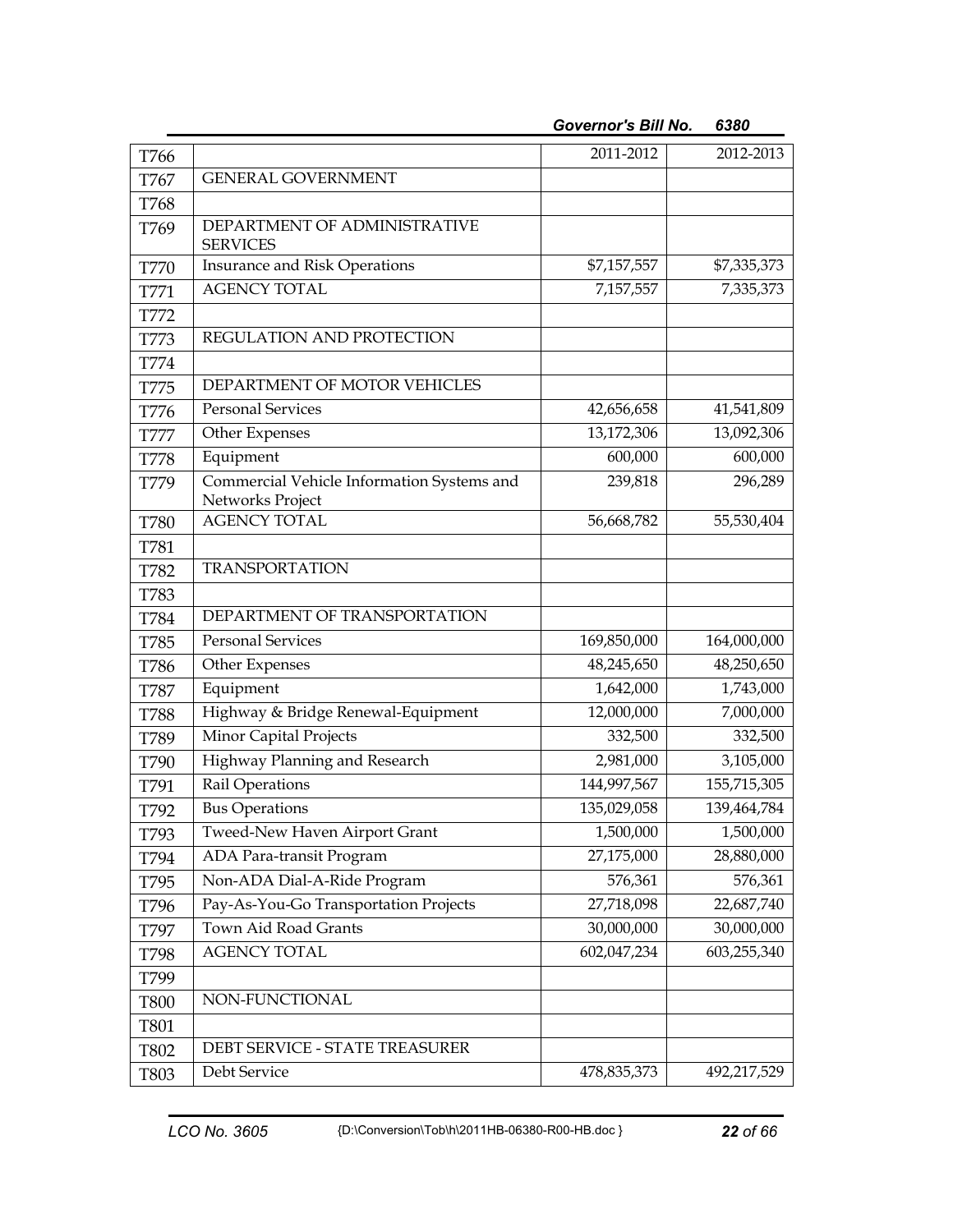| T804        | <b>AGENCY TOTAL</b>                                                                      | 478,835,373   | 492,217,529   |
|-------------|------------------------------------------------------------------------------------------|---------------|---------------|
| T805        |                                                                                          |               |               |
| T806        | RESERVE FOR SALARY ADJUSTMENTS                                                           |               |               |
| <b>T807</b> | Reserve for Salary Adjustments                                                           | 2,363,787     | 14,081,949    |
| <b>T808</b> | <b>AGENCY TOTAL</b>                                                                      | 2,363,787     | 14,081,949    |
| T809        |                                                                                          |               |               |
| <b>T810</b> | <b>WORKERS' COMPENSATION CLAIMS -</b><br>DEPARTMENT OF ADMINISTRATIVE<br><b>SERVICES</b> |               |               |
| T811        | <b>Workers' Compensation Claims</b>                                                      | 6,756,577     | 6,626,481     |
| T812        | <b>AGENCY TOTAL</b>                                                                      | 6,756,577     | 6,626,481     |
| T813        |                                                                                          |               |               |
| T814        | STATE COMPTROLLER - FRINGE BENEFITS                                                      |               |               |
| T815        | <b>Unemployment Compensation</b>                                                         | 676,400       | 462,000       |
| T816        | <b>State Employees Retirement Contributions</b>                                          | 99,636,000    | 105,694,000   |
| T817        | Insurance - Group Life                                                                   | 327,000       | 334,000       |
| <b>T818</b> | <b>Employers Social Security Tax</b>                                                     | 18,485,400    | 18,501,900    |
| T819        | <b>State Employees Health Services Cost</b>                                              | 41,864,985    | 42,459,280    |
| <b>T820</b> | <b>AGENCY TOTAL</b>                                                                      | 160,989,785   | 167,451,180   |
| T821        |                                                                                          |               |               |
| T822        | TOTAL - SPECIAL TRANSPORTATION<br><b>FUND</b>                                            | 1,314,819,095 | 1,346,498,256 |
| T823        |                                                                                          |               |               |
| T824        | LESS:                                                                                    |               |               |
| T825        |                                                                                          |               |               |
| T826        | <b>Estimated Unallocated Lapses</b>                                                      | $-11,000,000$ | $-11,000,000$ |
| T827        |                                                                                          |               |               |
| <b>T828</b> | NET - SPECIAL TRANSPORTATION FUND                                                        | 1,303,819,095 | 1,335,498,256 |

*Governor's Bill No. 6380* 

7 Sec. 3. (*Effective July 1, 2011*) The following sums are appropriated

8 from the MASHANTUCKET PEQUOT AND MOHEGAN FUND for

9 the annual periods indicated for the purposes described.

| T829 |                                   | 2011-2012    | 2012-2013    |
|------|-----------------------------------|--------------|--------------|
| T830 | NON-FUNCTIONAL                    |              |              |
| T831 |                                   |              |              |
| T832 | STATE COMPTROLLER - MISCELLANEOUS |              |              |
| T833 | Grants to Towns                   | \$61,779,907 | \$61,779,907 |
| T834 | AGENCY TOTAL                      | 61,779,907   | 61,779,907   |
| T835 |                                   |              |              |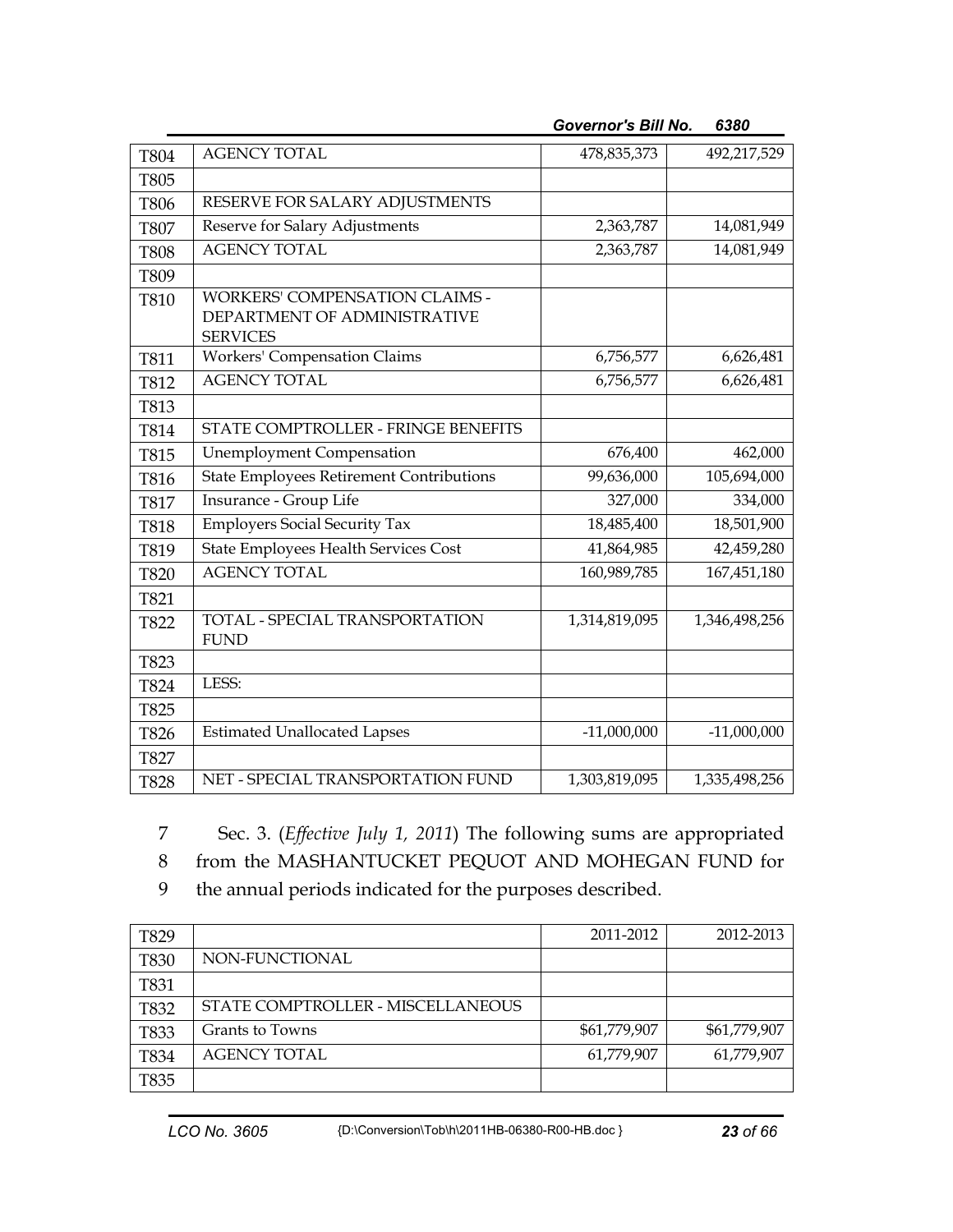*Governor's Bill No. 6380* 

| T836 | TOTAL - MASHANTUCKET PEQUOT AND | 61,779,907 | 61,779,907 |
|------|---------------------------------|------------|------------|
|      | MOHEGAN FUND                    |            |            |

- 10 Sec. 4. (*Effective July 1, 2011*) The following sums are appropriated
- 11 from the SOLDIERS, SAILORS AND MARINES FUND for the annual
- 12 periods indicated for the purposes described.

| <b>T837</b> | <b>HUMAN SERVICES</b>              |           |           |
|-------------|------------------------------------|-----------|-----------|
| <b>T838</b> |                                    |           |           |
| T839        | SOLDIERS, SAILORS AND MARINES FUND |           |           |
| T840        | <b>Personal Services</b>           | \$614,866 | \$604,504 |
| T841        | Other Expenses                     | 54,397    | 42,397    |
| T842        | Award Payments to Veterans         | 1,979,800 | 1,979,800 |
| T843        | <b>Fringe Benefits</b>             | 411,973   | 424,835   |
| <b>T844</b> | <b>AGENCY TOTAL</b>                | 3,061,036 | 3,051,536 |
| T845        |                                    |           |           |
| T846        | TOTAL - SOLDIERS, SAILORS AND      | 3,061,036 | 3,051,536 |
|             | <b>MARINES FUND</b>                |           |           |

- 13 Sec. 5. (*Effective July 1, 2011*) The following sums are appropriated
- 14 from the REGIONAL MARKET OPERATION FUND for the annual
- 15 periods indicated for the purposes described.

| T847        |                                       | 2011-2012 | 2012-2013 |
|-------------|---------------------------------------|-----------|-----------|
| T848        | CONSERVATION AND DEVELOPMENT          |           |           |
| T849        |                                       |           |           |
| <b>T850</b> | DEPARTMENT OF AGRICULTURE             |           |           |
| T851        | <b>Personal Services</b>              | \$390,151 | \$386,193 |
| T852        | Other Expenses                        | 271,507   | 273,007   |
| T853        | Equipment                             | 3,500     | 1         |
| T854        | <b>Fringe Benefits</b>                | 261,401   | 266,473   |
| T855        | <b>AGENCY TOTAL</b>                   | 926,559   | 925,674   |
| T856        |                                       |           |           |
| T857        | NON-FUNCTIONAL                        |           |           |
| T858        |                                       |           |           |
| T859        | <b>DEBT SERVICE - STATE TREASURER</b> |           |           |
| T860        | Debt Service                          | 38,338    | 7,147     |
| T861        | <b>AGENCY TOTAL</b>                   | 38,338    | 7,147     |
| T862        |                                       |           |           |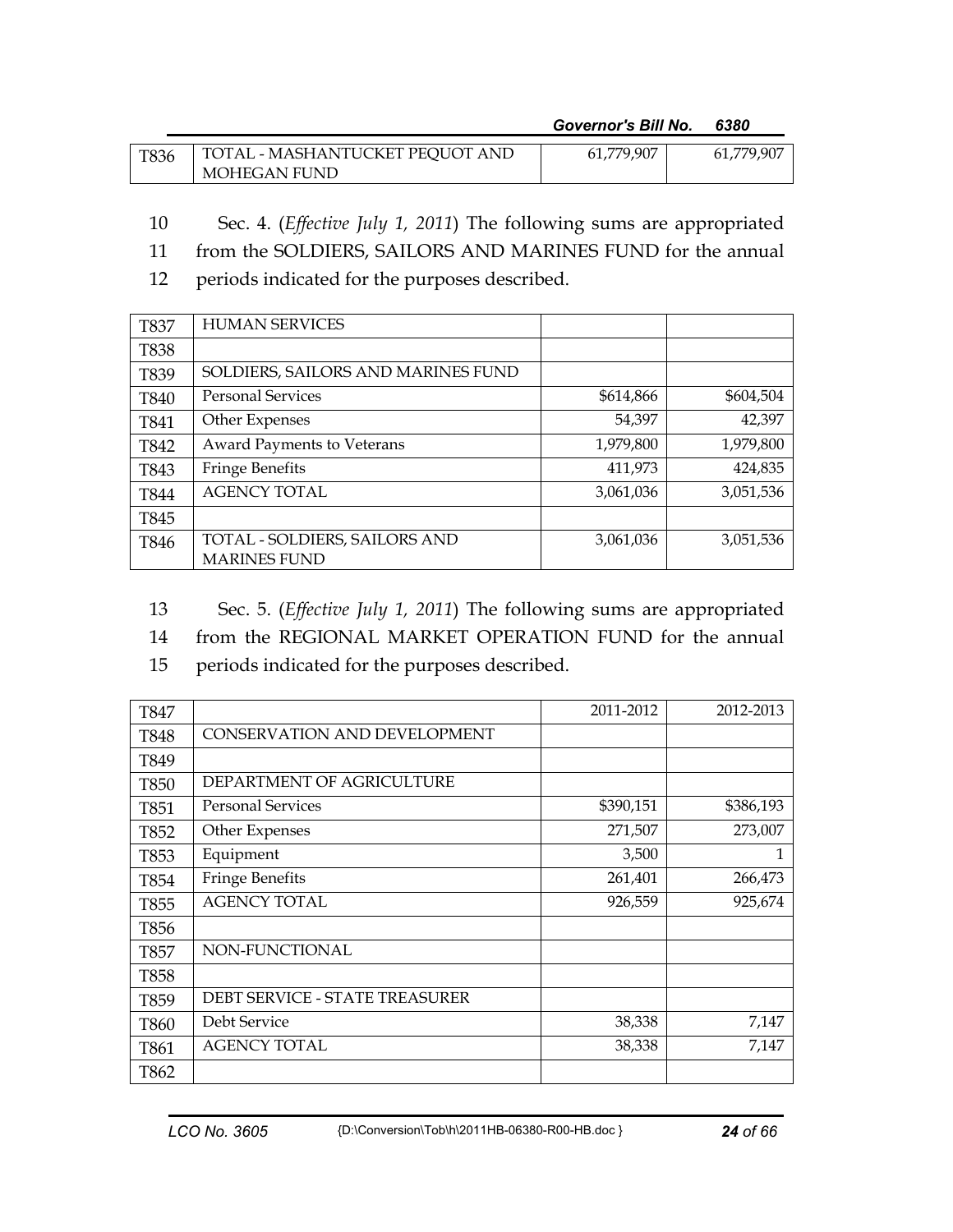## *Governor's Bill No. 6380*

| T863 | TOTAL - REGIONAL MARKET OPERATION | 964,897 | 932.821 |
|------|-----------------------------------|---------|---------|
|      | <b>FUND</b>                       |         |         |

- 16 Sec. 6. (*Effective July 1, 2011*) The following sums are appropriated
- 17 from the BANKING FUND for the annual periods indicated for the
- 18 purposes described.

| T864        |                                  | 2011-2012    | 2012-2013    |
|-------------|----------------------------------|--------------|--------------|
| T865        | REGULATION AND PROTECTION        |              |              |
| T866        |                                  |              |              |
| T867        | DEPARTMENT OF BANKING            |              |              |
| <b>T868</b> | <b>Personal Services</b>         | \$10,950,000 | \$10,600,000 |
| T869        | Other Expenses                   | 1,279,737    | 1,014,443    |
| <b>T870</b> | Equipment                        | 127,000      | 37,200       |
| T871        | <b>Fringe Benefits</b>           | 7,337,000    | 7,314,500    |
| T872        | <b>Indirect Overhead</b>         | 1,195,086    | 1,217,182    |
| T873        | <b>AGENCY TOTAL</b>              | 20,888,823   | 20,183,325   |
| T874        |                                  |              |              |
| T875        | <b>LABOR DEPARTMENT</b>          |              |              |
| T876        | <b>Customized Services</b>       | 500,000      | 500,000      |
| <b>T877</b> | <b>AGENCY TOTAL</b>              | 500,000      | 500,000      |
| <b>T878</b> |                                  |              |              |
| T879        | <b>JUDICIAL</b>                  |              |              |
| <b>T880</b> |                                  |              |              |
| T881        | <b>JUDICIAL DEPARTMENT</b>       |              |              |
| <b>T882</b> | Foreclosure Mediation Program    | 4,721,556    | 1,180,389    |
| T883        | <b>AGENCY TOTAL</b>              | 4,721,556    | 1,180,389    |
| <b>T884</b> |                                  |              |              |
| T885        | <b>TOTAL - BANKING FUND</b>      | 26,110,379   | 21,863,714   |
| <b>T886</b> |                                  |              |              |
| <b>T887</b> | LESS:                            |              |              |
| <b>T888</b> |                                  |              |              |
| T889        | Branch Savings Target - Judicial | $-254,913$   | $-63,729$    |
| T890        |                                  |              |              |
| T891        | <b>NET - BANKING FUND</b>        | 25,855,466   | 21,799,985   |

19 Sec. 7. (*Effective July 1, 2011*) The following sums are appropriated

20 from the INSURANCE FUND for the annual periods indicated for the

21 purposes described.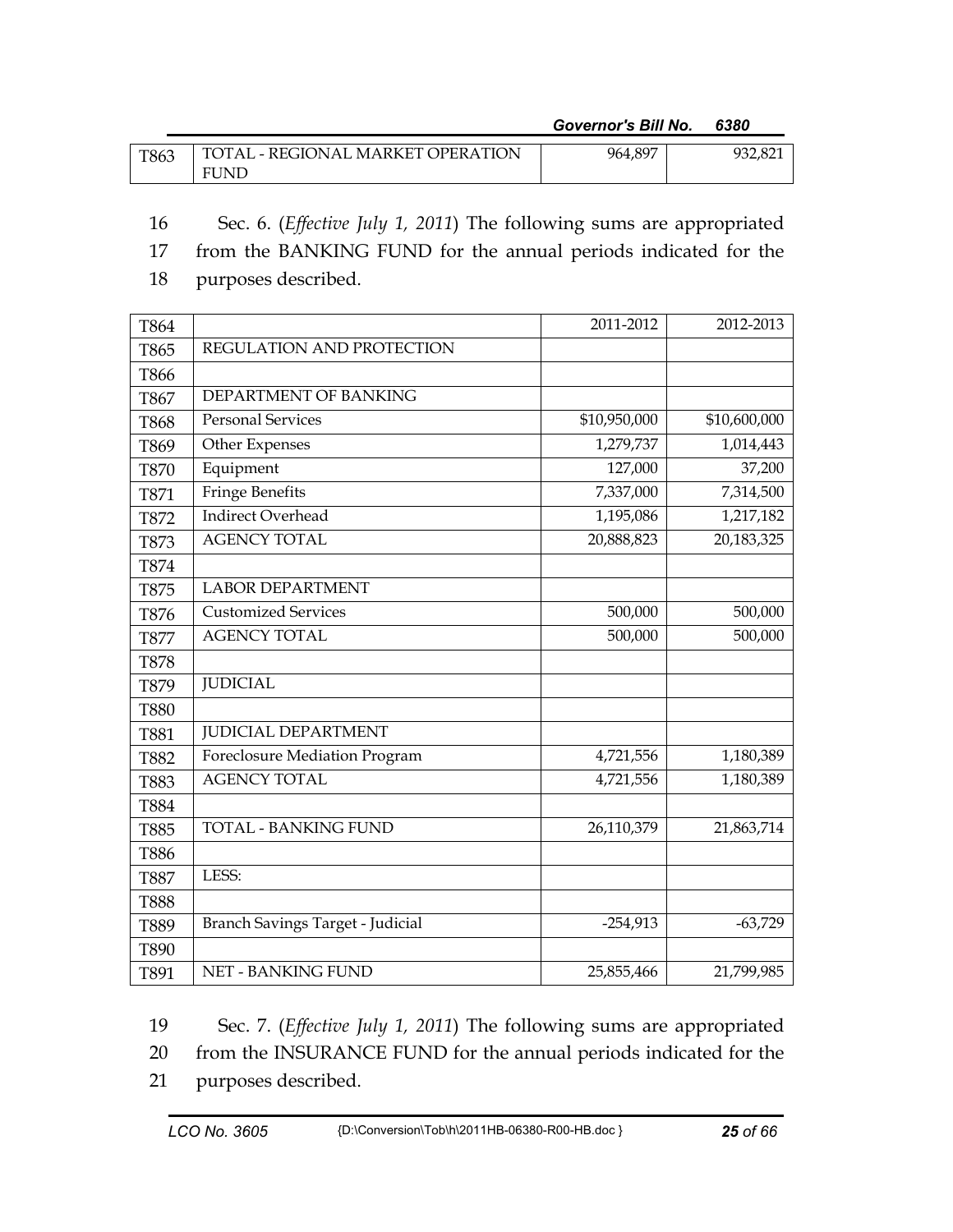| T892        |                                             | 2011-2012  | 2012-2013  |
|-------------|---------------------------------------------|------------|------------|
| T893        | <b>GENERAL GOVERNMENT</b>                   |            |            |
| T894        |                                             |            |            |
| T895        | OFFICE OF POLICY AND MANAGEMENT             |            |            |
| T896        | <b>Personal Services</b>                    | \$219,888  | \$212,322  |
| T897        | Other Expenses                              | 500        | 500        |
| T898        | Equipment                                   | 2,250      | $\theta$   |
| T899        | <b>Fringe Benefits</b>                      | 147,018    | 146,503    |
| <b>T900</b> | <b>AGENCY TOTAL</b>                         | 369,656    | 359,325    |
| T901        |                                             |            |            |
| T902        | REGULATION AND PROTECTION                   |            |            |
| T903        |                                             |            |            |
| T904        | <b>INSURANCE DEPARTMENT</b>                 |            |            |
| T905        | <b>Personal Services</b>                    | 13,445,665 | 12,996,951 |
| T906        | Other Expenses                              | 2,022,453  | 2,022,453  |
| T907        | Equipment                                   | 40,060     | 40,060     |
| T908        | <b>Fringe Benefits</b>                      | 8,715,295  | 8,699,254  |
| T909        | <b>Indirect Overhead</b>                    | 58,043     | 59,842     |
| T910        | <b>AGENCY TOTAL</b>                         | 24,281,516 | 23,818,560 |
| T911        |                                             |            |            |
| T912        | DEPARTMENT OF CONSUMER<br><b>PROTECTION</b> |            |            |
| T913        | <b>Personal Services</b>                    | 575,689    | 560,643    |
| T914        | Other Expenses                              | 95,641     | 95,462     |
| T915        | Equipment                                   | 1,400      | 1,400      |
| T916        | <b>Fringe Benefits</b>                      | 379,379    | 379,379    |
| T917        | <b>Indirect Overhead</b>                    | 117,320    | 117,320    |
| T918        | <b>AGENCY TOTAL</b>                         | 1,169,429  | 1,154,204  |
| T919        |                                             |            |            |
| T920        | <b>HUMAN SERVICES</b>                       |            |            |
| T921        |                                             |            |            |
| T922        | DEPARTMENT OF SOCIAL SERVICES               |            |            |
| T923        | Other Expenses                              | 475,000    | 475,000    |
| T924        | <b>AGENCY TOTAL</b>                         | 475,000    | 475,000    |
| T925        |                                             |            |            |
| T926        | TOTAL - INSURANCE FUND                      | 26,295,601 | 25,807,089 |

*Governor's Bill No. 6380* 

22 Sec. 8. (*Effective July 1, 2011*) The following sums are appropriated

23 from the CONSUMER COUNSEL AND PUBLIC UTILITY CONTROL

24 FUND for the annual periods indicated for the purposes described.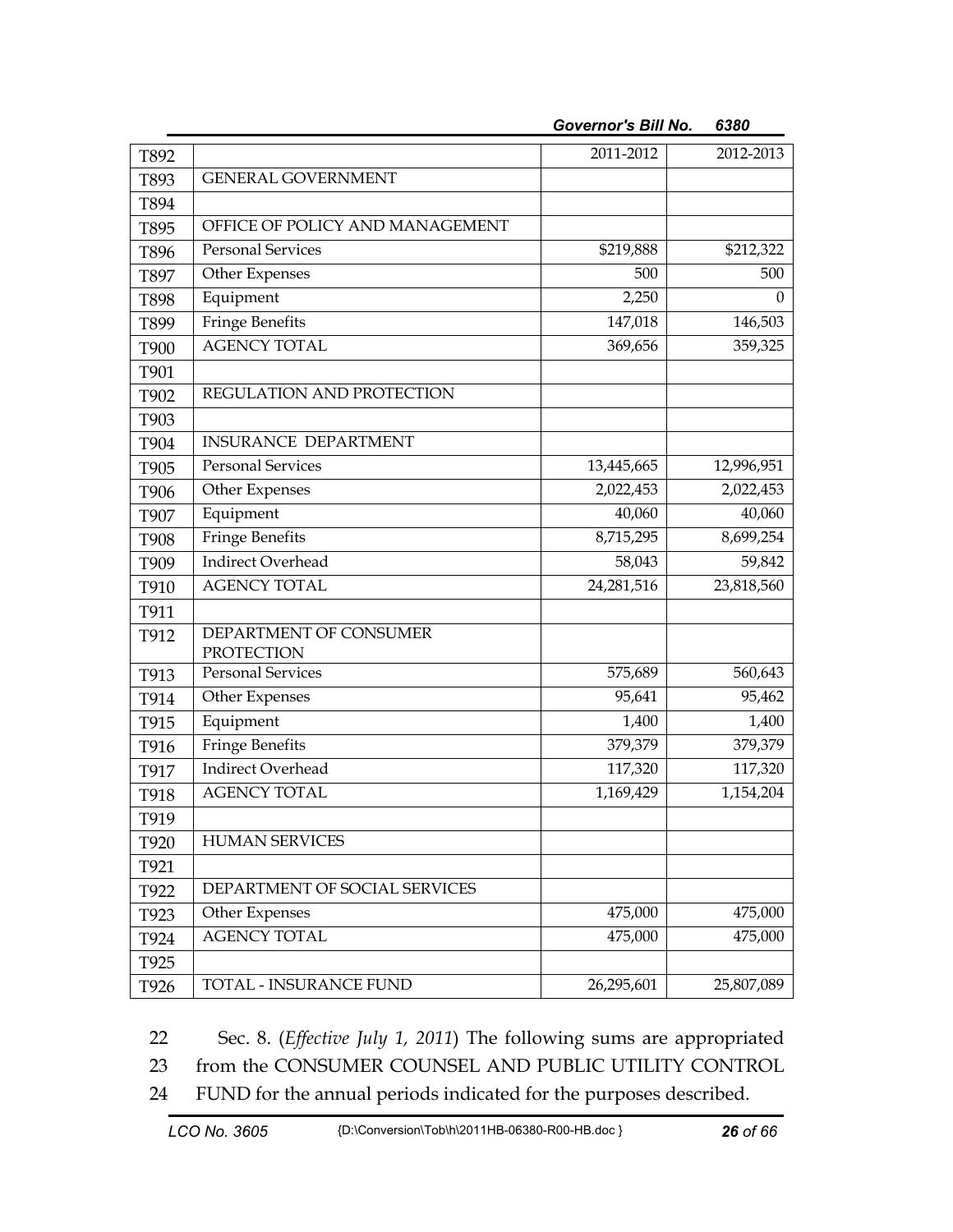| T927 |                                 | 2011-2012   | 2012-2013   |
|------|---------------------------------|-------------|-------------|
| T928 | REGULATION AND PROTECTION       |             |             |
| T929 |                                 |             |             |
| T930 | DEPARTMENT OF CONSUMER          |             |             |
|      | <b>PROTECTION</b>               |             |             |
| T931 | <b>Personal Services</b>        | \$1,178,200 | \$1,137,050 |
| T932 | Other Expenses                  | 396,029     | 396,029     |
| T933 | Equipment                       | 5,850       | 5,600       |
| T934 | <b>Fringe Benefits</b>          | 789,394     | 782,551     |
| T935 | <b>Indirect Overhead</b>        | 364,667     | 375,972     |
| T936 | <b>AGENCY TOTAL</b>             | 2,734,140   | 2,697,202   |
| T937 |                                 |             |             |
| T938 | CONSERVATION AND DEVELOPMENT    |             |             |
| T939 |                                 |             |             |
| T940 | DEPARTMENT OF ENERGY AND        |             |             |
|      | <b>ENVIRONMENTAL PROTECTION</b> |             |             |
| T941 | <b>Personal Services</b>        | 12,277,253  | 11,886,089  |
| T942 | Other Expenses                  | 1,557,709   | 1,550,391   |
| T943 | Equipment                       | 21,850      | 26,000      |
| T944 | <b>Fringe Benefits</b>          | 8,302,867   | 8,276,798   |
| T945 | <b>Indirect Overhead</b>        | 1,120,343   | 1,155,074   |
| T946 | <b>AGENCY TOTAL</b>             | 23,280,022  | 22,894,352  |
| T947 |                                 |             |             |
| T948 | TOTAL - CONSUMER COUNSEL AND    | 26,014,162  | 25,591,554  |
|      | PUBLIC UTILITY CONTROL FUND     |             |             |

*Governor's Bill No. 6380* 

25 Sec. 9. (*Effective July 1, 2011*) The following sums are appropriated

26 from the WORKERS' COMPENSATION FUND for the annual periods

27 indicated for the purposes described.

| T949             |                              | 2011-2012 | 2012-2013 |
|------------------|------------------------------|-----------|-----------|
| T950             | <b>GENERAL GOVERNMENT</b>    |           |           |
| T951             |                              |           |           |
| T952             | DIVISION OF CRIMINAL JUSTICE |           |           |
| T953             | <b>Personal Services</b>     | \$416,894 | \$407,580 |
| T954             | Other Expenses               | 21,653    | 30,653    |
| T955             | Equipment                    | 1         |           |
| T <sub>956</sub> | <b>Fringe Benefits</b>       | 279,320   | 281,230   |
| T957             | <b>AGENCY TOTAL</b>          | 717,868   | 719,464   |
| T <sub>958</sub> |                              |           |           |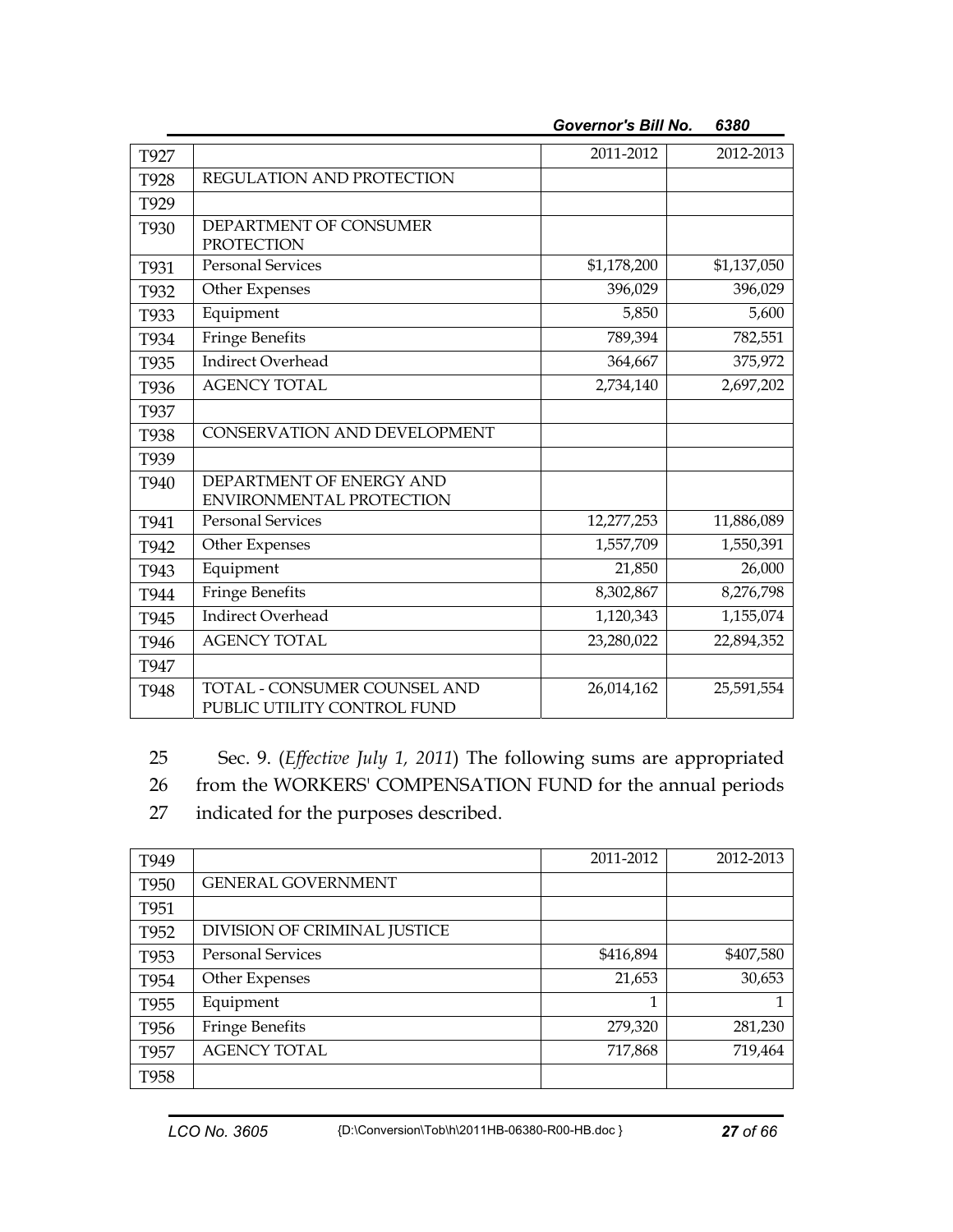| <b>Governor's Bill No.</b> | 6380 |
|----------------------------|------|
|----------------------------|------|

| T959             | REGULATION AND PROTECTION                           |            |            |
|------------------|-----------------------------------------------------|------------|------------|
| T960             |                                                     |            |            |
| T961             | <b>LABOR DEPARTMENT</b>                             |            |            |
| T962             | Occupational Health Clinics                         | 684,596    | 682,731    |
| T963             | <b>AGENCY TOTAL</b>                                 | 684,596    | 682,731    |
| T964             |                                                     |            |            |
| T <sub>965</sub> | WORKERS' COMPENSATION COMMISSION                    |            |            |
| T966             | <b>Personal Services</b>                            | 8,504,939  | 8,309,774  |
| T967             | Other Expenses                                      | 2,193,456  | 2,164,102  |
| T968             | Equipment                                           | 17,000     | 15,900     |
| T <sub>969</sub> | <b>Fringe Benefits</b>                              | 5,698,309  | 5,735,760  |
| T970             | Indirect Overhead                                   | 945,406    | 974,714    |
| T971             | <b>AGENCY TOTAL</b>                                 | 17,359,110 | 17,200,250 |
| T972             |                                                     |            |            |
| T973             | <b>TOTAL - WORKERS' COMPENSATION</b><br><b>FUND</b> | 18,761,574 | 18,602,445 |

28 Sec. 10. (*Effective July 1, 2011*) The following sums are appropriated

29 from the CRIMINAL INJURIES COMPENSATION FUND for the

30 annual periods indicated for the purposes described.

| T974             |                                     | 2011-2012   | 2012-2013   |
|------------------|-------------------------------------|-------------|-------------|
| T975             | <b>JUDICIAL</b>                     |             |             |
| T976             |                                     |             |             |
| T977             | <b>JUDICIAL DEPARTMENT</b>          |             |             |
| T978             | Criminal Injuries Compensation Fund | \$3,493,813 | \$3,602,121 |
| T <sub>979</sub> | <b>AGENCY TOTAL</b>                 | 3,493,813   | 3,602,121   |
| T980             |                                     |             |             |
| T981             | TOTAL - CRIMINAL INJURIES           | 3,493,813   | 3,602,121   |
|                  | <b>COMPENSATION FUND</b>            |             |             |

31 Sec. 11. (*Effective July 1, 2011*) (a) The Secretary of the Office of Policy 32 and Management shall recommend reductions in expenditures for 33 Personal Services, for the fiscal years ending June 30, 2012, and June 34 30, 2013, in order to reduce such expenditures by \$12,014,800 for such 35 purpose during each such fiscal year.

36 (b) The Secretary of the Office of Policy and Management shall 37 recommend reductions in expenditures for Other Expenses, for the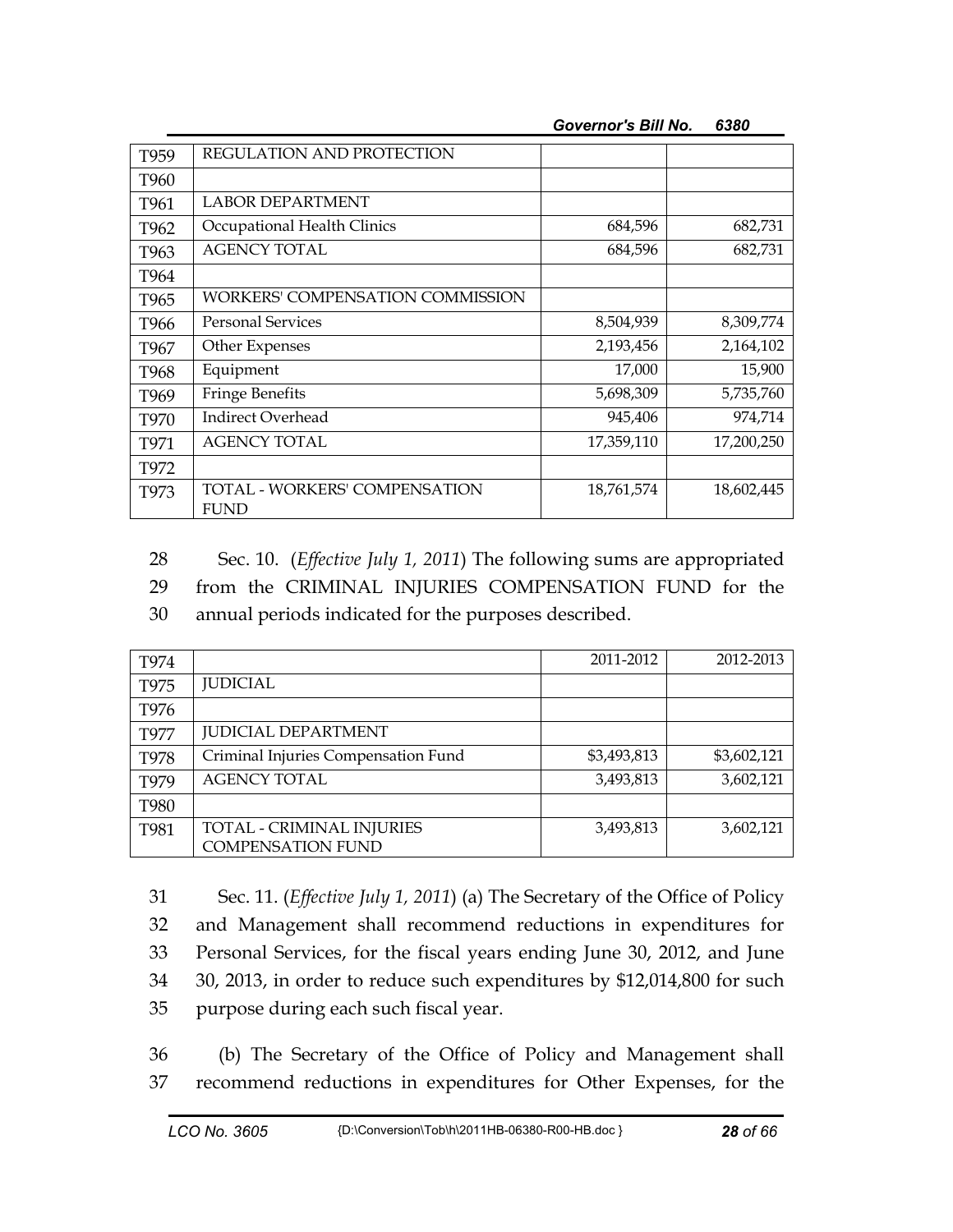38 fiscal years ending June 30, 2012, and June 30, 2013, in order to reduce 39 such expenditures for such purpose by \$9,440,200 during each such 40 fiscal year.

41 Sec. 12. (*Effective July 1, 2011*) The Secretary of the Office of Policy 42 and Management shall recommend reductions in expenditures to 43 achieve Labor-Management Savings for the fiscal years ending June 30, 44 2012, and June 30, 2013, in order to reduce expenditures by 45 \$1,000,000,000 for such purpose during each such fiscal year. 46 Notwithstanding any provisions of the general statutes to the contrary, 47 such reductions may, in the secretary's discretion, be applied to any 48 accounts in any appropriated fund for any budgeted agency of the 49 executive, legislative or judicial branch and the constituent units of the 50 state system of higher education, as defined in section 10a-1 of the 51 general statutes.

52 Sec. 13. (*Effective July 1, 2011*) (a) The Secretary of the Office of Policy 53 and Management may transfer amounts appropriated for Personal 54 Services in sections 1 to 10, inclusive, of this act from agencies to the 55 Reserve for Salary Adjustments account to reflect a more accurate 56 impact of collective bargaining and related costs.

57 (b) The Secretary of the Office of Policy and Management may 58 transfer funds appropriated in section 1 of this act, for Reserve for 59 Salary Adjustments, to any agency in any appropriated fund to give 60 effect to salary increases, other employee benefits, agency costs related 61 to staff reductions including accrual payments, achievement of agency 62 general personal services reductions, or other personal services 63 adjustments authorized by this act, any other act or other applicable 64 statute.

65 Sec. 14. (*Effective July 1, 2011*) (a) That portion of unexpended funds, 66 as determined by the Secretary of the Office of Policy and 67 Management, appropriated in public act 09-3 of the June special 68 session, which relate to collective bargaining agreements and related 69 costs, shall not lapse on June 30, 2011, and such funds shall continue to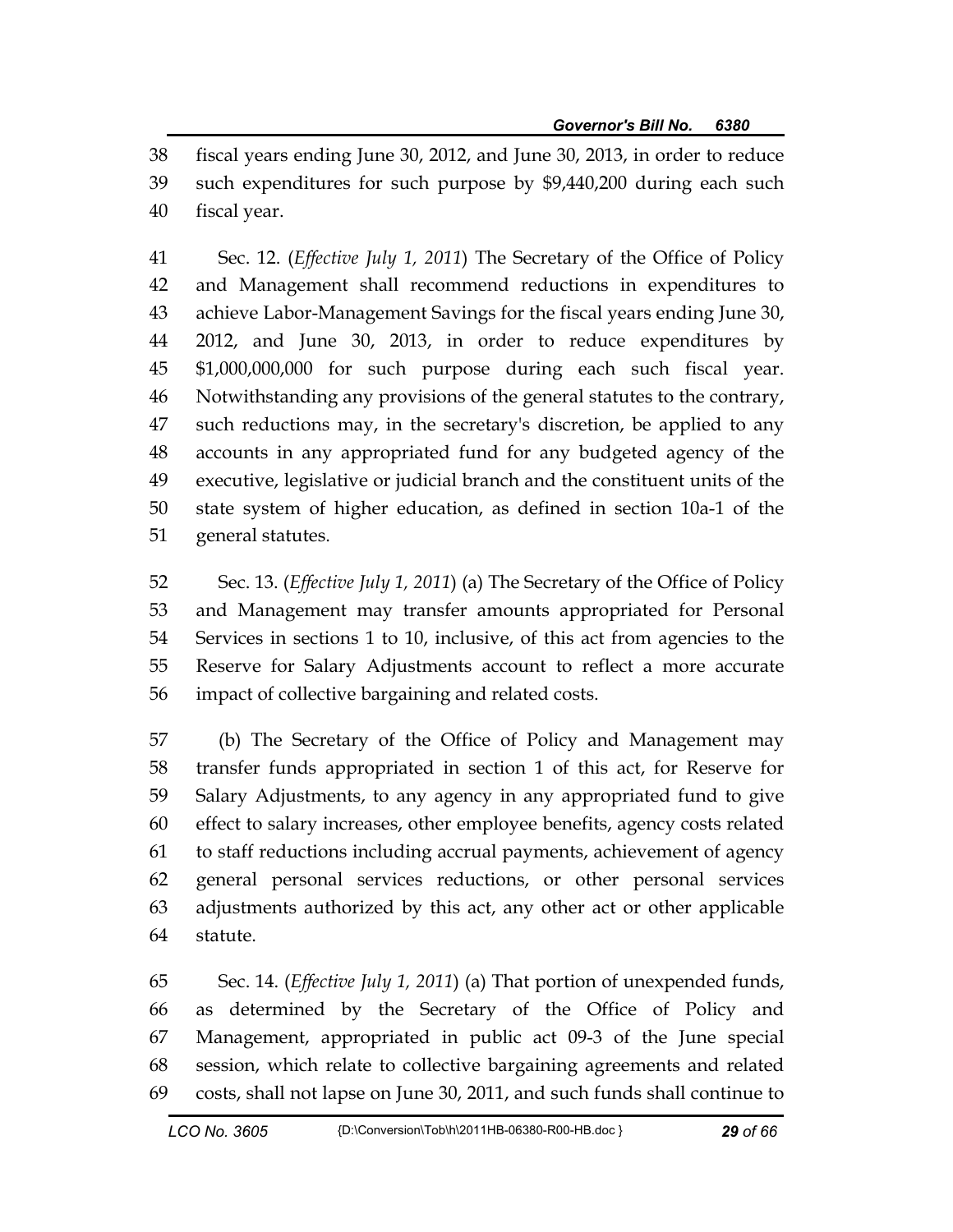70 be available for such purpose during the fiscal years ending June 30, 71 2012, and June 30, 2013.

72 (b) That portion of unexpended funds, as determined by the 73 Secretary of the Office of Policy and Management, appropriated in 74 sections 1 and 2 of this act, which relate to collective bargaining 75 agreements and related costs for the fiscal year ending June 30, 2012, 76 shall not lapse on June 30, 2012, and such funds shall continue to be 77 available for such purpose during the fiscal year ending June 30, 2013.

78 Sec. 15. (*Effective July 1, 2011*) The unexpended balance of funds 79 appropriated to the Office of Policy and Management in section 43 of 80 public act 08-1 of the January special session and carried forward 81 under section 36 of public act 09-3 of the June special session and 82 section 33 of public act 10-179 for design and implementation of a 83 comprehensive, state-wide information technology system for the 84 sharing of criminal justice information and for costs related to the 85 Criminal Justice Information System Governing Board shall not lapse 86 on June 30, 2011, and such funds shall continue to be available for such 87 purposes during the fiscal years ending June 30, 2012, and June 30, 88 2013.

89 Sec. 16. (*Effective July 1, 2011*) The total number of positions which 90 may be filled by any state agency shall not exceed the number of 91 positions recommended by the joint standing committee of the General 92 Assembly having cognizance of matters relating to appropriations and 93 the budgets of state agencies, including any revisions to such 94 recommendation resulting from enactments of the General Assembly, 95 as set forth in the report on the state budget published by the 96 legislative Office of Fiscal Analysis, except upon the recommendation 97 of the Governor and approval of the Finance Advisory Committee.

98 Sec. 17. (*Effective July 1, 2011*) The unexpended balance of funds 99 transferred from the Reserve for Salary Adjustment account in the 100 Special Transportation Fund, to the Department of Motor Vehicles, in 101 section 39 of special act 00-13, and carried forward in subsection (a) of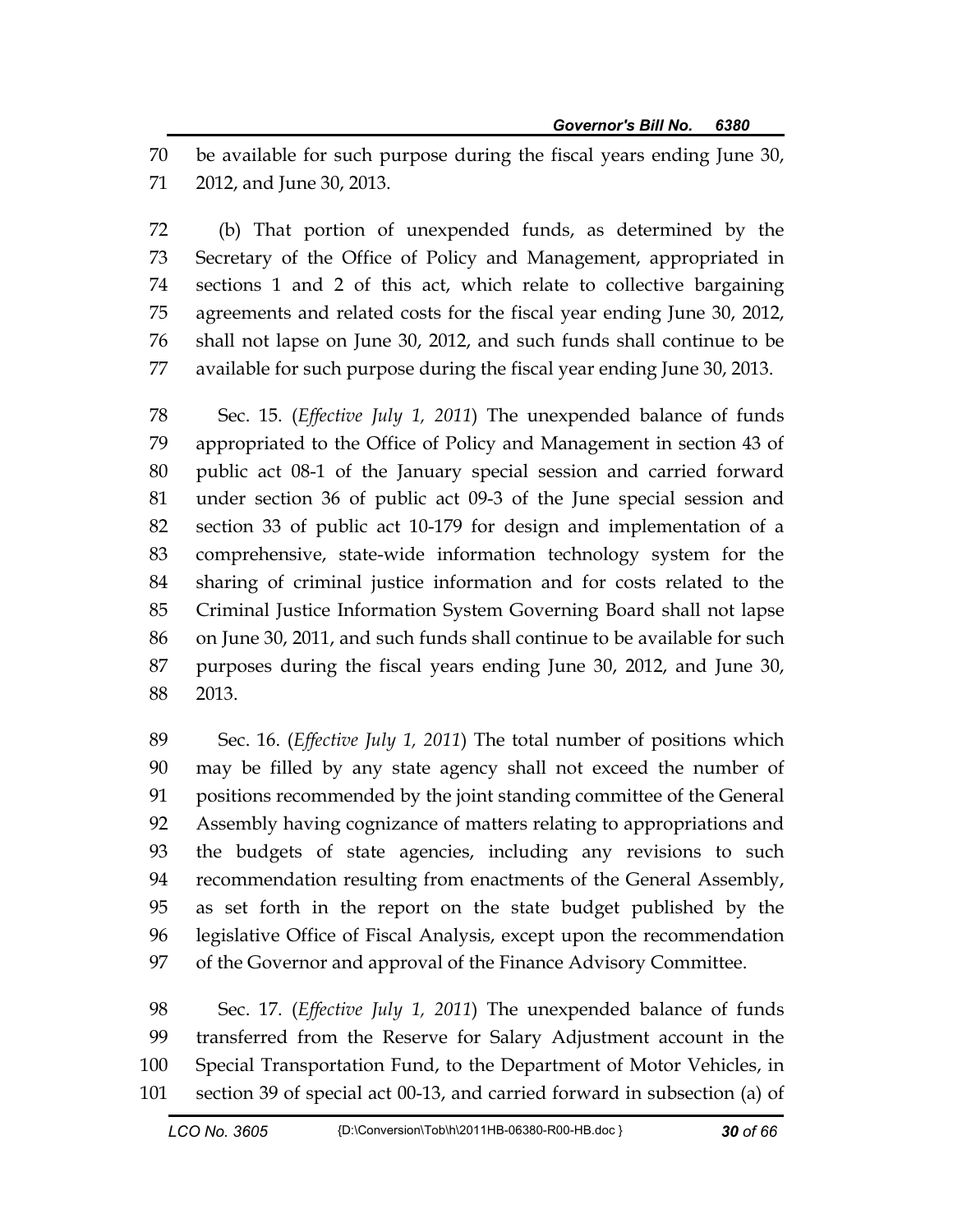102 section 34 of special act 01-1 of the June special session, and subsection 103 (a) of section 41 of public act 03-1 of the June 30 special session, and 104 section 43 of public act 05-251, and section 42 of public act 07-1 of the 105 June special session, and section 26 of public act 09-3 of the June 106 special session for the Commercial Vehicle Information Systems and 107 Networks Project, shall not lapse on June 30, 2011, and such funds 108 shall continue to be available for expenditure for such purpose during 109 the fiscal years ending June 30, 2012, and June 30, 2013.

110 Sec. 18. (*Effective July 1, 2011*) (a) The unexpended balance of funds 111 appropriated to the Department of Motor Vehicles in section 49 of 112 special act 99-10, and carried forward in subsection (b) of section 34 of 113 special act 01-1 of the June special session and subsection (b) of section 114 41 of public act 03-1 of the June 30 special session, and subsection (a) of 115 section 45 of public act 05-251 and subsection (a) of section 43 of public 116 act 07-1 of the June special session, and subsection (a) of section 27 of 117 public act 09-3 of the June special session for the purpose of upgrading 118 the Department of Motor Vehicles' registration and driver license data 119 processing systems, shall not lapse on June 30, 2011, and such funds 120 shall continue to be available for expenditure for such purpose during 121 the fiscal years ending June 30, 2012, and June 30, 2013.

122 (b) Up to \$7,000,000 of the unexpended balance appropriated to the 123 Department of Transportation, for Personal Services, in section 12 of 124 public act 03-1 of the June 30 special session, and carried forward and 125 transferred to the Department of Motor Vehicles' Reflective License 126 Plates account by section 33 of public act 04-216, and carried forward 127 by section 72 of public act 04-2 of the May special session, and 128 subsection (b) of section 45 of public act 05-251, and subsection (b) of 129 section 43 of public act 07-1 of the June special session, and subsection 130 (b) of section 27 of public act 09-3 of the June special session shall not 131 lapse on June 30, 2011, and such funds shall continue to be available 132 for expenditure for the purpose of upgrading the Department of Motor 133 Vehicles' registration and driver license data processing systems for 134 the fiscal years ending June 30, 2012, and June 30, 2013.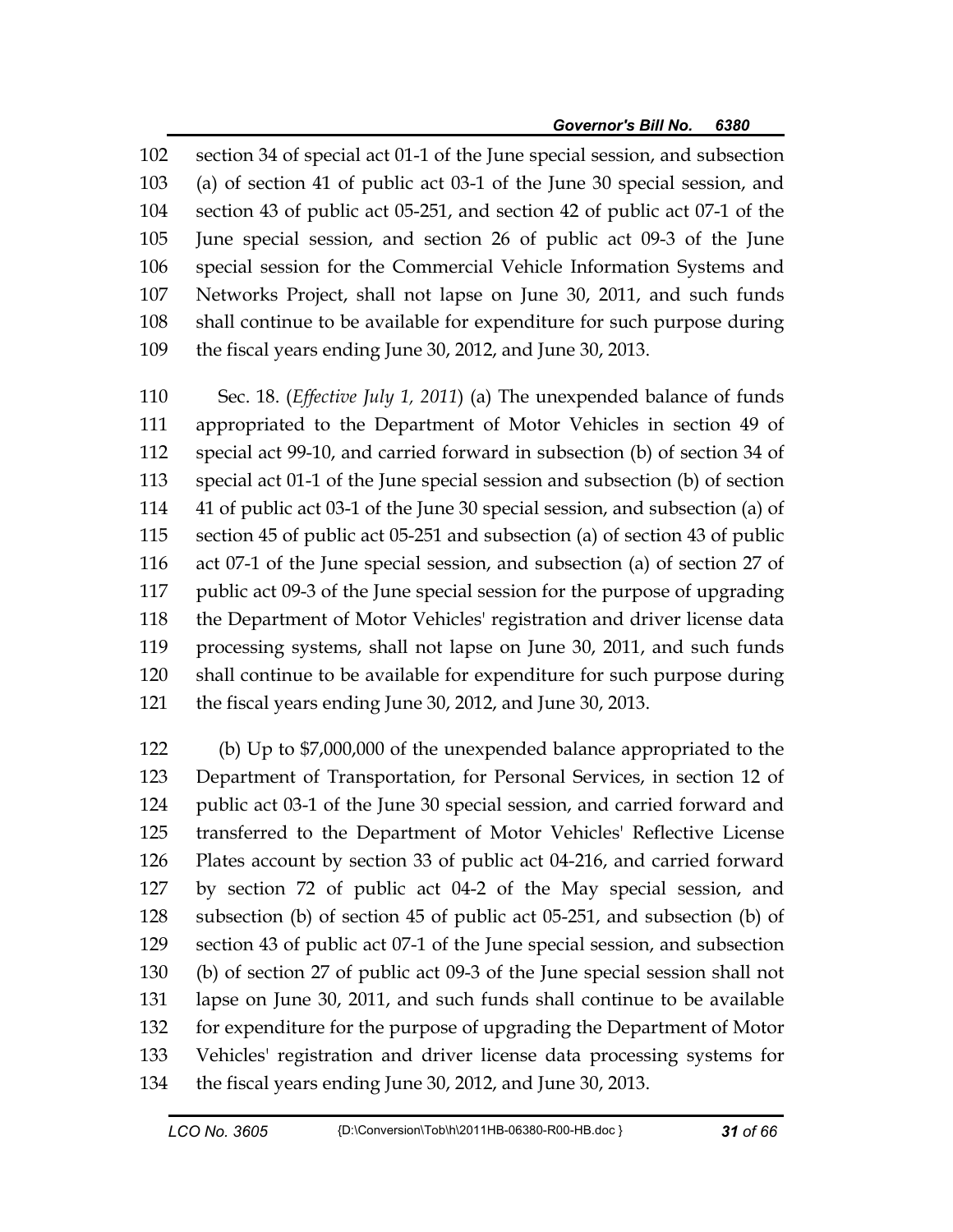135 (c) Up to \$8,500,000 of the unexpended balance appropriated to the 136 State Treasurer, for Debt Service, in section 12 of public act 03-1 of the 137 June 30 special session, and carried forward and transferred to the 138 Department of Motor Vehicles' Reflective License Plates account by 139 section 33 of public act 04-216, and carried forward by section 72 of 140 public act 04-2 of the May special session, and subsection (c) of section 141 45 of public act 05-251, and subsection (c) of section 43 of public act 07- 142 1 of the June special session, and subsection (c) of section 27 of public 143 act 09-3 of the June special session shall not lapse on June 30, 2011, and 144 such funds shall continue to be available for expenditure for the 145 purpose of upgrading the Department of Motor Vehicles' registration 146 and driver license data processing systems for the fiscal years ending 147 June 30, 2012, and June 30, 2013.

148 Sec. 19. (*Effective July 1, 2011*) The unexpended balance of funds 149 appropriated to the Office of Policy and Management, for Other 150 Expenses, for a health care and pension consulting contract, in section 151 1 of public act 05-251, as amended by section 1 of public act 06-186, and 152 carried forward under section 29 of public act 07-1 of the June special 153 session, subsection (c) of section 4-89 of the general statutes, and 154 section 20 of public act 09-1 of the June special session, shall not lapse 155 on June 30, 2011, and such funds shall continue to be available for such 156 purpose during the fiscal years ending June 30, 2012, and June 30, 2013.

157 Sec. 20. (*Effective July 1, 2011*) (a) Up to \$178,828 of the unexpended 158 balance of funds appropriated to the Office of Policy and Management, 159 for Other Expenses to prevent potential base closures, in subsections 160 (a) and (c) of section 49 of public act 05-251 and carried forward under 161 section 30 of public act 07-1 of the June special session, subsection (c) of 162 section 4-89 of the general statutes, section 34 of public act 09-3 of the 163 June special session, and section 51 of public act 10-179, shall not lapse 164 on June 30, 2011, and such funds shall be transferred to the 165 litigation/settlement account.

166 (b) Up to \$400,000 of the unexpended balance of funds appropriated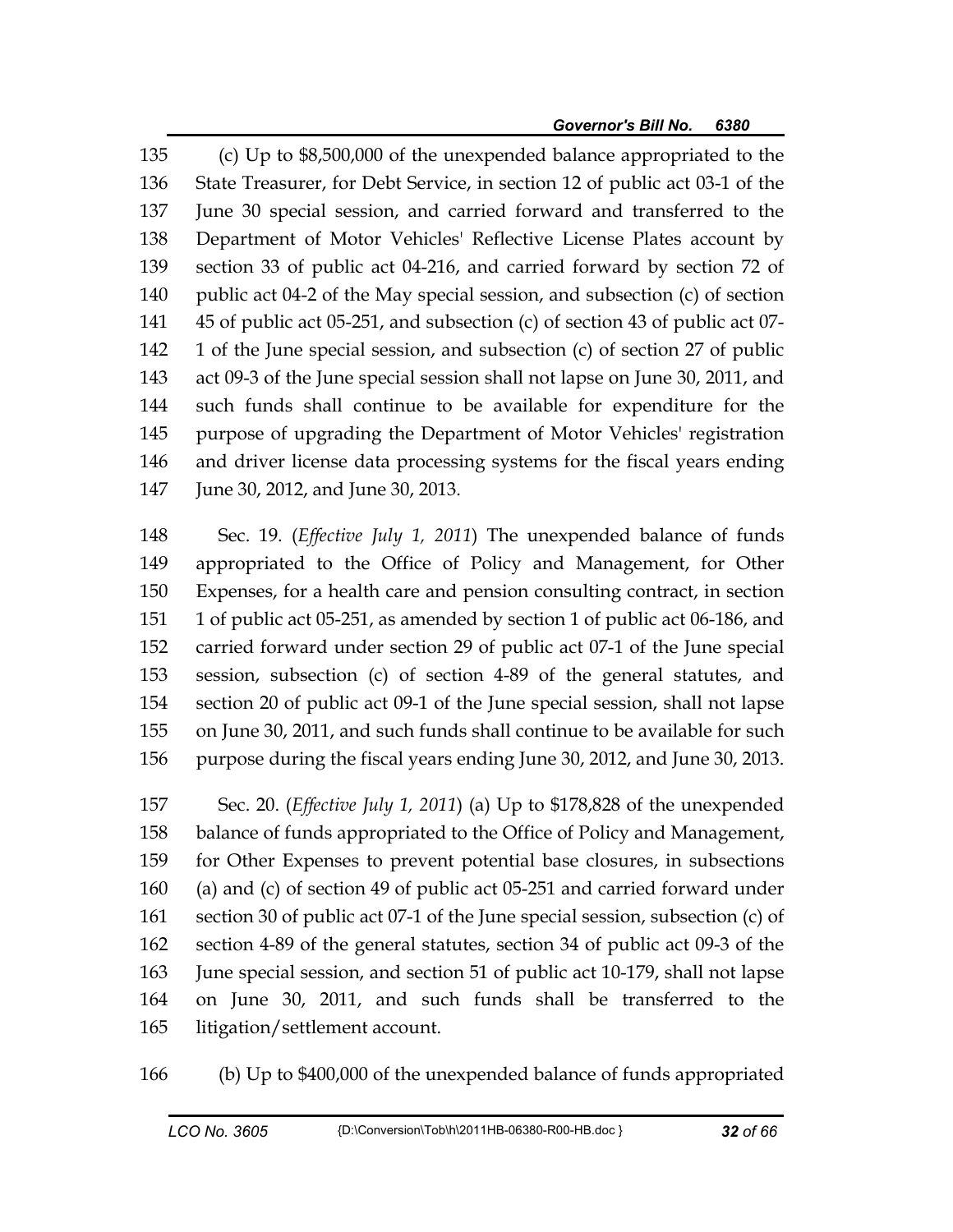167 in section 1 of public act 10-179, to the Office of Policy and 168 Management, for Tax Relief for Elderly Renters, shall not lapse on June 169 30, 2011, and such funds shall be transferred to the 170 litigation/settlement account.

171 Sec. 21. (*Effective July 1, 2011*) Any appropriation, or portion thereof, 172 made to any agency, from the General Fund, under section 1 of this 173 act, may be transferred at the request of such agency to any other 174 agency by the Governor, with the approval of the Finance Advisory 175 Committee, to take full advantage of federal matching funds, provided 176 both agencies shall certify that the expenditure of such transferred 177 funds by the receiving agency will be for the same purpose as that of 178 the original appropriation or portion thereof so transferred. Any 179 federal funds generated through the transfer of appropriations 180 between agencies may be used for reimbursing General Fund 181 expenditures or for expanding program services or a combination of 182 both as determined by the Governor, with the approval of the Finance 183 Advisory Committee.

184 Sec. 22. (*Effective July 1, 2011*) (a) Any appropriation, or portion 185 thereof, made to any agency, from the General Fund, under section 1 186 of this act, may be adjusted by the Governor, with approval of the 187 Finance Advisory Committee in accordance with subsection (b) of this 188 section, in order to maximize federal funding available to the state, 189 consistent with the relevant federal provisions of law.

190 (b) The Governor shall present a plan for any such adjustment 191 permitted under subsection (a) of this section, in accordance with the 192 provisions of section 11-4a of the general statutes, to the joint standing 193 committees of the General Assembly having cognizance of matters 194 relating to appropriations and the budgets of state agencies and 195 finance.

196 Sec. 23. (*Effective July 1, 2011*) Notwithstanding subsection (b) of 197 section 19a-55a of the general statutes, for each of the fiscal years 198 ending June 30, 2012, and June 30, 2013, \$900,000 of the amount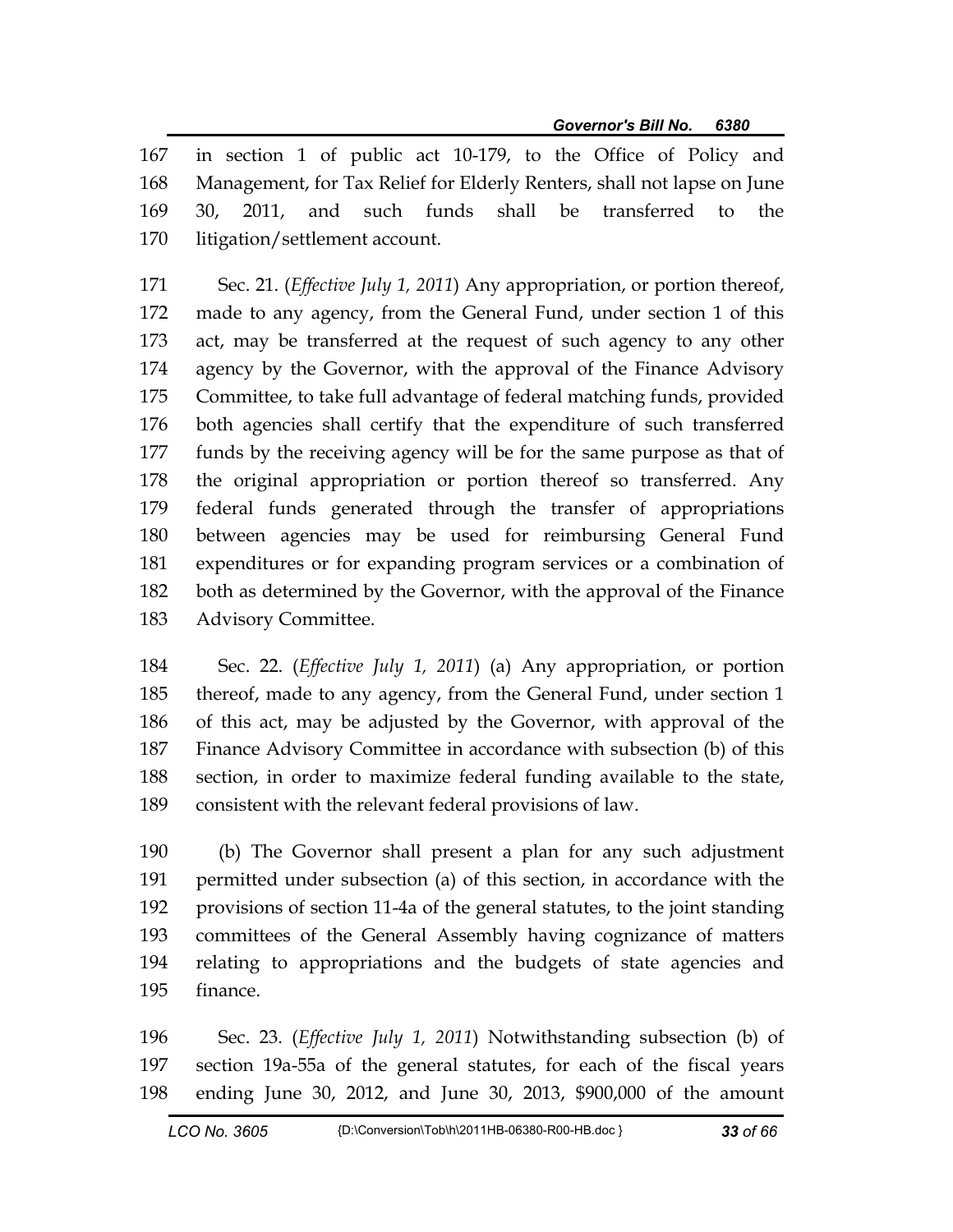199 collected pursuant to section 19a-55 of the general statutes, shall be 200 credited to the newborn screening account, and shall be available for 201 expenditure by the Department of Public Health for the purchase of 202 upgrades to newborn screening technology and for the expenses of the 203 testing required by sections 19a-55 and 19a-59 of the general statutes.

204 Sec. 24. (*Effective July 1, 2011*) During the fiscal years ending June 30, 205 2012, and June 30, 2013, up to \$200,000 from the Stem Cell Research 206 Fund established by section 19a-32e of the general statutes may be 207 used each year by the Commissioner of Public Health for 208 administrative expenses.

209 Sec. 25. (*Effective July 1, 2011*) (a) Up to \$1,100,000 made available to 210 the Department of Mental Health and Addiction Services, for the Pre-211 Trial Alcohol Substance Abuse Program, shall be available for Regional 212 Action Councils during each of the fiscal years ending June 30, 2012, 213 and June 30, 2013.

214 (b) Up to \$510,000 made available to the Department of Mental 215 Health and Addiction Services, for the Pre-Trial Alcohol Substance 216 Abuse Program, shall be available for the Governor's Partnership to 217 Protect Connecticut's Workforce during each of the fiscal years ending 218 June 30, 2012, and June 30, 2013.

219 Sec. 26. (*Effective July 1, 2011*) For all allowable expenditures made 220 pursuant to a contract subject to cost settlement with the Department 221 of Developmental Services by an organization in compliance with 222 performance requirements thereof, one hundred per cent of the 223 difference between actual expenditures incurred and the amount 224 received by the organization from the Department of Developmental 225 Services per such contract shall be reimbursed to the Department of 226 Developmental Services during the fiscal year ending June 30, 2012, 227 and the fiscal year ending June 30, 2013.

228 Sec. 27. (*Effective July 1, 2011*) Up to \$125,000 of the funds 229 appropriated to the Department of Developmental Services, for Pilot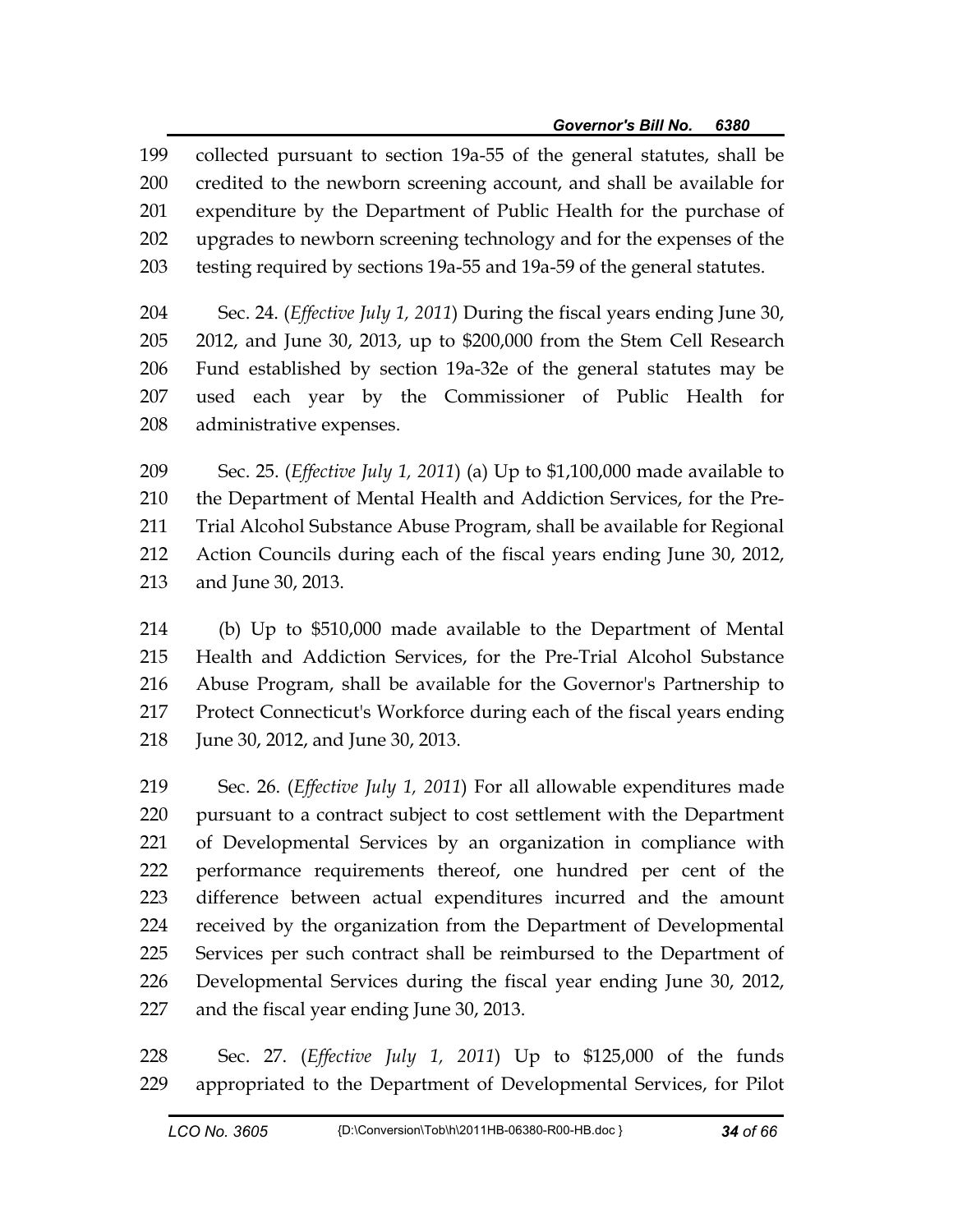230 Program for Autism Services, in section 1 of public act 10-179, shall not 231 lapse on June 30, 2011, and shall continue to be available for 232 expenditure to study issues related to needs of persons with autism 233 spectrum disorder during the fiscal year ending June 30, 2012, 234 including the feasibility of a Center for Autism and Developmental 235 Disabilities.

236 Sec. 28. (*Effective July 1, 2011*) Notwithstanding the provisions of 237 section 17a-17 of the general statutes, for the fiscal years ending June 238 30, 2012, and June 30, 2013, the provisions of said section 17a-17 shall 239 not be considered in any increases or decreases to rates or allowable 240 per diem payments to private residential treatment centers licensed 241 pursuant to section 17a-145 of the general statutes.

242 Sec. 29. (*Effective July 1, 2011*) For the fiscal years ending June 30, 243 2012, and June 30, 2013, the Department of Social Services may, in 244 compliance with an advanced planning document approved by the 245 federal Department of Health and Human Services for the 246 development of a data warehouse, establish a receivable for the 247 reimbursement anticipated from such project.

248 Sec. 30. (*Effective July 1, 2011*) For the fiscal year ending June 30, 249 2012, the Department of Social Services may, in compliance with an 250 advanced planning document approved by the federal Department of 251 Health and Human Services to implement modifications to the Health 252 Insurance Portability and Accountability Act electronic transaction 253 standards, establish a receivable for the anticipated cost of such 254 project.

255 Sec. 31. (NEW) (*Effective July 1, 2011*) The Commissioner of Social 256 Services may, upon the request of a nursing facility providing services 257 eligible for payment under the medical assistance program and after 258 consultation with the Secretary of the Office of Policy and 259 Management, make a payment to such nursing facility in advance of 260 normal bill payment processing, provided such advance shall not 261 exceed estimated amounts due to such nursing facility for services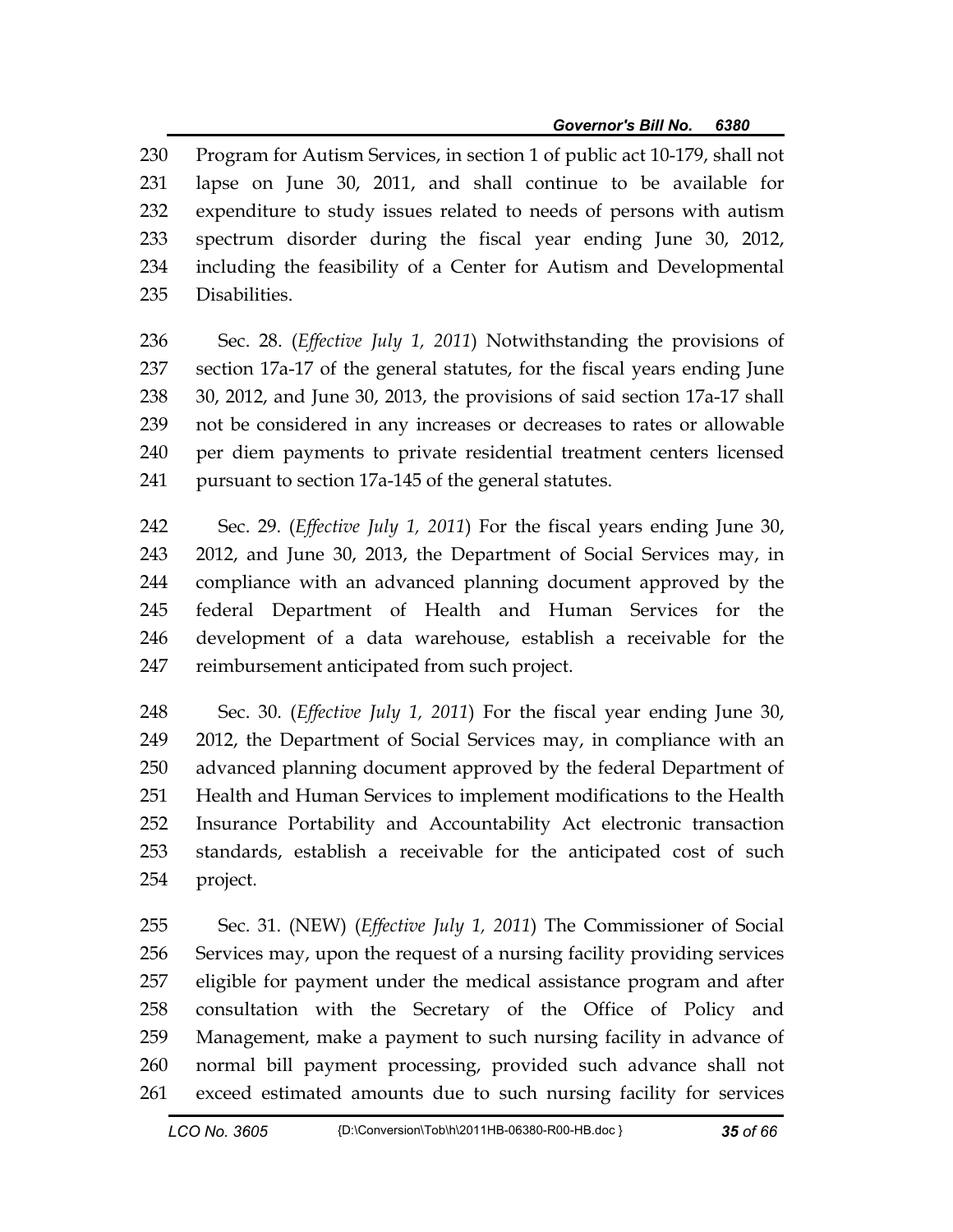262 provided to eligible recipients over the most recent two-month period. 263 The commissioner shall recover such payment through reductions to 264 payments due to such nursing facility or cash receipt not later than 265 ninety days after issuance of such payment. The commissioner shall 266 take prudent measures to assure that such advance payments are not 267 provided to any nursing facility that is at risk of bankruptcy or 268 insolvency, and may execute agreements appropriate for the security 269 of repayment.

270 Sec. 32. (*Effective July 1, 2011*) Any appropriation, or portion thereof, 271 made to The University of Connecticut Health Center, in section 1 of 272 this act, may be transferred by the Secretary of the Office of Policy and 273 Management to the Disproportionate Share – Medical Emergency 274 Assistance account in the Department of Social Services for the 275 purpose of maximizing federal reimbursement.

276 Sec. 33. (*Effective July 1, 2011*) All funds appropriated to the 277 Department of Social Services for DMHAS – Disproportionate Share 278 shall be expended by the Department of Social Services in such 279 amounts and at such times as prescribed by the Office of Policy and 280 Management. The Department of Social Services shall make 281 disproportionate share payments to hospitals in the Department of 282 Mental Health and Addiction Services for operating expenses and for 283 related fringe benefit expenses. Funds received by the hospitals in the 284 Department of Mental Health and Addiction Services, for fringe 285 benefits, shall be used to reimburse the Comptroller. All other funds 286 received by the hospitals in the Department of Mental Health and 287 Addiction Services shall be deposited to grants - other than federal 288 accounts. All disproportionate share payments not expended in grants 289 - other than federal accounts shall lapse at the end of the fiscal year.

290 Sec. 34. (*Effective July 1, 2011*) Any appropriation, or portion thereof, 291 made to the Department of Veterans' Affairs under section 1 of this act 292 may be transferred by the Secretary of the Office of Policy and 293 Management to the Disproportionate Share – Medical Emergency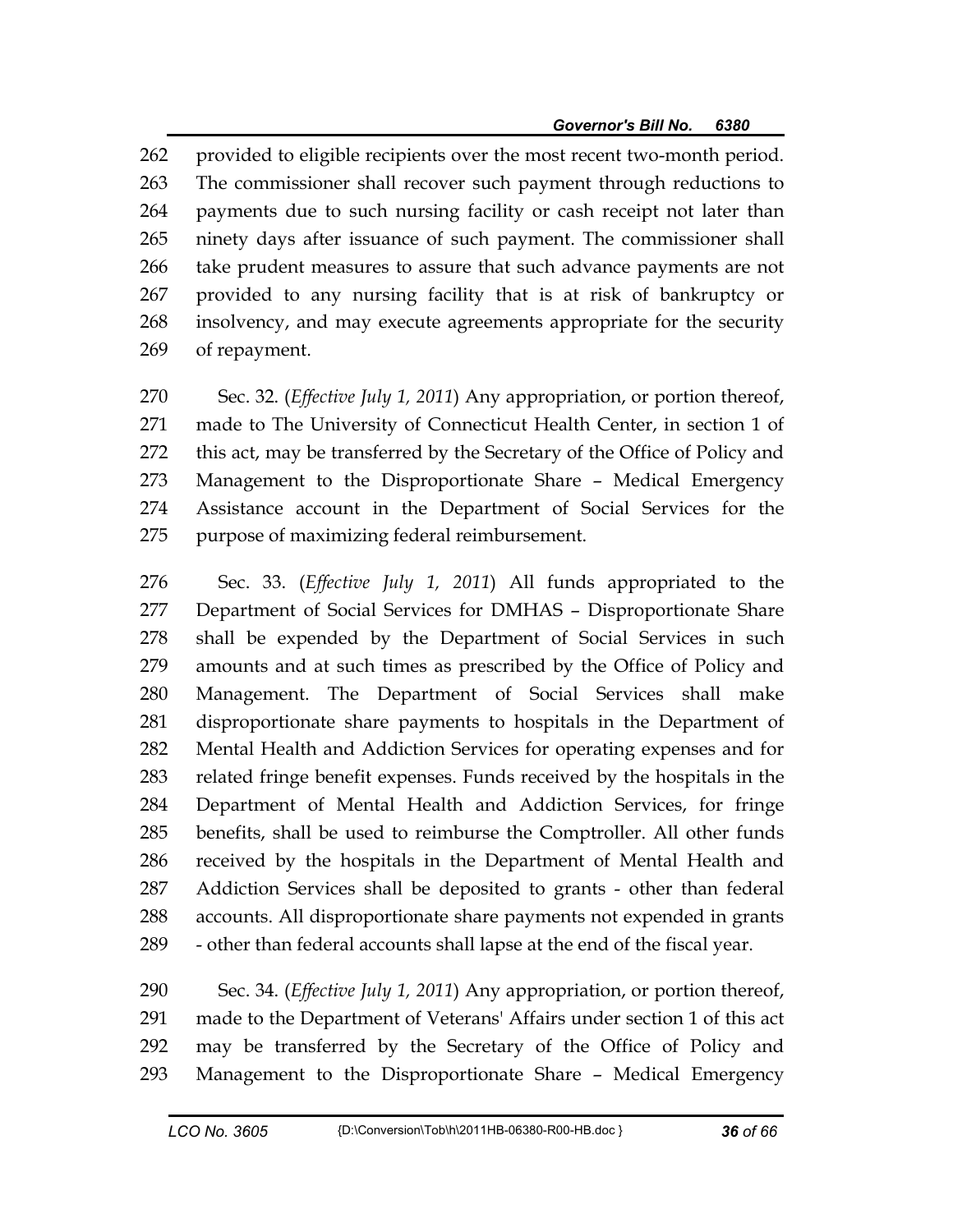294 Assistance account in the Department of Social Services for the 295 purpose of maximizing federal reimbursement.

296 Sec. 35. (*Effective July 1, 2011*) During each of the fiscal years ending 297 June 30, 2012, and June 30, 2013, \$1,000,000 of the federal funds 298 received by the Department of Education, from Part B of the 299 Individuals with Disabilities Education Act (IDEA), shall be 300 transferred to the Department of Developmental Services, for the Birth-301 to-Three program, in order to carry out Part B responsibilities 302 consistent with the IDEA.

303 Sec. 36. (*Effective July 1, 2011*) (a) For the fiscal year ending June 30, 304 2012, the distribution of priority school district grants, pursuant to 305 subsection (a) of section 10-266p of the general statutes, shall be as 306 follows: (1) For priority school districts in the amount of \$36,287,393, 307 (2) for school readiness in the amount of \$68,813,190, (3) for extended 308 school building hours in the amount of \$2,994,752, and (4) for school 309 accountability in the amount of \$3,499,699.

310 (b) For the fiscal year ending June 30, 2013, the distribution of 311 priority school district grants, pursuant to subsection (a) of section 10- 312 266p of the general statutes, shall be as follows: (1) For priority school 313 districts in the amount of \$35,813,646, (2) for school readiness in the 314 amount of \$68,813,190, (3) for extended school building hours in the 315 amount of \$2,994,752, and (4) for school accountability in the amount 316 of \$3,499,699.

317 Sec. 37. Section 10-262h of the general statutes is amended by 318 adding subsection (d) as follows (*Effective from passage*):

319 (NEW) (d) (1) Notwithstanding the provisions of this section, for the 320 fiscal years ending June 30, 2012, and June 30, 2013, each town shall 321 receive an equalization aid grant in an amount provided for in 322 subdivision (2) of this subsection.

323 (2) Equalization aid grant amounts.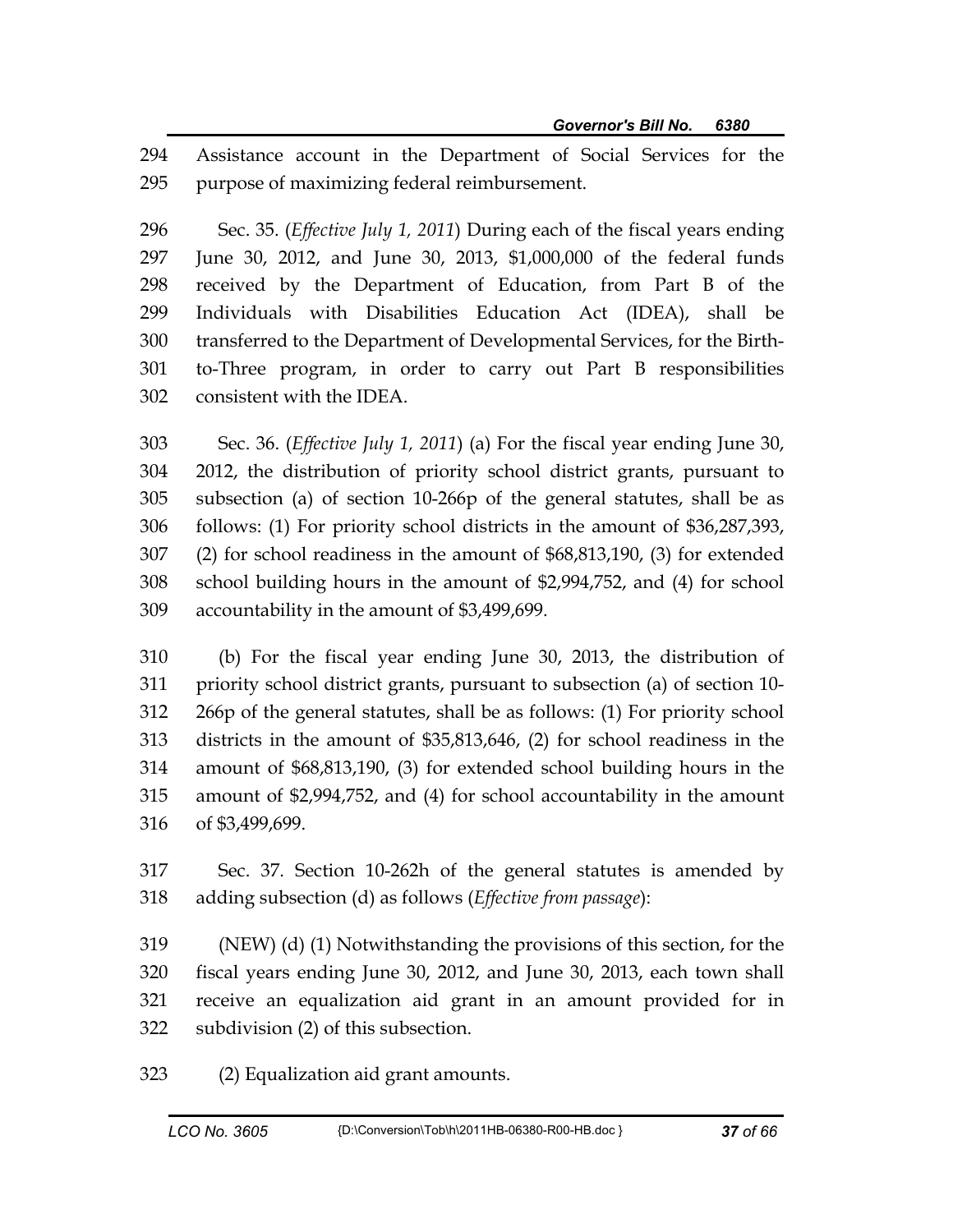|             |                     |                                             | <b>Governor's Bill No.</b><br>6380   |
|-------------|---------------------|---------------------------------------------|--------------------------------------|
| T982        | Town                | <b>Grant for Fiscal</b><br><b>Year 2012</b> | <b>Grant</b> for Fiscal<br>Year 2013 |
| T983        | Andover             | 2,330,856                                   | 2,330,856                            |
| T984        | Ansonia             | 15,031,668                                  | 15,031,668                           |
| T985        | Ashford             | 3,896,069                                   | 3,896,069                            |
| T986        | Avon                | 1,232,688                                   | 1,232,688                            |
| <b>T987</b> | Barkhamsted         | 1,615,872                                   | 1,615,872                            |
| <b>T988</b> | <b>Beacon Falls</b> | 4,044,804                                   | 4,044,804                            |
| T989        | <b>Berlin</b>       | 6,169,410                                   | 6,169,410                            |
| T990        | Bethany             | 2,030,845                                   | 2,030,845                            |
| T991        | <b>Bethel</b>       | 8,157,837                                   | 8,157,837                            |
| T992        | Bethlehem           | 1,318,171                                   | 1,318,171                            |
| T993        | Bloomfield          | 5,410,345                                   | 5,410,345                            |
| T994        | Bolton              | 3,015,660                                   | 3,015,660                            |
| T995        | Bozrah              | 1,229,255                                   | 1,229,255                            |
| T996        | <b>Branford</b>     | 1,759,095                                   | 1,759,095                            |
| T997        | Bridgeport          | 164, 195, 344                               | 164,195,344                          |
| T998        | Bridgewater         | 137,292                                     | 137,292                              |
| T999        | <b>Bristol</b>      | 41,657,314                                  | 41,657,314                           |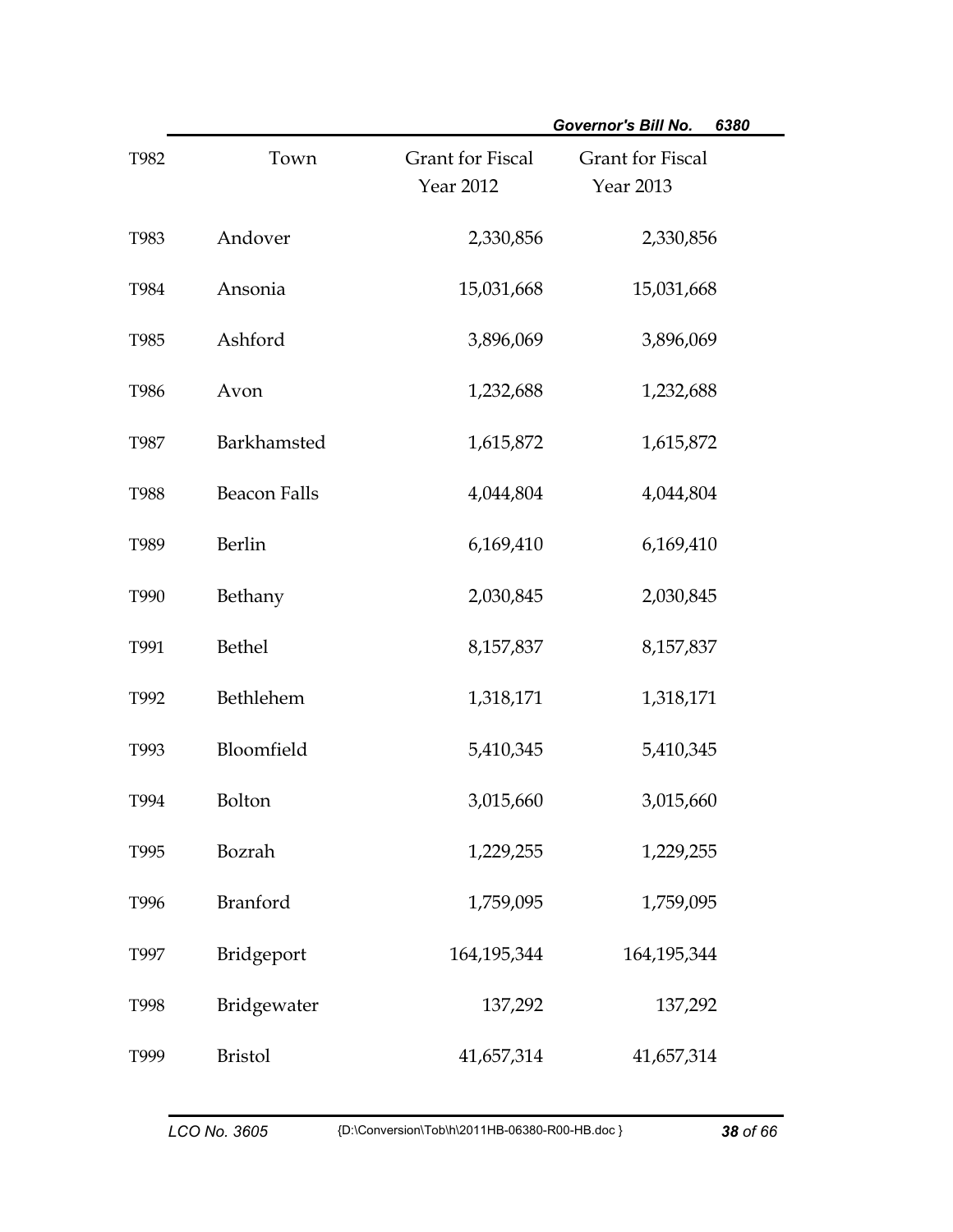|       |                   |            | 6380<br><b>Governor's Bill No.</b> |
|-------|-------------------|------------|------------------------------------|
| T1000 | <b>Brookfield</b> | 1,530,693  | 1,530,693                          |
| T1001 | Brooklyn          | 6,978,295  | 6,978,295                          |
| T1002 | Burlington        | 4,295,578  | 4,295,578                          |
| T1003 | Canaan            | 207,146    | 207,146                            |
| T1004 | Canterbury        | 4,733,625  | 4,733,625                          |
| T1005 | Canton            | 3,348,790  | 3,348,790                          |
| T1006 | Chaplin           | 1,880,888  | 1,880,888                          |
| T1007 | Cheshire          | 9,298,837  | 9,298,837                          |
| T1008 | Chester           | 665,733    | 665,733                            |
| T1009 | Clinton           | 6,465,651  | 6,465,651                          |
| T1010 | Colchester        | 13,547,231 | 13,547,231                         |
| T1011 | Colebrook         | 495,044    | 495,044                            |
| T1012 | Columbia          | 2,550,037  | 2,550,037                          |
| T1013 | Cornwall          | 85,322     | 85,322                             |
| T1014 | Coventry          | 8,845,691  | 8,845,691                          |
| T1015 | Cromwell          | 4,313,692  | 4,313,692                          |
| T1016 | Danbury           | 22,857,956 | 22,857,956                         |
| T1017 | Darien            | 1,616,006  | 1,616,006                          |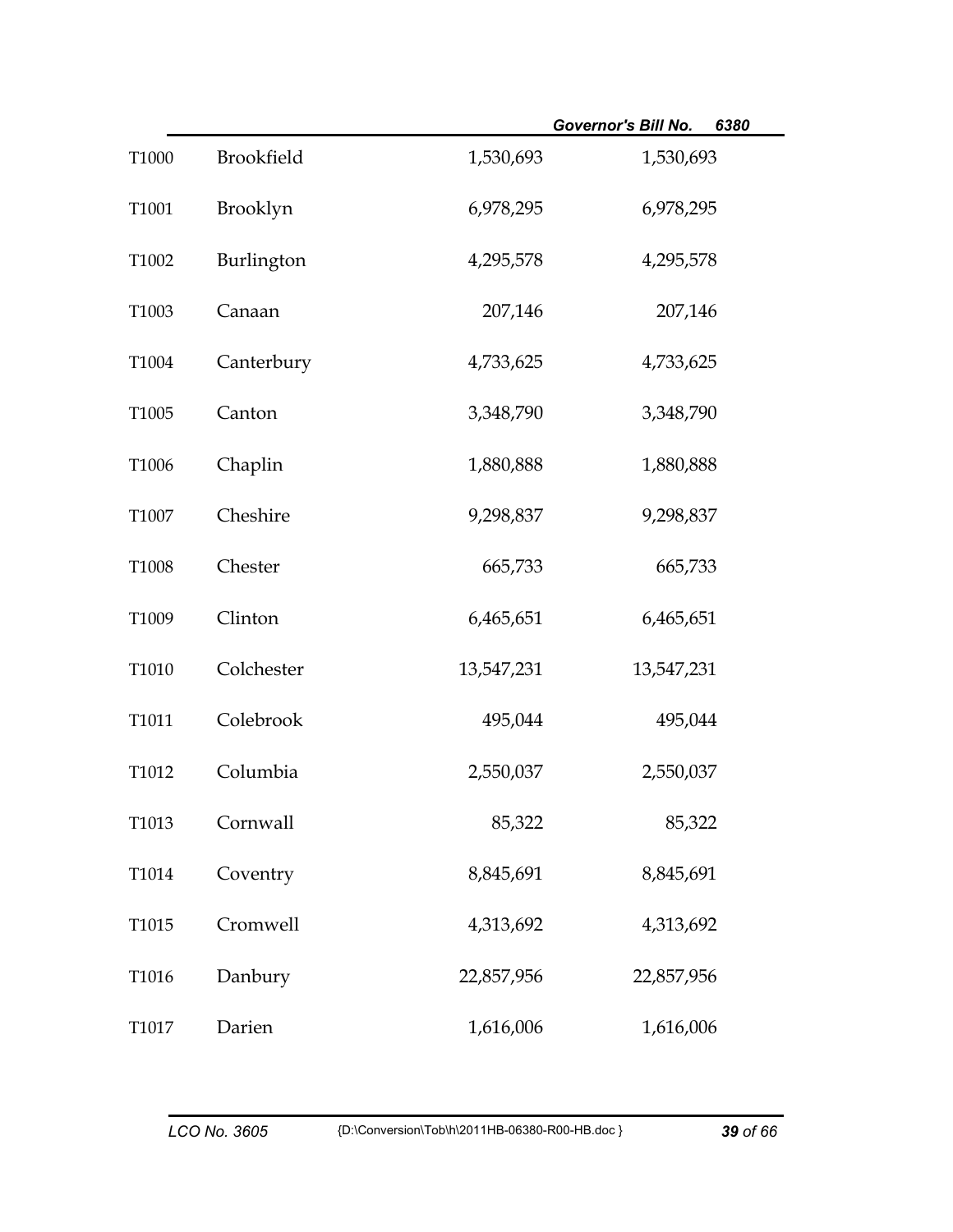|       |               |            | 6380<br>Governor's Bill No. |
|-------|---------------|------------|-----------------------------|
| T1018 | Deep River    | 1,687,351  | 1,687,351                   |
| T1019 | Derby         | 6,865,689  | 6,865,689                   |
| T1020 | Durham        | 3,954,812  | 3,954,812                   |
| T1021 | Eastford      | 1,109,873  | 1,109,873                   |
| T1022 | East Granby   | 1,301,142  | 1,301,142                   |
| T1023 | East Haddam   | 3,718,223  | 3,718,223                   |
| T1024 | East Hampton  | 7,595,720  | 7,595,720                   |
| T1025 | East Hartford | 41,710,817 | 41,710,817                  |
| T1026 | East Haven    | 18,764,125 | 18,764,125                  |
| T1027 | East Lyme     | 7,100,611  | 7,100,611                   |
| T1028 | Easton        | 593,868    | 593,868                     |
| T1029 | East Windsor  | 5,482,135  | 5,482,135                   |
| T1030 | Ellington     | 9,504,917  | 9,504,917                   |
| T1031 | Enfield       | 28,380,144 | 28,380,144                  |
| T1032 | Essex         | 389,697    | 389,697                     |
| T1033 | Fairfield     | 3,590,008  | 3,590,008                   |
| T1034 | Farmington    | 1,611,013  | 1,611,013                   |
| T1035 | Franklin      | 941,077    | 941,077                     |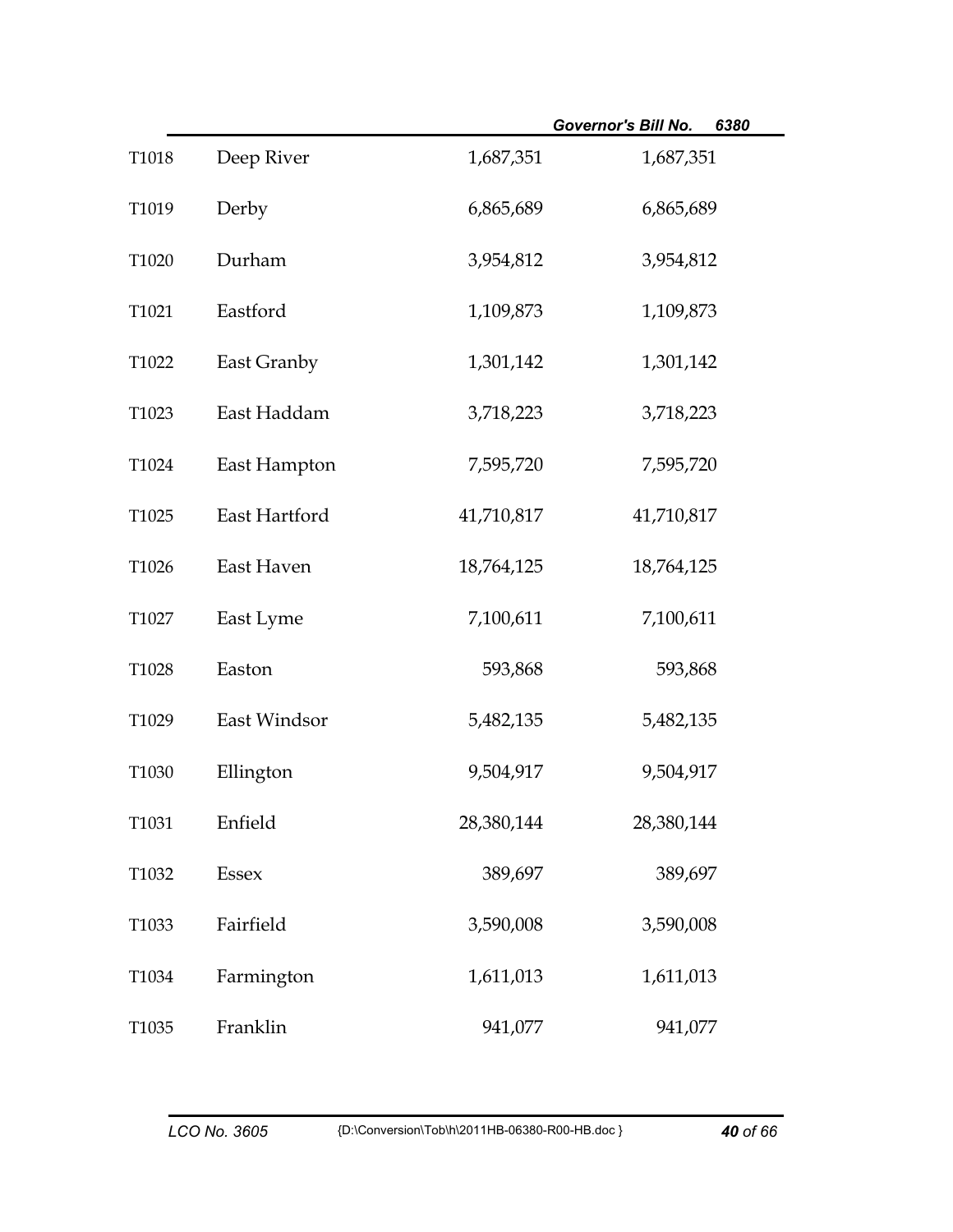|       |              |             | 6380<br><b>Governor's Bill No.</b> |
|-------|--------------|-------------|------------------------------------|
| T1036 | Glastonbury  | 6,201,152   | 6,201,152                          |
| T1037 | Goshen       | 218,188     | 218,188                            |
| T1038 | Granby       | 5,394,276   | 5,394,276                          |
| T1039 | Greenwich    | 3,418,642   | 3,418,642                          |
| T1040 | Griswold     | 10,735,024  | 10,735,024                         |
| T1041 | Groton       | 25,374,989  | 25,374,989                         |
| T1042 | Guilford     | 3,058,981   | 3,058,981                          |
| T1043 | Haddam       | 1,728,610   | 1,728,610                          |
| T1044 | Hamden       | 23,030,761  | 23,030,761                         |
| T1045 | Hampton      | 1,337,582   | 1,337,582                          |
| T1046 | Hartford     | 187,974,890 | 187,974,890                        |
| T1047 | Hartland     | 1,350,837   | 1,350,837                          |
| T1048 | Harwinton    | 2,728,401   | 2,728,401                          |
| T1049 | Hebron       | 6,872,931   | 6,872,931                          |
| T1050 | Kent         | 167,342     | 167,342                            |
| T1051 | Killingly    | 15,245,633  | 15,245,633                         |
| T1052 | Killingworth | 2,227,467   | 2,227,467                          |
| T1053 | Lebanon      | 5,467,634   | 5,467,634                          |

÷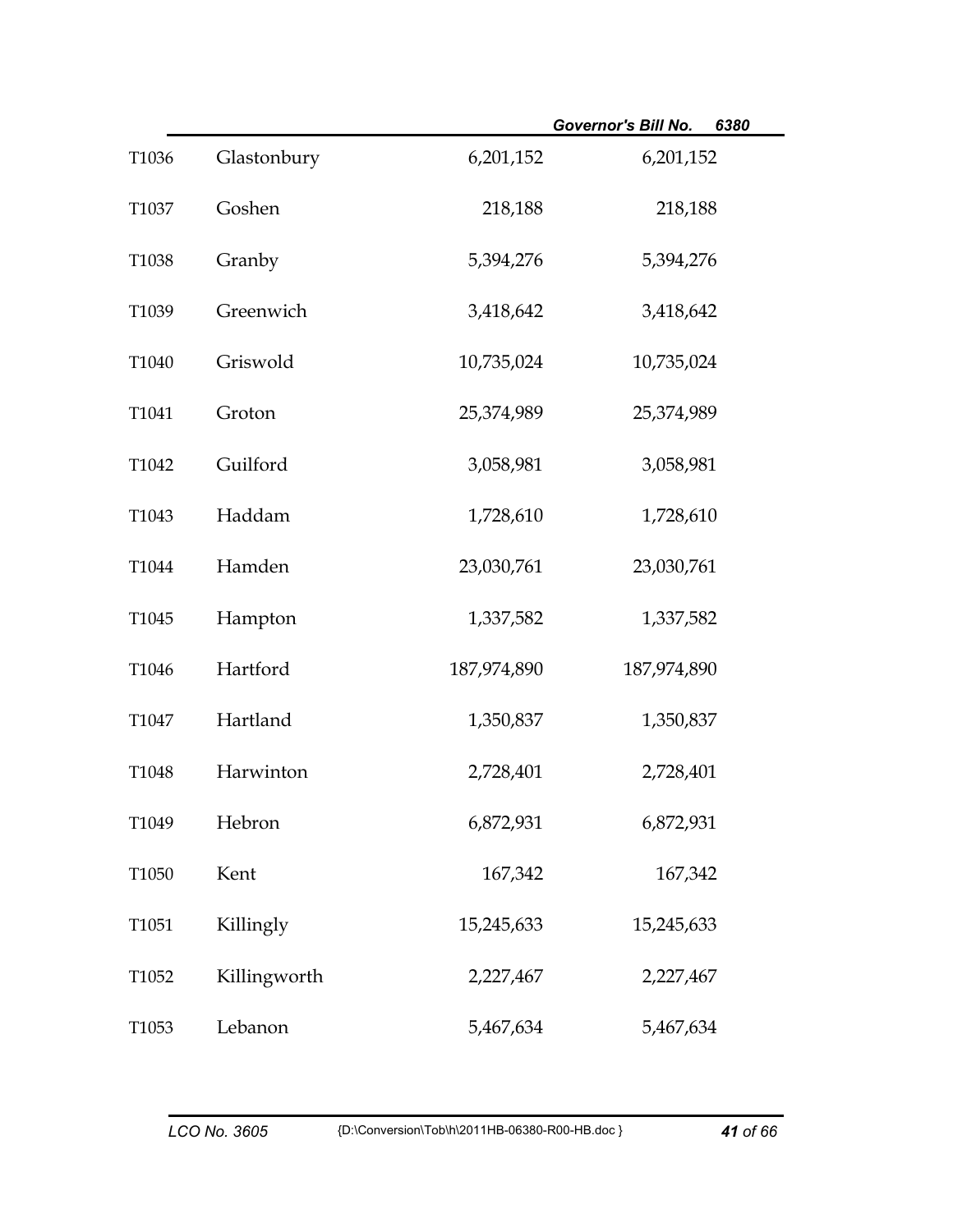|       |             |            | <b>Governor's Bill No.</b><br>6380 |
|-------|-------------|------------|------------------------------------|
| T1054 | Ledyard     | 12,030,465 | 12,030,465                         |
| T1055 | Lisbon      | 3,899,238  | 3,899,238                          |
| T1056 | Litchfield  | 1,479,851  | 1,479,851                          |
| T1057 | Lyme        | 145,556    | 145,556                            |
| T1058 | Madison     | 1,576,061  | 1,576,061                          |
| T1059 | Manchester  | 30,619,100 | 30,619,100                         |
| T1060 | Mansfield   | 10,070,677 | 10,070,677                         |
| T1061 | Marlborough | 3,124,421  | 3,124,421                          |
| T1062 | Meriden     | 53,783,711 | 53,783,711                         |
| T1063 | Middlebury  | 684,186    | 684,186                            |
| T1064 | Middlefield | 2,100,239  | 2,100,239                          |
| T1065 | Middletown  | 16,652,386 | 16,652,386                         |
| T1066 | Milford     | 10,728,519 | 10,728,519                         |
| T1067 | Monroe      | 6,572,118  | 6,572,118                          |
| T1068 | Montville   | 12,549,431 | 12,549,431                         |
| T1069 | Morris      | 657,975    | 657,975                            |
| T1070 | Naugatuck   | 29,211,401 | 29,211,401                         |
| T1071 | New Britain | 73,929,296 | 73,929,296                         |

÷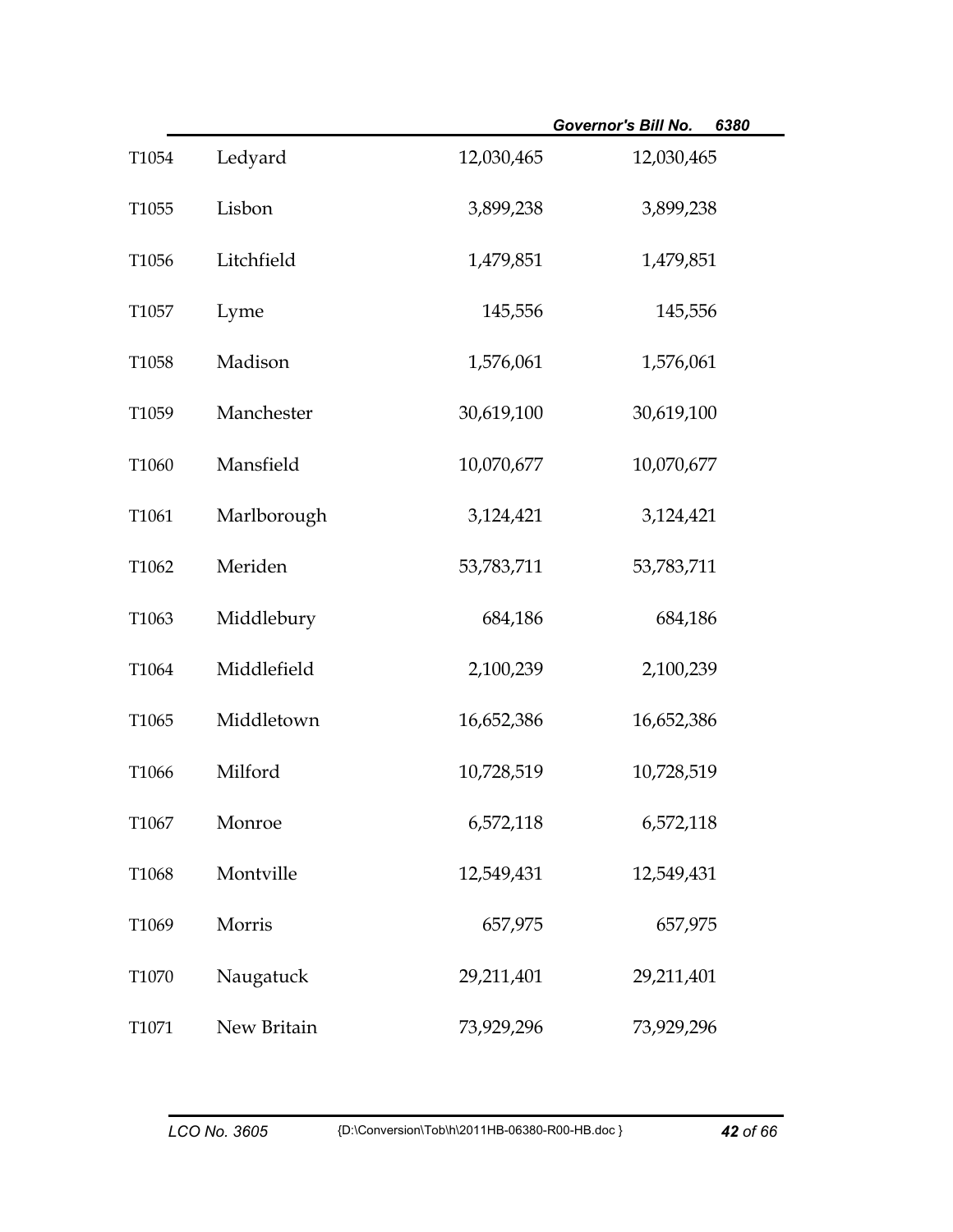|       |                  |             | <b>Governor's Bill No.</b><br>6380 |
|-------|------------------|-------------|------------------------------------|
| T1072 | New Canaan       | 1,495,604   | 1,495,604                          |
| T1073 | New Fairfield    | 4,414,083   | 4,414,083                          |
| T1074 | New Hartford     | 3,143,902   | 3,143,902                          |
| T1075 | New Haven        | 142,509,525 | 142,509,525                        |
| T1076 | Newington        | 12,632,615  | 12,632,615                         |
| T1077 | New London       | 22,940,565  | 22,940,565                         |
| T1078 | New Milford      | 11,939,587  | 11,939,587                         |
| T1079 | Newtown          | 4,309,646   | 4,309,646                          |
| T1080 | Norfolk          | 381,414     | 381,414                            |
| T1081 | North Branford   | 8,117,122   | 8,117,122                          |
| T1082 | North Canaan     | 2,064,592   | 2,064,592                          |
| T1083 | North Haven      | 3,174,940   | 3,174,940                          |
| T1084 | North Stonington | 2,892,440   | 2,892,440                          |
| T1085 | Norwalk          | 10,095,131  | 10,095,131                         |
| T1086 | Norwich          | 32,316,543  | 32,316,543                         |
| T1087 | Old Lyme         | 605,586     | 605,586                            |
| T1088 | Old Saybrook     | 652,677     | 652,677                            |
| T1089 | Orange           | 1,055,910   | 1,055,910                          |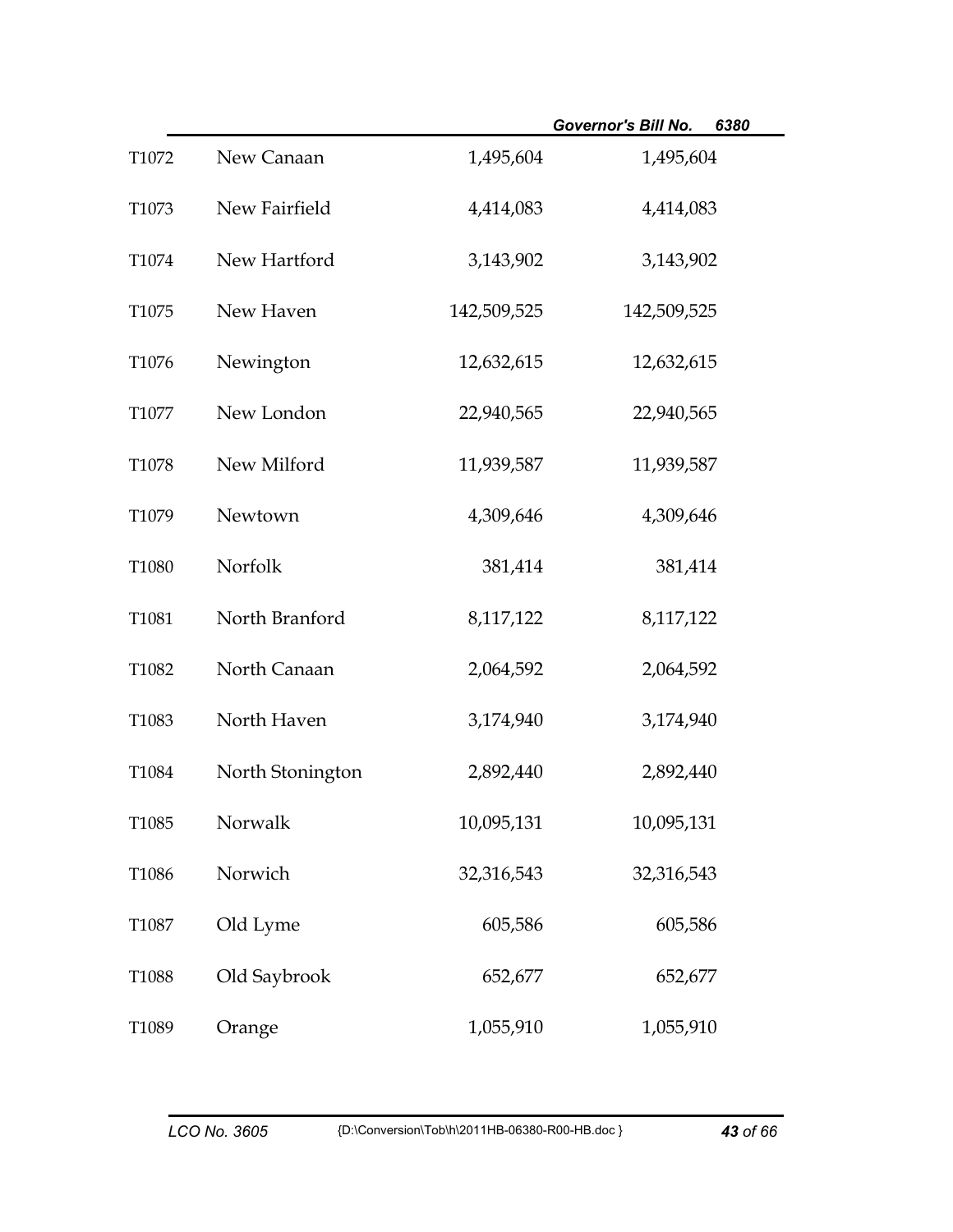|       |            |            | Governor's Bill No.<br>6380 |
|-------|------------|------------|-----------------------------|
| T1090 | Oxford     | 4,606,861  | 4,606,861                   |
| T1091 | Plainfield | 15,353,204 | 15,353,204                  |
| T1092 | Plainville | 10,161,853 | 10,161,853                  |
| T1093 | Plymouth   | 9,743,272  | 9,743,272                   |
| T1094 | Pomfret    | 3,092,817  | 3,092,817                   |
| T1095 | Portland   | 4,272,257  | 4,272,257                   |
| T1096 | Preston    | 3,057,025  | 3,057,025                   |
| T1097 | Prospect   | 5,319,201  | 5,319,201                   |
| T1098 | Putnam     | 8,071,851  | 8,071,851                   |
| T1099 | Redding    | 687,733    | 687,733                     |
| T1100 | Ridgefield | 2,063,814  | 2,063,814                   |
| T1101 | Rocky Hill | 3,355,227  | 3,355,227                   |
| T1102 | Roxbury    | 158,114    | 158,114                     |
| T1103 | Salem      | 3,099,694  | 3,099,694                   |
| T1104 | Salisbury  | 187,266    | 187,266                     |
| T1105 | Scotland   | 1,444,458  | 1,444,458                   |
| T1106 | Seymour    | 9,836,508  | 9,836,508                   |
| T1107 | Sharon     | 145,798    | 145,798                     |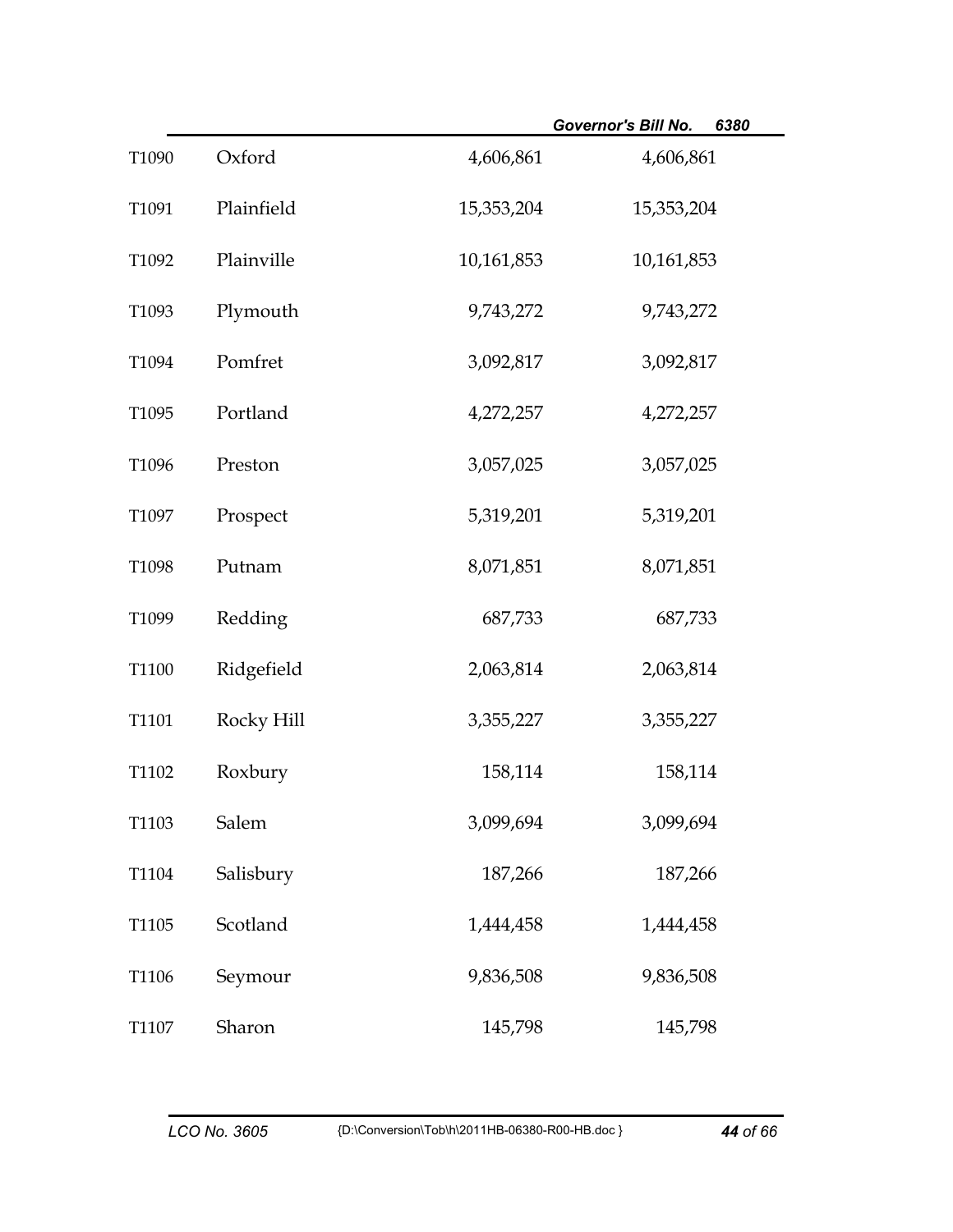|       |                 |            | Governor's Bill No.<br>6380 |
|-------|-----------------|------------|-----------------------------|
| T1108 | Shelton         | 4,975,852  | 4,975,852                   |
| T1109 | Sherman         | 244,327    | 244,327                     |
| T1110 | Simsbury        | 5,367,517  | 5,367,517                   |
| T1111 | Somers          | 5,918,636  | 5,918,636                   |
| T1112 | Southbury       | 2,422,233  | 2,422,233                   |
| T1113 | Southington     | 19,839,108 | 19,839,108                  |
| T1114 | South Windsor   | 12,858,826 | 12,858,826                  |
| T1115 | Sprague         | 2,600,651  | 2,600,651                   |
| T1116 | Stafford        | 9,809,424  | 9,809,424                   |
| T1117 | Stamford        | 7,978,877  | 7,978,877                   |
| T1118 | <b>Sterling</b> | 3,166,394  | 3,166,394                   |
| T1119 | Stonington      | 2,061,204  | 2,061,204                   |
| T1120 | Stratford       | 20,495,602 | 20,495,602                  |
| T1121 | Suffield        | 6,082,494  | 6,082,494                   |
| T1122 | Thomaston       | 5,630,307  | 5,630,307                   |
| T1123 | Thompson        | 7,608,489  | 7,608,489                   |
| T1124 | Tolland         | 10,759,283 | 10,759,283                  |
| T1125 | Torrington      | 23,933,343 | 23,933,343                  |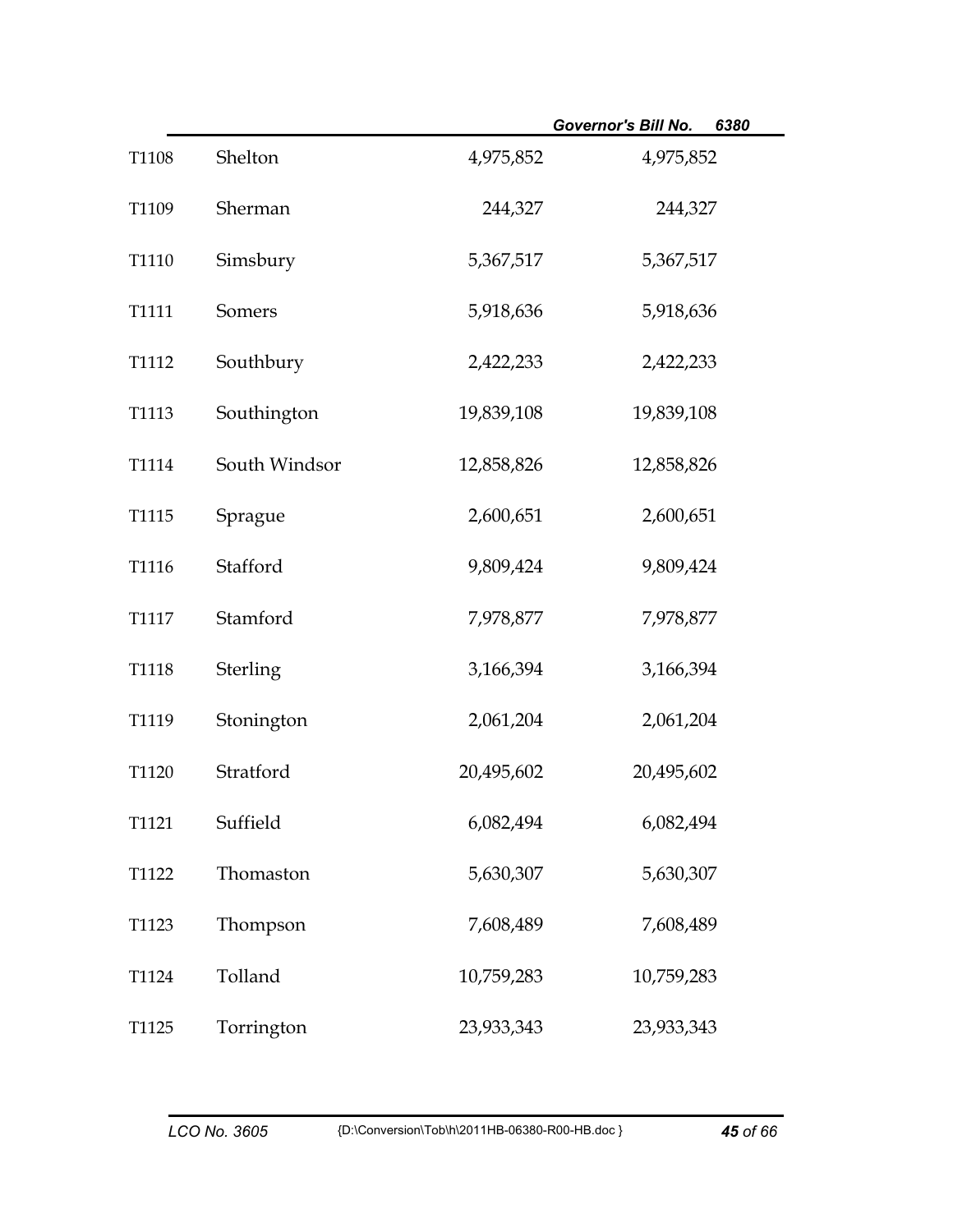|       |               |             | <b>Governor's Bill No.</b> | 6380 |
|-------|---------------|-------------|----------------------------|------|
| T1126 | Trumbull      | 3,031,988   | 3,031,988                  |      |
| T1127 | Union         | 239,576     | 239,576                    |      |
| T1128 | Vernon        | 17,645,165  | 17,645,165                 |      |
| T1129 | Voluntown     | 2,536,177   | 2,536,177                  |      |
| T1130 | Wallingford   | 21,440,233  | 21,440,233                 |      |
| T1131 | Warren        | 99,777      | 99,777                     |      |
| T1132 | Washington    | 240,147     | 240,147                    |      |
| T1133 | Waterbury     | 113,617,182 | 113,617,182                |      |
| T1134 | Waterford     | 1,445,404   | 1,445,404                  |      |
| T1135 | Watertown     | 11,749,383  | 11,749,383                 |      |
| T1136 | Westbrook     | 427,677     | 427,677                    |      |
| T1137 | West Hartford | 16,076,120  | 16,076,120                 |      |
| T1138 | West Haven    | 41,399,303  | 41,399,303                 |      |
| T1139 | Weston        | 948,564     | 948,564                    |      |
| T1140 | Westport      | 1,988,255   | 1,988,255                  |      |
| T1141 | Wethersfield  | 8,018,422   | 8,018,422                  |      |
| T1142 | Willington    | 3,676,637   | 3,676,637                  |      |
| T1143 | Wilton        | 1,557,195   | 1,557,195                  |      |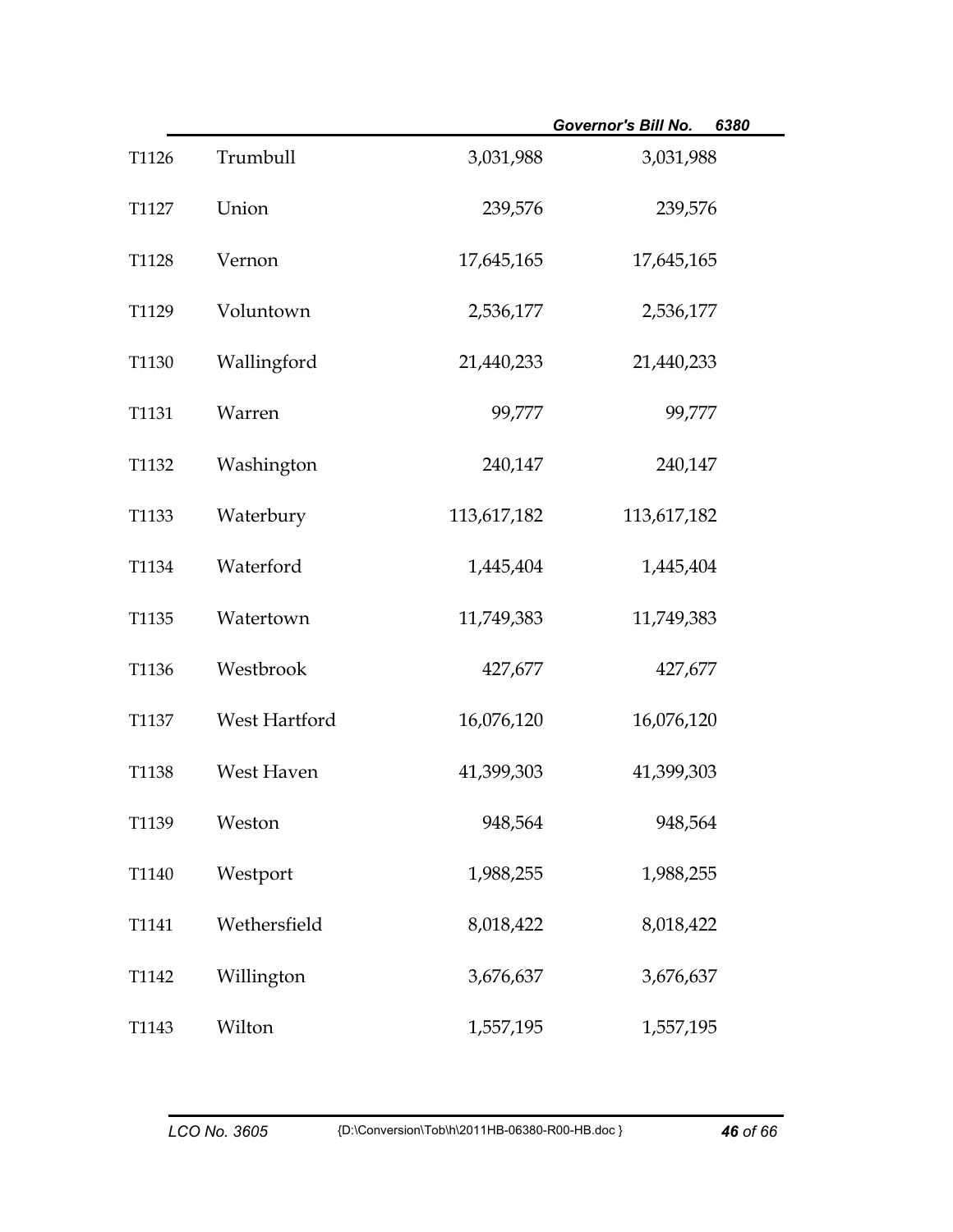|                   |                      |            | <b>Governor's Bill No.</b><br>6380 |  |
|-------------------|----------------------|------------|------------------------------------|--|
| T1144             | Winchester           | 7,823,991  | 7,823,991                          |  |
| T <sub>1145</sub> | Windham              | 24,169,717 | 24,169,717                         |  |
| T <sub>1146</sub> | Windsor              | 11,547,663 | 11,547,663                         |  |
| T <sub>1147</sub> | <b>Windsor Locks</b> | 4,652,368  | 4,652,368                          |  |
| T <sub>1148</sub> | Wolcott              | 13,539,371 | 13,539,371                         |  |
| T1149             | Woodbridge           | 721,370    | 721,370                            |  |
| T1150             | Woodbury             | 876,018    | 876,018                            |  |
| T <sub>1151</sub> | Woodstock            | 5,390,055  | 5,390,055                          |  |

324 Sec. 38. (*Effective July 1, 2011*) Notwithstanding the provisions of 325 sections 10-97 and 10-266m of the general statutes, for the fiscal years 326 ending June 30, 2012, and June 30, 2013, the Commissioner of 327 Education may provide grants, within available appropriations, in an 328 amount not to exceed two thousand five hundred dollars per pupil, to 329 local and regional boards of education that transport students who 330 previously attended, or who have been accepted for enrollment at, J. 331 M. Wright Technical School in Stamford to Henry Abbott Technical 332 High School in Danbury, for the costs associated with such 333 transportation. Such grants shall not exceed the actual costs of 334 transportation for each pupil. Applications shall be submitted to the 335 Commissioner of Education at such time and on such forms as the 336 commissioner prescribes.

337 Sec. 39. *(Effective July 1, 2011*) Notwithstanding the provisions of 338 section 10a-22u of the general statutes, the amount of funds available 339 to the Department of Higher Education, for expenditure from the 340 student protection account, shall be \$301,000 for the fiscal year ending 341 June 30, 2012, and \$310,000 for the fiscal year ending June 30, 2013.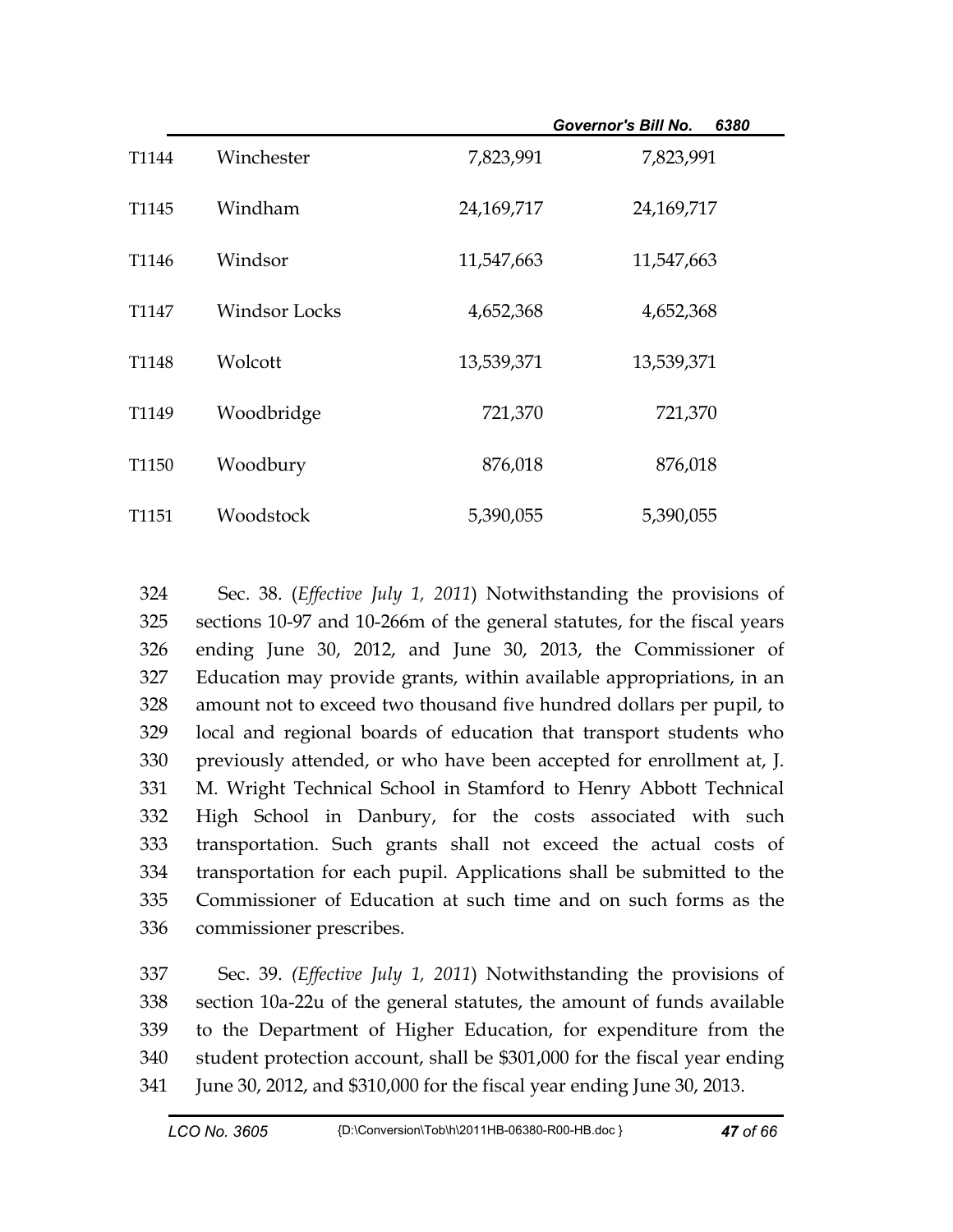342 Sec. 40. (*Effective July 1, 2011*) Notwithstanding the provisions of 343 section 10a-40 of the general statutes, for the fiscal years ending June 344 30, 2012, and June 30, 2013, an independent college or university that 345 meets full need and that bases its definition of need on a needs analysis 346 system that results in determinations of need for individual students 347 that are greater than the determinations of need for such students 348 would be if made in accordance with section 10a-41 of the general 349 statutes, shall not receive the amount of annual allocation computed 350 for such college or university under said section 10a-40. For each such 351 fiscal year, the Board of Regents for Higher Education shall 352 redistribute two-thirds of such amount to all other eligible 353 independent colleges or universities in accordance with the 354 computation for allocation under said section 10a-40.

355 Sec. 41. *(Effective July 1, 2011)* In order to carry out the duties and 356 requirements of the Board of Regents for Higher Education, the 357 President of the Board of Regents shall, with the approval of the 358 Secretary of the Office of Policy and Management, have the power 359 from time to time to transfer funds from specific appropriations within 360 the Board of Regents for Higher Education, however, no more than 361 fifteen per cent of any appropriation may be transferred without the 362 approval of the Finance Advisory Committee, pursuant to subsection 363 (b) of section 4-87 of the general statutes.

364 Sec. 42. (*Effective July 1, 2011*) The office of the State Comptroller 365 may fund any differential between the state fringe benefit rate for John 366 Dempsey Hospital employees and the average rate for private 367 Connecticut hospitals in an amount not to exceed \$13,500,000, for each 368 of the fiscal years ending June 30, 2012, and June 30, 2013, within the 369 resources appropriated to the State Comptroller – Fringe Benefits in 370 section 1 of this act.

371 Sec. 43. *(Effective July 1, 2011)* Notwithstanding section 3-69a of the 372 general statutes, the amount to be deposited into the Citizens' Election 373 Fund established in section 9-791 of the general statutes shall be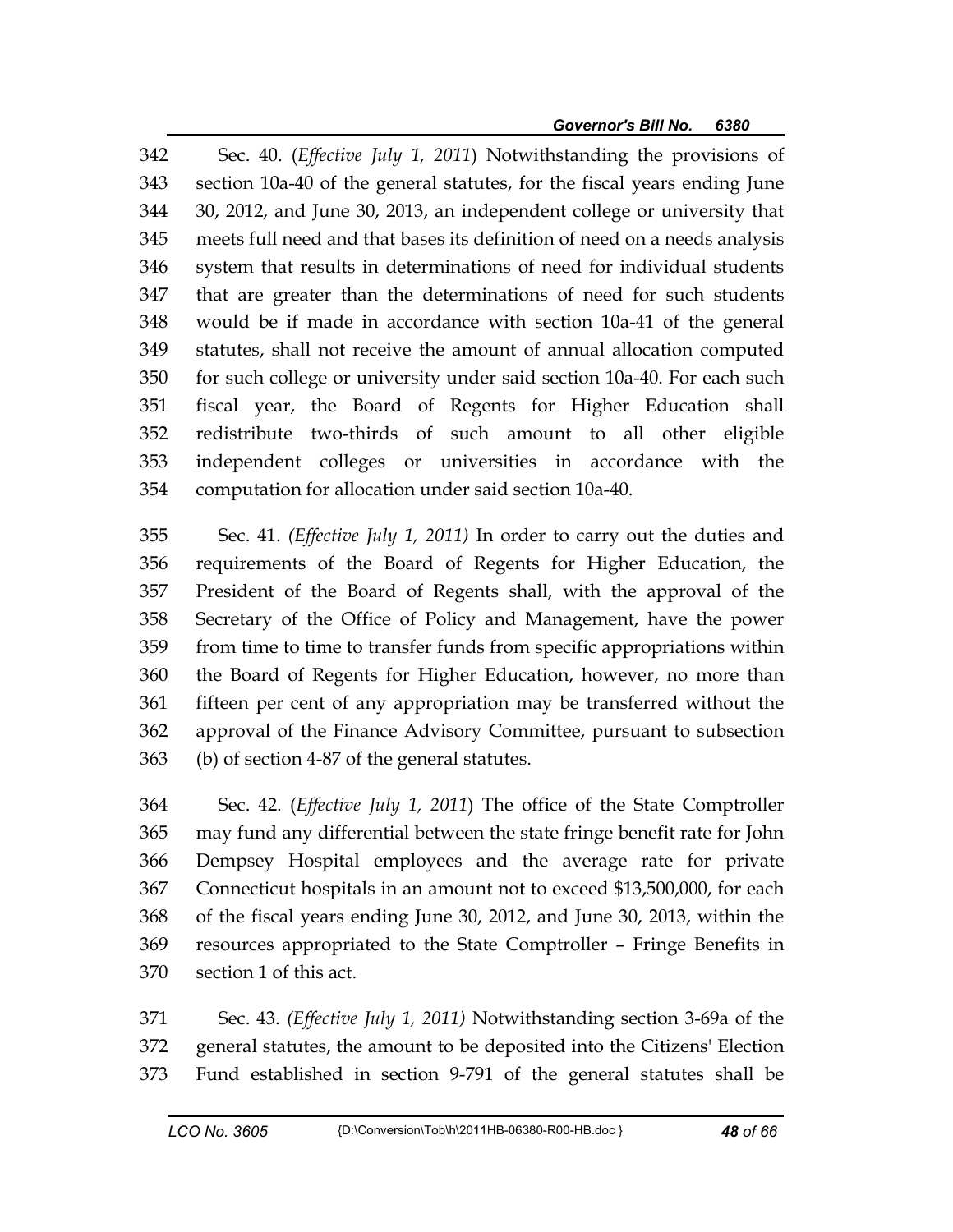374 \$10,600,000 for the fiscal year ending June 30, 2012.

375 Sec. 44. Section 13b-61a of the general statutes is repealed and the 376 following substituted in lieu thereof (*Effective July 1, 2011*):

377 (a) Notwithstanding the provisions of section 13b-61: (1) For 378 calendar quarters ending on or after September 30, 1998, and prior to 379 September 30, 1999, the Commissioner of Revenue Services shall 380 deposit into the Special Transportation Fund established under section 381 13b-68 five million dollars of the amount of funds received by the state 382 from the tax imposed under section 12-587 on the gross earnings from 383 the sales of petroleum products attributable to sales of motor vehicle 384 fuel; (2) for calendar quarters ending September 30, 1999, and prior to 385 September 30, 2000, the commissioner shall deposit into the Special 386 Transportation Fund nine million dollars of the amount of such funds 387 received by the state from the tax imposed under said section 12-587 388 on the gross earnings from the sales of petroleum products attributable 389 to sales of motor vehicle fuel; (3) for calendar quarters ending 390 September 30, 2000, and prior to September 30, 2002, the commissioner 391 shall deposit into the Special Transportation Fund eleven million five 392 hundred thousand dollars of the amount of such funds received by the 393 state from the tax imposed under said section 12-587 on the gross 394 earnings from the sales of petroleum products attributable to sales of 395 motor vehicle fuel; (4) for the calendar quarters ending September 30, 396 2002, and prior to September 30, 2003, the commissioner shall deposit 397 into the Special Transportation Fund, five million dollars of the 398 amount of such funds received by the state from the tax imposed 399 under said section 12-587 on the gross earnings from the sales of 400 petroleum products attributable to sales of motor vehicle fuel; (5) for 401 the calendar quarter ending September 30, 2003, and prior to 402 September 30, 2005, the commissioner shall deposit into the Special 403 Transportation Fund, five million two hundred fifty thousand dollars 404 of the amount of such funds received by the state from the tax imposed 405 under said section 12-587 on the gross earnings from the sales of 406 petroleum products attributable to sales of motor vehicle fuel; and (6)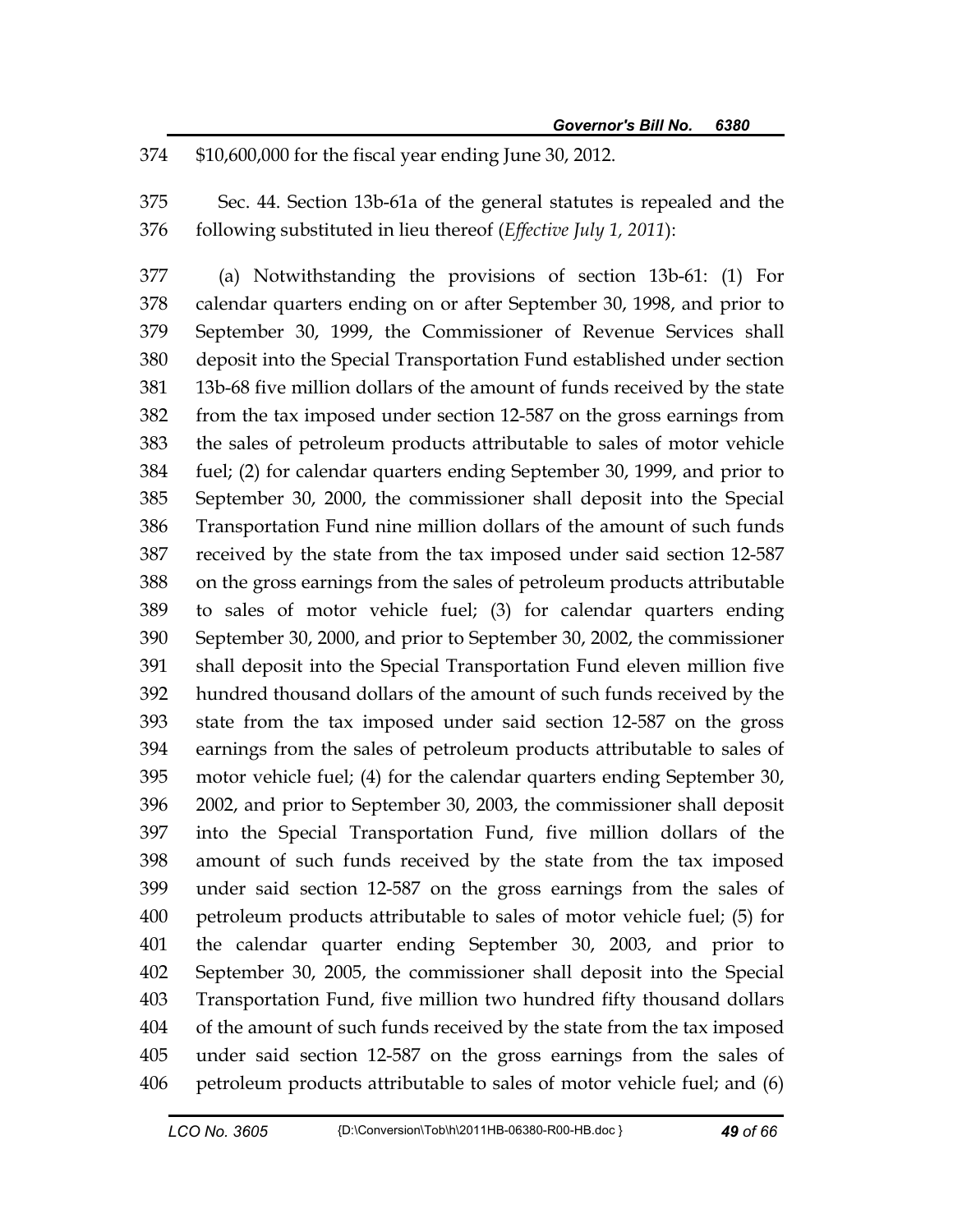407 for the calendar quarters ending September 30, 2005, and prior to 408 September 30, 2006, the commissioner shall deposit into the Special 409 Transportation Fund ten million eight hundred and seventy-five 410 thousand dollars of the amount of such funds received by the state 411 from the tax imposed under said section 12-587 on the gross earnings 412 from the sales of petroleum products attributable to sales of motor 413 vehicle fuel.

414 (b) Notwithstanding the provisions of section 13b-61, for calendar 415 quarters ending on or after September 30, 2006, the Comptroller shall 416 deposit into the Special Transportation Fund an annual amount in 417 accordance with the following schedule, from such funds received by 418 the state from the tax imposed under said section 12-587 on the gross 419 earnings from the sales of petroleum products. Such transfers shall be 420 made in quarterly installments.

| T1152 | <b>Fiscal Year</b>    | Annual<br>Transfer |               |
|-------|-----------------------|--------------------|---------------|
| T1153 | 2007                  | \$141,000,000      |               |
| T1154 | 2008                  | \$127,800,000      |               |
| T1155 | 2009                  | \$141,900,000      |               |
| T1156 | 2010                  | \$141,900,000      |               |
| T1157 | 2011                  | \$165,300,000      |               |
| T1158 | 2012                  | [\$165,300,000]    | \$200,700,000 |
| T1159 | 2013                  | [\$165,300,000]    | \$203,400,000 |
| T1160 | 2014 [and thereafter] | [\$179,200,000]    | \$222,700,000 |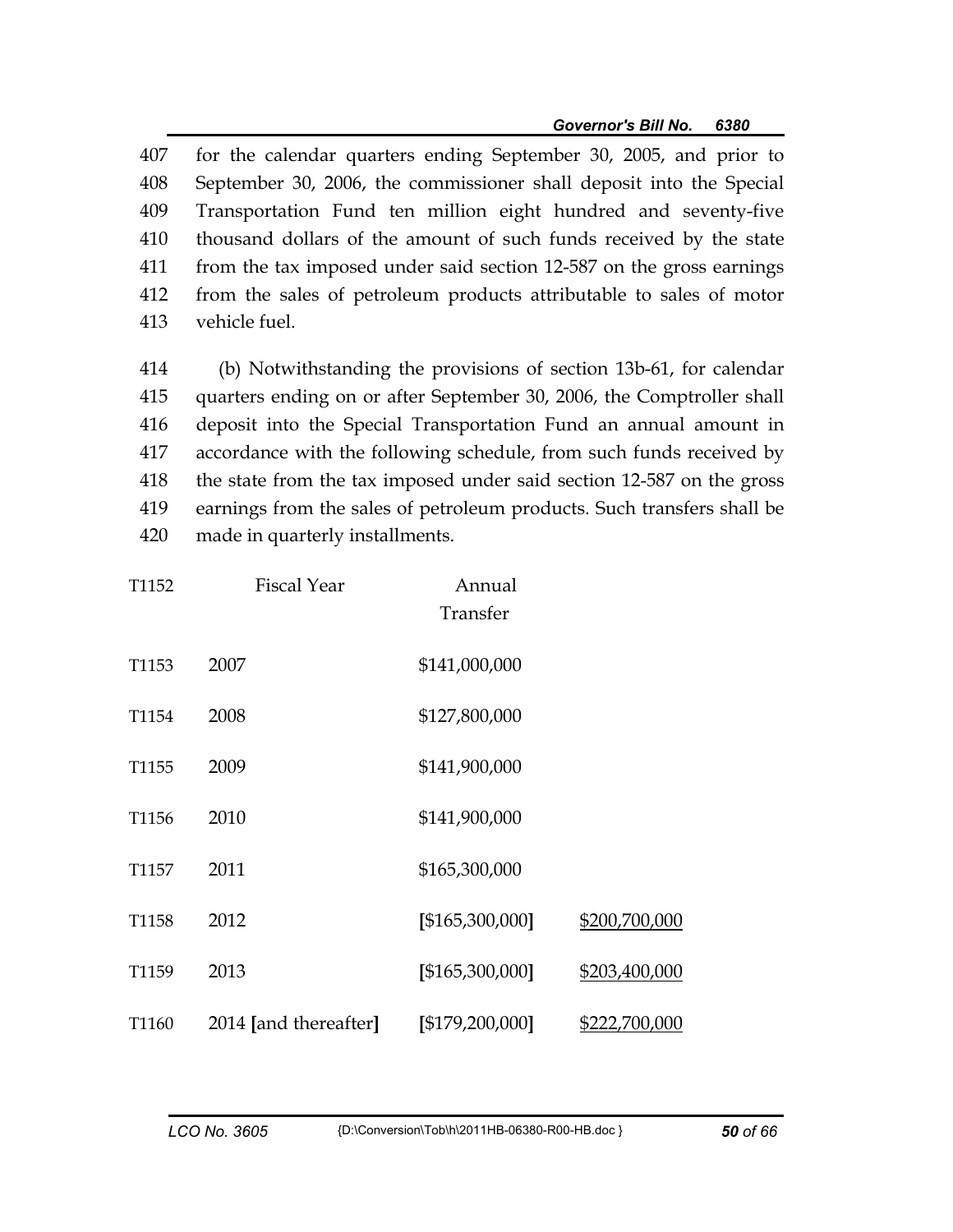|                   |                     | Governor's Bill No. 6380 |  |
|-------------------|---------------------|--------------------------|--|
| T1161             | 2015                | \$226,800,000            |  |
| T <sub>1162</sub> | 2016 and thereafter | \$231,400,000            |  |

421 (c) If in any calendar quarter ending on or after September 30, 2006, 422 receipts from the tax imposed under section 12-587 are less than 423 twenty-five per cent of the total of (1) the amount required to be 424 transferred pursuant to the Special Transportation Fund pursuant to 425 subsections (a) and (b) of this section, and (2) any other transfers 426 required by law, the Comptroller shall certify to the Treasurer the 427 amount of such shortfall and shall forthwith transfer an amount equal 428 to such shortfall from the resources of the General Fund into the 429 Special Transportation Fund.

430 (d) The Commissioner of Revenue Services shall, on or before 431 January 1, 2013, and on or before the first day of January biennially 432 thereafter, calculate the amount of tax paid pursuant to section 12-587 433 on gasoline sold for the prior fiscal year as a percentage of total tax 434 collected under said section. Such percentage shall become the basis 435 for determining the transfers to be made under subsection (b) of this 436 section. The commissioner shall notify the chairpersons and ranking 437 members of the joint standing committee of the General Assembly 438 having cognizance of matters relating to finance, revenue and bonding, 439 and the Secretary of the Office of Policy and Management of such 440 percentage calculation.

441 Sec. 45. Section 2-35 of the general statutes is repealed and the 442 following substituted in lieu thereof (*Effective July 1, 2011*):

443 (a) All bills carrying or requiring appropriations and favorably 444 reported by any other committee, except for payment of claims against 445 the state, shall, before passage, be referred to the joint standing 446 committee of the General Assembly having cognizance of matters 447 relating to appropriations and the budgets of state agencies, unless 448 such reference is dispensed with by a vote of at least two-thirds of each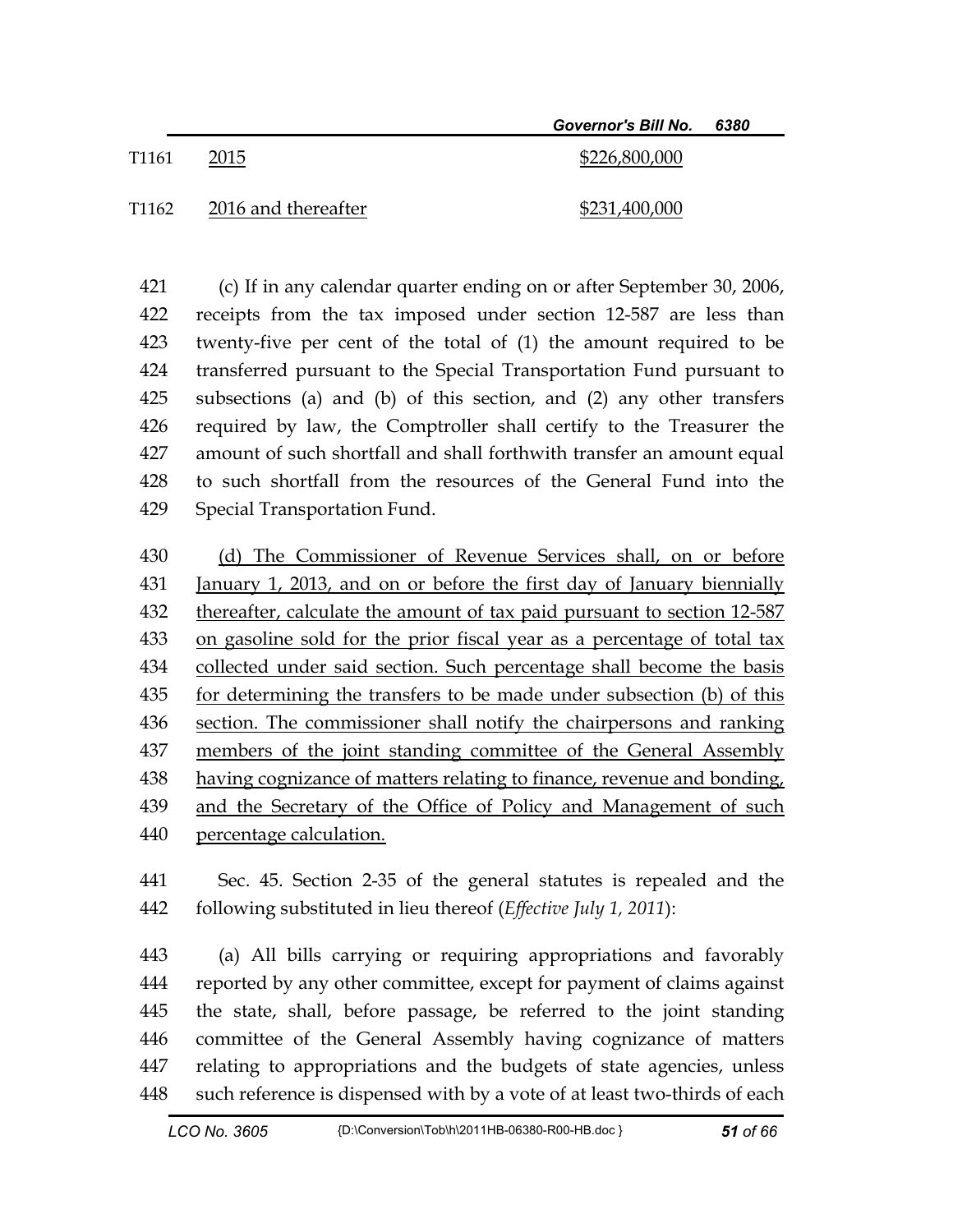449 house of the General Assembly. Resolutions paying the contingent 450 expenses of the Senate and House of Representatives shall be referred 451 to said committee. Said committee may originate and report any bill 452 which it deems necessary and shall, in each odd-numbered year, 453 report such appropriation bills as it deems necessary for carrying on 454 the departments of the state government and for providing for such 455 institutions or persons as are proper subjects for state aid under the 456 provisions of the statutes, for the ensuing biennium. In each even-457 numbered year, the committee shall originate and report at least one 458 bill which adjusts expenditures for the ensuing fiscal year in such 459 manner as it deems appropriate. Each appropriation bill shall specify 460 the particular purpose for which appropriation is made and shall be 461 itemized as far as practicable. The state budget act may contain any 462 legislation necessary to implement its appropriations provisions, 463 provided no other general legislation shall be made a part of such act.

464 (b) The state budget act passed by the legislature for funding the 465 expenses of operations of the state government in the ensuing 466 biennium shall contain a statement of estimated revenue, based upon 467 the most recent consensus revenue estimate or the revised consensus 468 revenue estimate issued pursuant to section 2-36c, itemized by major 469 source, for each appropriated fund. The statement of estimated 470 revenue applicable to each such fund shall include, for any fiscal year, 471 an estimate of total revenue with respect to such fund, which amount 472 shall be reduced by (1) an estimate of total refunds of taxes to be paid 473 from such revenue in accordance with the authorization in section 12- 474 39f, and (2) an estimate of total refunds of payments to be paid from 475 such revenue in accordance with the provisions of **[**section**]** sections 4- 476 37 and 3-70a. Such statement of estimated revenue, including the 477 estimated refunds of taxes to be offset against such revenue, shall be 478 supplied by the joint standing committee of the General Assembly 479 having cognizance of matters relating to state finance, revenue and 480 bonding. The total estimated revenue for each fund, as adjusted in 481 accordance with this section, shall not be less than the total net 482 appropriations made from each fund. On or before July first of each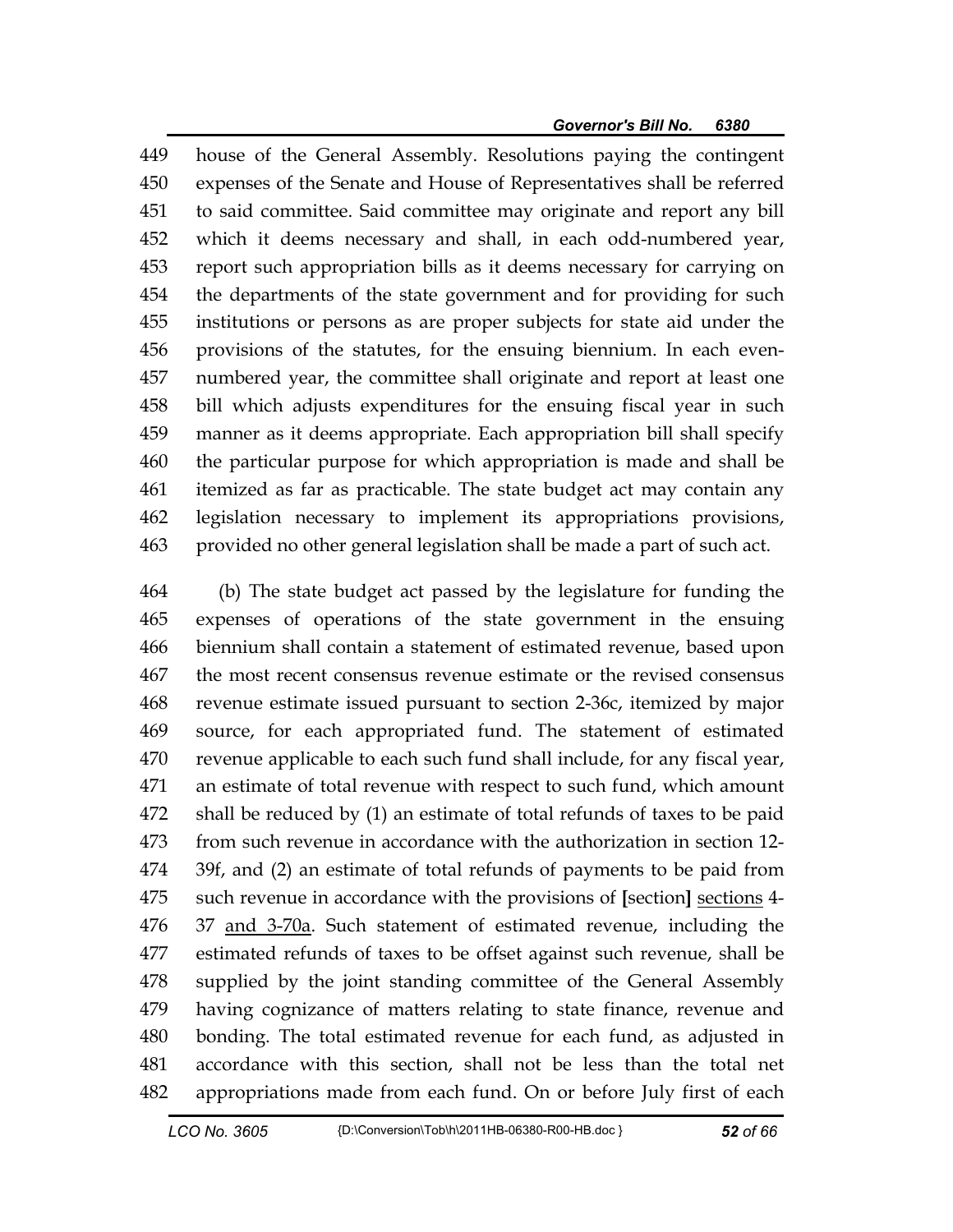483 fiscal year said committee shall, if any revisions in such estimates are 484 required by virtue of legislative amendments to the revenue measures 485 proposed by said committee, changes in conditions or receipt of new 486 information since the original estimate was supplied, meet and revise 487 such estimates and, through its cochairpersons, report to the 488 Comptroller any such revisions.

489 (c) If the state budget act passed by the legislature for funding the 490 expenses of operations of the state government in the ensuing 491 biennium or making adjustments to a previously adopted biennial 492 budget contains state-wide budgeted reductions not allocated by a 493 budgeted agency, such act shall specify the amount of such budgeted 494 reductions to be achieved in each branch of state government.

495 Sec. 46. *(Effective July 1, 2011)* On July 1, 2011, the unexpended 496 balance of funds carried forward in the General Fund for the 497 Transportation Strategy Board projects account in the Department of 498 Transportation, in accordance with section 13b-57r of the general 499 statutes, shall be transferred to the resources of the General Fund.

500 Sec. 47. Section 16a-46e of the general statutes is repealed and the 501 following is substituted in lieu thereof *(Effective from passage)*:

502 (a) From July 1, 2007, to June 30, 2017, inclusive, the Secretary of the 503 Office of Policy and Management shall provide a five-hundred-dollar 504 rebate for the purchase and installation in residential structures of 505 replacement natural gas furnaces or boilers that meet or exceed federal 506 Energy Star standards and propane and oil furnaces and boilers that 507 are not less than eighty-four per cent efficient. Persons may apply to 508 the secretary, on a form prescribed by the secretary, to receive such 509 rebate for furnaces and boilers purchased and installed from July 1, 510 2007, to June 30, 2017, inclusive. The rebate shall be available for only a 511 residential structure containing not more than four dwelling units. 512 Eligibility for the rebate program shall be based upon the purchaser's 513 Connecticut personal income tax return for the tax year prior to the tax 514 year in which the purchase was made and determined as follows: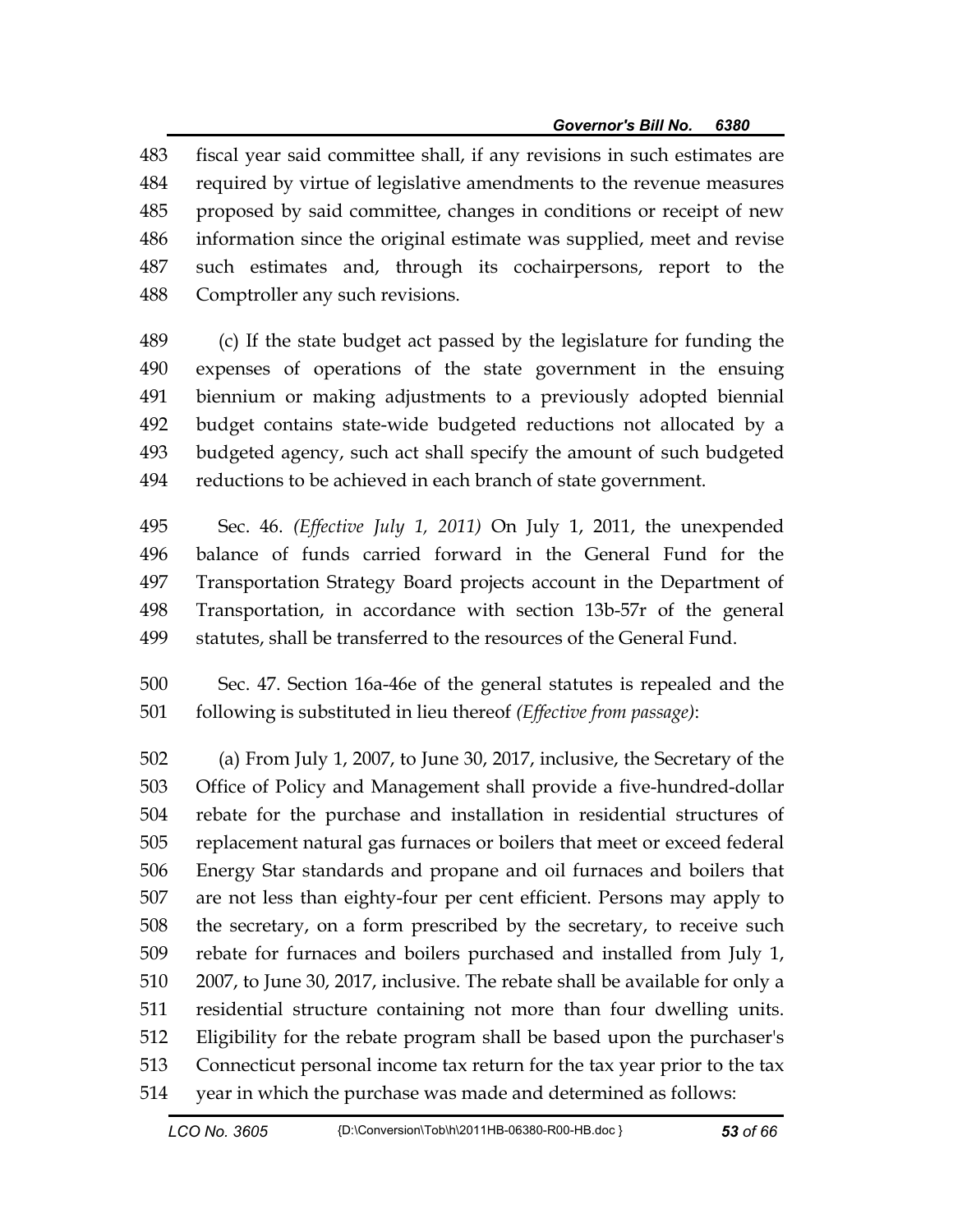515 (1) (A) For the taxable year commencing on or after January 1, 2007, 516 but prior to January 1, 2008, in the case of any such taxpayer who files 517 under the federal income tax for such taxable year as an unmarried 518 individual whose Connecticut adjusted gross income exceeds fifty-five 519 thousand five hundred dollars, the amount of the rebate shall be 520 reduced by ten per cent for each ten thousand dollars, or fraction 521 thereof, by which the taxpayer's Connecticut adjusted gross income 522 exceeds said amount.

523 (B) For the taxable year commencing on or after January 1, 2008, but 524 prior to January 1, 2009, in the case of any such taxpayer who files 525 under the federal income tax for such taxable year as an unmarried 526 individual whose Connecticut adjusted gross income exceeds fifty-six 527 thousand five hundred dollars, the amount of the rebate shall be 528 reduced by ten per cent for each ten thousand dollars, or fraction 529 thereof, by which the taxpayer's Connecticut adjusted gross income 530 exceeds said amount.

531 (C) For the taxable year commencing on or after January 1, 2009, but 532 prior to January 1, 2010, in the case of any such taxpayer who files 533 under the federal income tax for such taxable year as an unmarried 534 individual whose Connecticut adjusted gross income exceeds fifty-535 eight thousand five hundred dollars, the amount of the rebate shall be 536 reduced by ten per cent for each ten thousand dollars, or fraction 537 thereof, by which the taxpayer's Connecticut adjusted gross income 538 exceeds said amount.

539 (D) For the taxable year commencing on or after January 1, 2010, but 540 prior to January 1, 2011, in the case of any such taxpayer who files 541 under the federal income tax for such taxable year as an unmarried 542 individual whose Connecticut adjusted gross income exceeds sixty 543 thousand five hundred dollars, the amount of the rebate shall be 544 reduced by ten per cent for each ten thousand dollars, or fraction 545 thereof, by which the taxpayer's Connecticut adjusted gross income 546 exceeds said amount.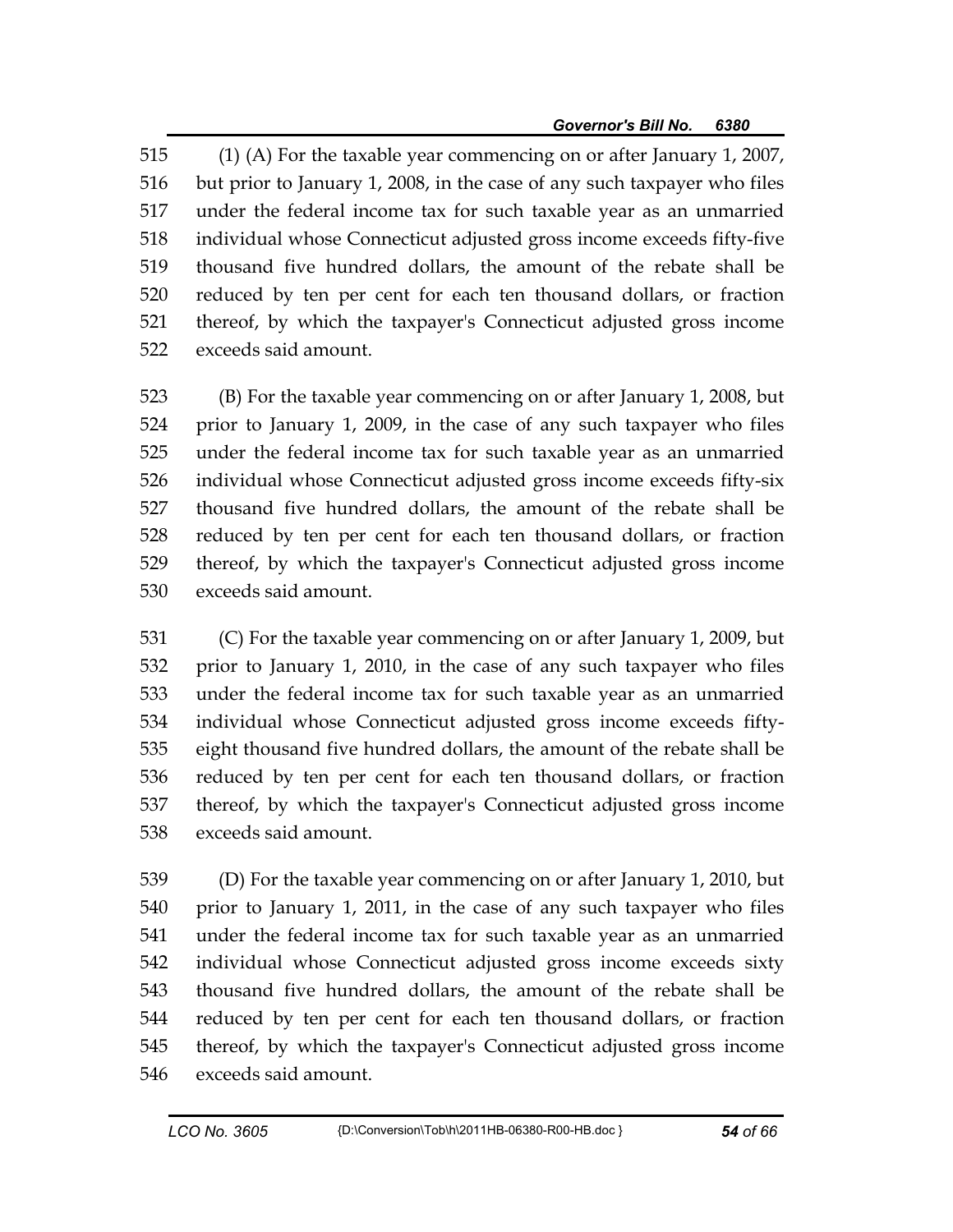547 (E) For the taxable year commencing on or after January 1, 2011, but 548 prior to January 1, 2012, in the case of any such taxpayer who files 549 under the federal income tax for such taxable year as an unmarried 550 individual whose Connecticut adjusted gross income exceeds sixty-551 two thousand five hundred dollars, the amount of the rebate shall be 552 reduced by ten per cent for each ten thousand dollars, or fraction 553 thereof, by which the taxpayer's Connecticut adjusted gross income 554 exceeds said amount.

555 (F) For the taxable year commencing on or after January 1, 2012, in 556 the case of any such taxpayer who files under the federal income tax 557 for such taxable year as an unmarried individual whose Connecticut 558 adjusted gross income exceeds sixty-four thousand five hundred 559 dollars, the amount of the rebate shall be reduced by ten per cent for 560 each ten thousand dollars, or fraction thereof, by which the taxpayer's 561 Connecticut adjusted gross income exceeds said amount.

562 (2) For a taxable year commencing on or after January 1, 2007, but 563 prior to January 1, 2017, in the case of any such taxpayer who files 564 under the federal income tax for such taxable year as a married 565 individual filing separately whose Connecticut adjusted gross income 566 exceeds fifty thousand two hundred fifty dollars, the amount of the 567 rebate shall be reduced by ten per cent for each five thousand dollars, 568 or fraction thereof, by which the taxpayer's Connecticut adjusted gross 569 income exceeds said amount.

570 (3) For a taxable year commencing on or after January 1, 2007, but 571 prior to January 1, 2017, in the case of a taxpayer who files under the 572 federal income tax for such taxable year as a head of household whose 573 Connecticut adjusted gross income exceeds seventy-eight thousand 574 five hundred dollars, the amount of the rebate shall be reduced by ten 575 per cent for each ten thousand dollars or fraction thereof, by which the 576 taxpayer's Connecticut adjusted gross income exceeds said amount.

577 (4) For a taxable year commencing on or after January 1, 2007, but 578 prior to January 1, 2017, in the case of a taxpayer who files under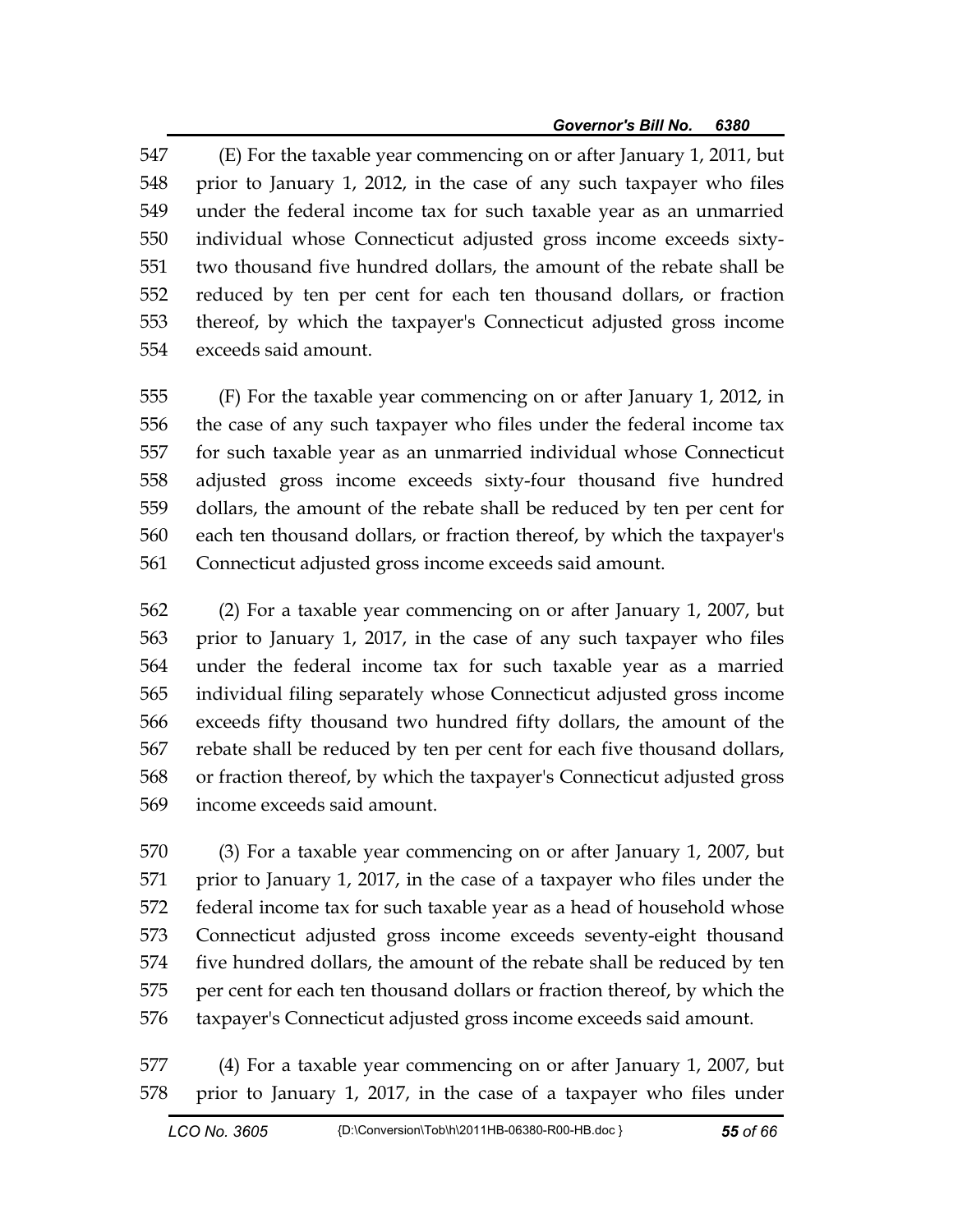579 federal income tax for such taxable year as married individuals filing 580 jointly whose Connecticut adjusted gross income exceeds one hundred 581 thousand five hundred dollars, the amount of the rebate shall be 582 reduced by ten per cent for each ten thousand dollars, or fraction 583 thereof, by which the taxpayer's Connecticut adjusted gross income 584 exceeds said amount.

585 (b) A person who is not required to file a federal income tax return 586 because such person's income does not meet the filing requirements 587 and who otherwise qualifies for a rebate pursuant to this section shall 588 receive the maximum allowable rebate pursuant to this section, subject 589 to verification of income in a manner prescribed by the secretary.

590 (c) No person shall receive a rebate pursuant to this section for a 591 furnace or boiler replacement if such person has received a monetary 592 grant for the same furnace or boiler replacement under any program 593 administered by **[**the Fuel Oil Conservation Board established 594 pursuant to section 16a-22*l* or**]** any other state or federal grant program 595 that pays the full cost of furnace or boiler replacement. A person using 596 a state or federal low interest loan program to pay for the cost of 597 furnace or boiler replacement may be eligible for a rebate pursuant to 598 this section. In no event shall a rebate exceed the total expenditures for 599 such furnace or boiler replacement.

600 (d) Rebates received pursuant to this section (1) shall not be 601 considered taxable income for purposes of chapter 229, and (2) shall be 602 excluded from any calculation of income for purposes of determining 603 the eligibility for, or the benefit level of, any individual under any state 604 or local program financed in whole or in part with state funds.

605 (e) On or before January 1, 2009, the Energy Conservation 606 Management Board shall report to the joint standing committee of the 607 General Assembly having cognizance of matters relating to energy 608 regarding the cost-effectiveness of the rebate programs established 609 pursuant to subsection (a) of this section.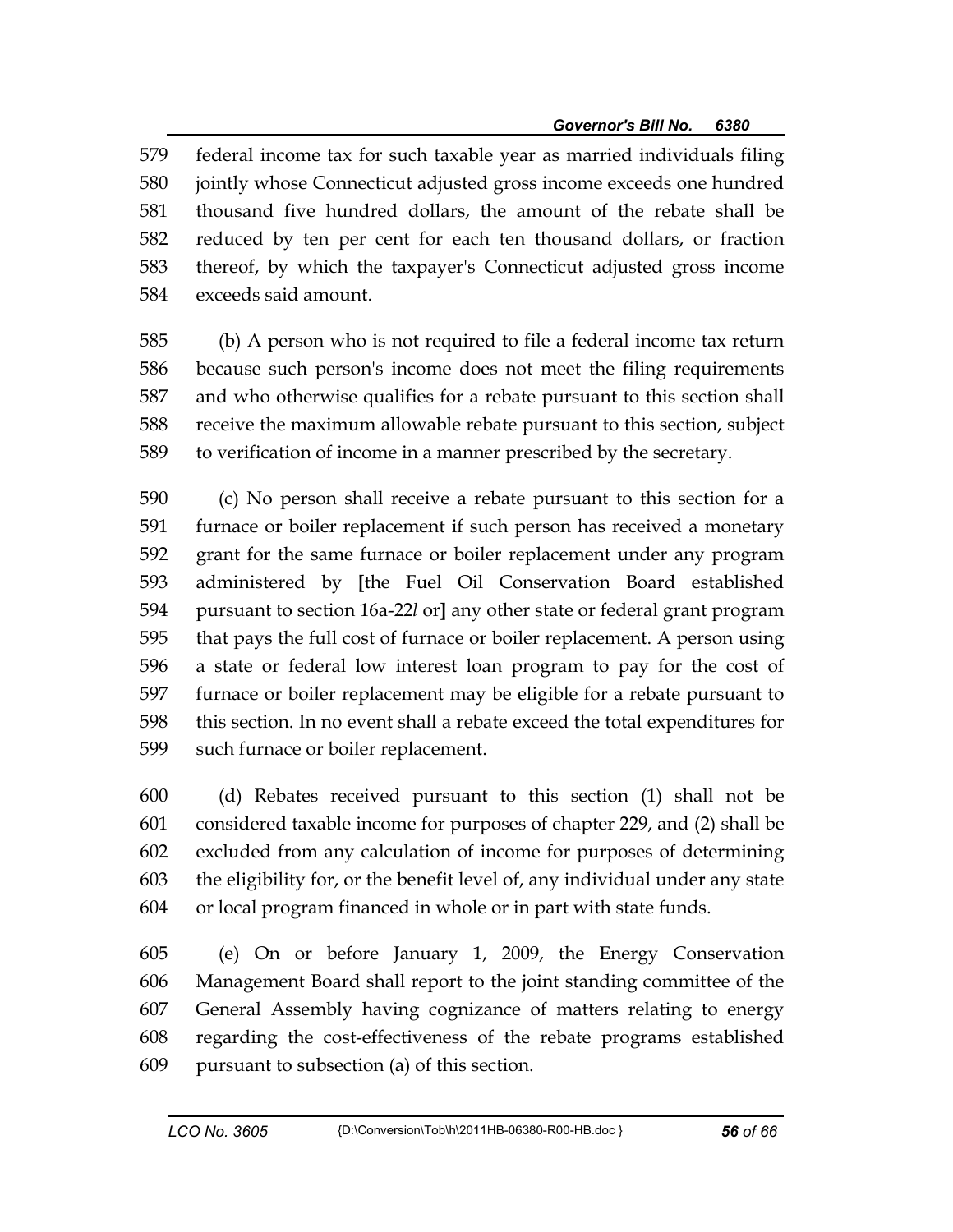610 Sec. 48. Section 16-32f of the general statutes is repealed and the 611 following is substituted in lieu thereof *(Effective from passage)*:

612 (a) On or before October first of each even-numbered year, a gas 613 company, as defined in section 16-1, shall furnish a report to the 614 Department of Public Utility Control containing a five-year forecast of 615 loads and resources. The report shall describe the facilities and supply 616 sources that, in the judgment of such gas company, will be required to 617 meet gas demands during the forecast period. The report shall be 618 made available to the public and shall be furnished to the chief 619 executive officer of each municipality in the service area of such gas 620 company, the regional planning agency which encompasses each such 621 municipality, the Attorney General, the president pro tempore of the 622 Senate, the speaker of the House of Representatives, the joint standing 623 committee of the General Assembly having cognizance of matters 624 relating to public utilities, any other member of the General Assembly 625 making a request to the department for the report and such other state 626 and municipal entities as the department may designate by regulation. 627 The report shall include: (1) A tabulation of estimated peak loads and 628 resources for each year; (2) data on gas use and peak loads for the five 629 preceding calendar years; (3) a list of present and projected gas supply 630 sources; (4) specific measures to control load growth and promote 631 conservation; and (5) such other information as the department may 632 require by regulation. A full description of the methodology used to 633 arrive at the forecast of loads and resources shall also be furnished to 634 the department. The department shall hold a public hearing on such 635 reports upon the request of any person. On or before August first of 636 each odd-numbered year, the department may request a gas company 637 to furnish to the department an updated report. A gas company shall 638 furnish any such updated report not later than sixty days following the 639 request of the department.

640 (b) Not later than October 1, 2005, and annually thereafter, a gas 641 company, as defined in section 16-1, shall submit to the Department of 642 Public Utility Control a gas conservation plan, in accordance with the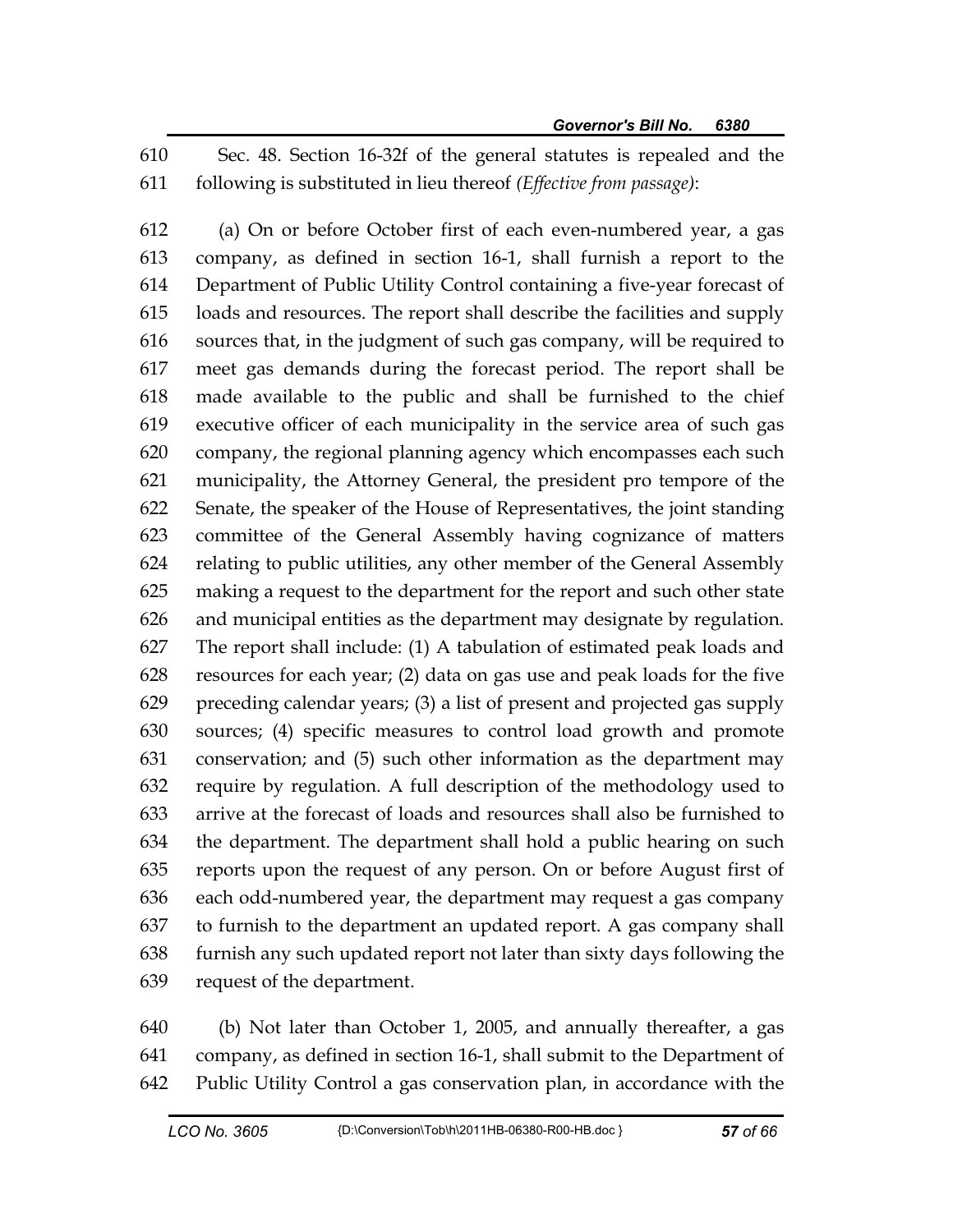643 provisions of this section, to implement cost-effective energy 644 conservation programs and market transformation initiatives. All 645 supply and conservation and load management options shall be 646 evaluated and selected within an integrated supply and demand 647 planning framework. **[**Such plan shall be funded during each state 648 fiscal year by the revenue from the tax imposed by section 12-264 on 649 the gross receipts of sales of all public services companies that is in 650 excess of the revenue estimate for said tax that is approved by the 651 General Assembly in the appropriations act for such fiscal year, 652 provided the amount of such excess revenue that shall be allocated to 653 fund such plan in any state fiscal year shall not exceed ten million 654 dollars. Before the accounts for the General Fund have been closed for 655 each fiscal year, such excess revenue shall be deposited by the 656 Comptroller in an account held by the Energy Conservation 657 Management Board, established pursuant to section 16-245m.**]** Services 658 provided under the plan shall be available to all gas company 659 customers. Each gas company shall apply to the Energy Conservation 660 Management Board for reimbursement for expenditures pursuant to 661 the plan. The department shall, in an uncontested proceeding during 662 which the department may hold a public hearing, approve, modify or 663 reject the plan.

664 (c) (1) The Energy Conservation Management Board shall advise 665 and assist each such gas company in the development and 666 implementation of the plan submitted under subsection (b) of this 667 section. Each program contained in the plan shall be reviewed by each 668 such gas company and shall be either accepted, modified or rejected by 669 the Energy Conservation Management Board before submission of the 670 plan to the department for approval. The Energy Conservation 671 Management Board shall, as part of its review, examine opportunities 672 to offer joint programs providing similar efficiency measures that save 673 more than one fuel resource or to otherwise coordinate programs 674 targeted at saving more than one fuel resource. Any costs for joint 675 programs shall be allocated equitably among the conservation 676 programs.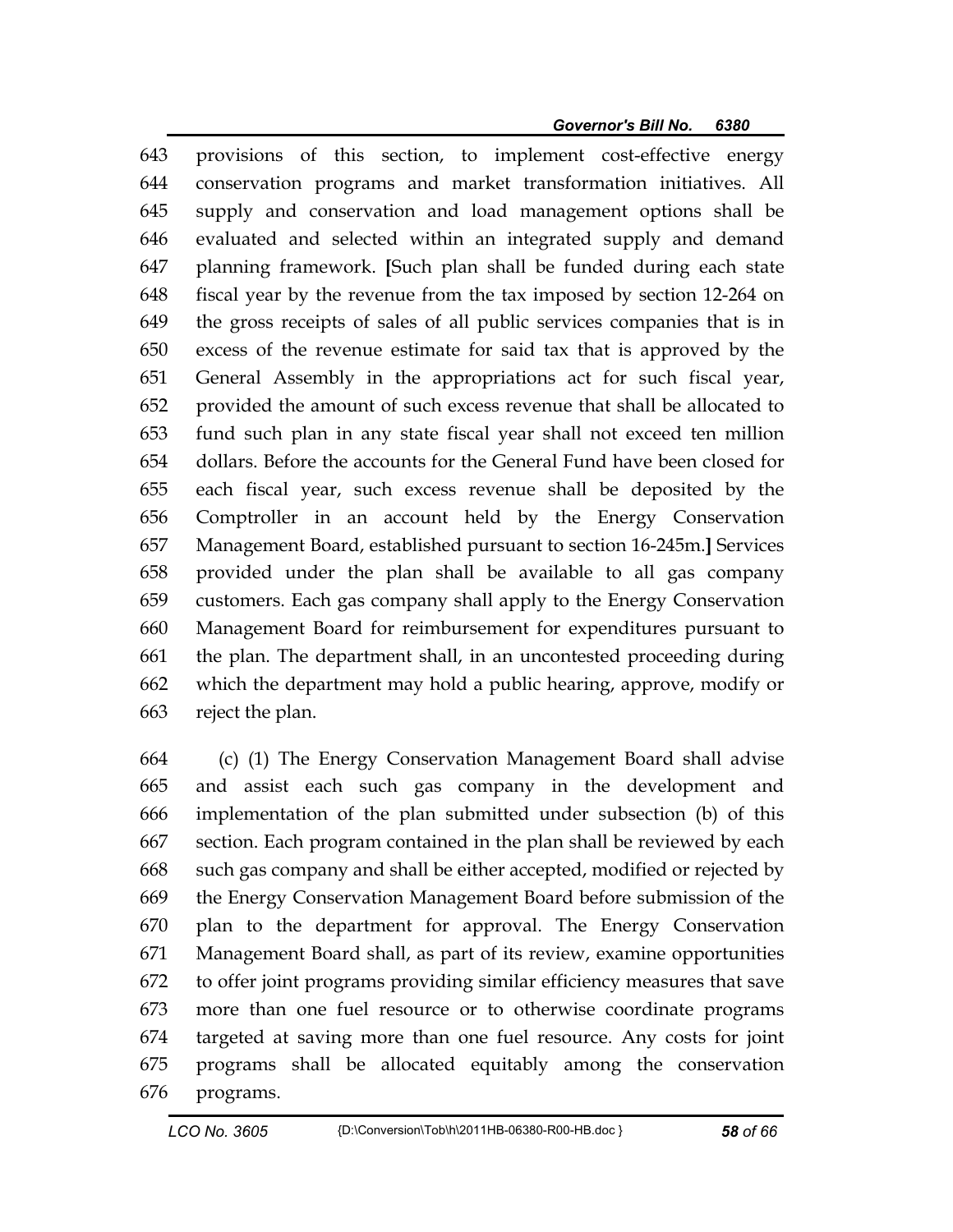677 (2) Programs included in the plan shall be screened through cost-678 effectiveness testing that compares the value and payback period of 679 program benefits to program costs to ensure that the programs are 680 designed to obtain gas savings whose value is greater than the costs of 681 the program. Program cost-effectiveness shall be reviewed annually by 682 the department, or otherwise as is practicable. If the department 683 determines that a program fails the cost-effectiveness test as part of the 684 review process, the program shall either be modified to meet the test 685 or be terminated. On or before January 1, 2007, and annually 686 thereafter, the board shall provide a report, in accordance with the 687 provisions of section 11-4a, to the joint standing committees of the 688 General Assembly having cognizance of matters relating to energy and 689 the environment, that documents expenditures and funding for such 690 programs and evaluates the cost-effectiveness of such programs 691 conducted in the preceding year, including any increased cost-692 effectiveness owing to offering programs that save more than one fuel 693 resource.

694 (3) Programs included in the plan may include, but are not limited 695 to: (A) Conservation and load management programs, including 696 programs that benefit low-income individuals; (B) research, 697 development and commercialization of products or processes that are 698 more energy-efficient than those generally available; (C) development 699 of markets for such products and processes; (D) support for energy use 700 assessment, engineering studies and services related to new 701 construction or major building renovations; (E) the design, 702 manufacture, commercialization and purchase of energy-efficient 703 appliances, air conditioning and heating devices; (F) program planning 704 and evaluation; (G) joint fuel conservation initiatives and programs 705 targeted at saving more than one fuel resource; and (H) public 706 education regarding conservation. Such support may be by direct 707 funding, manufacturers' rebates, sale price and loan subsidies, leases 708 and promotional and educational activities. The plan shall also provide 709 for expenditures by the Energy Conservation Management Board for 710 the retention of expert consultants and reasonable administrative costs,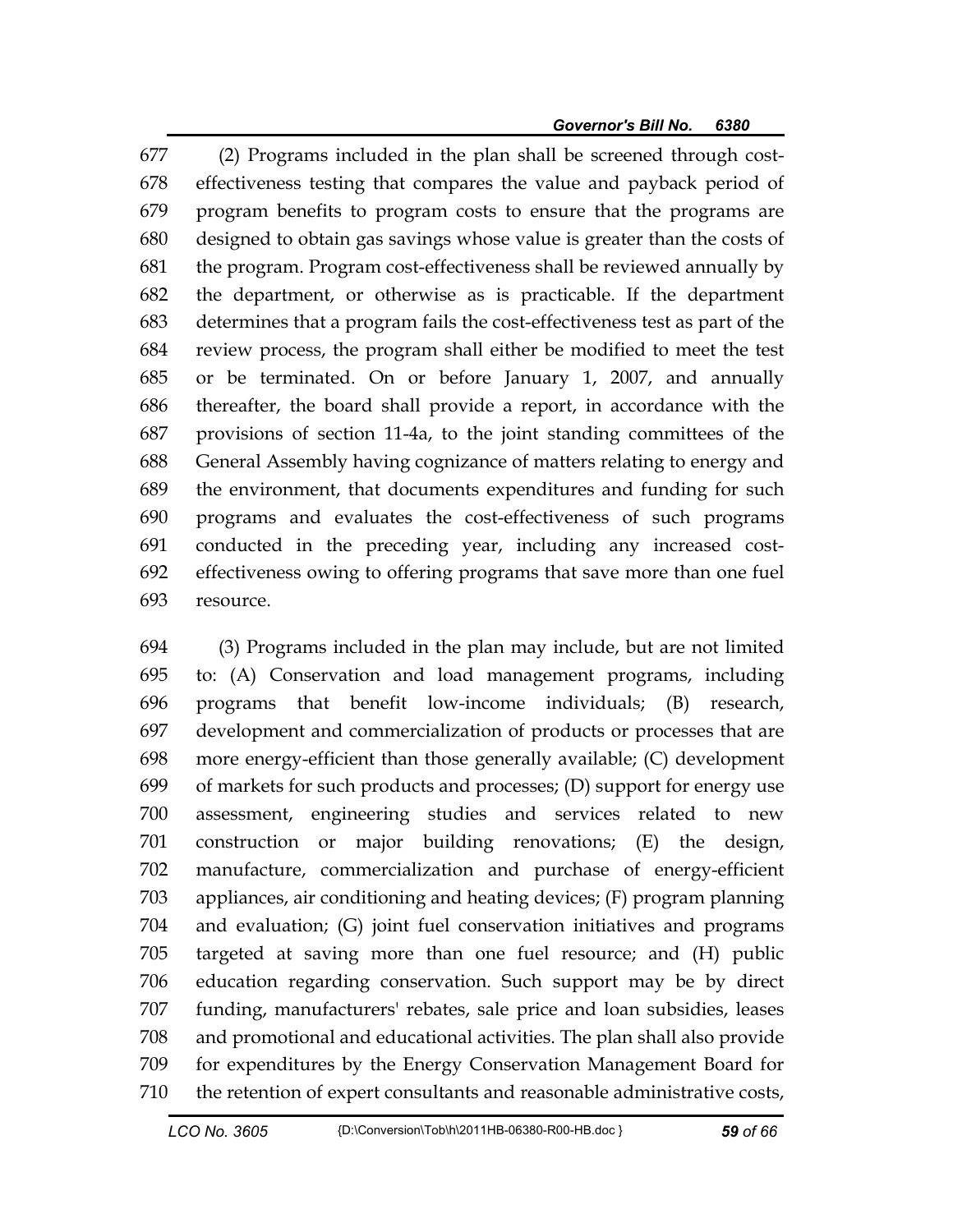711 provided such consultants shall not be employed by, or have any

- 712 contractual relationship with, a gas company. Such costs shall not
- 713 exceed five per cent of the total cost of the plan.
- 714 Sec. 49. (*Effective from passage*) The appropriations in section 1 of this 715 act are supported by revenue estimates as follows:

| <b>ESTIMATED REVENUE -</b>                  |                  |                  |
|---------------------------------------------|------------------|------------------|
| T1163GENERAL FUND                           |                  |                  |
| T <sub>1164</sub>                           |                  |                  |
| T1165Taxes                                  | 2011-12          | 2012-13          |
| T1166 Personal Income                       | \$8,336,300,000  | \$8,111,400,000  |
| T1167Sales & Use                            | 3,896,900,000    | 4,075,200,000    |
| T1168Corporation                            | 693,400,000      | 735,700,000      |
| T1169 Public Service                        | 281,700,000      | 288,500,000      |
| T1170 <mark>Inheritance &amp; Estate</mark> | 117,500,000      | 122,100,000      |
| T1171 Insurance Companies                   | 253,800,000      | 253,300,000      |
| T1172Cigarettes                             | 453,100,000      | 428,600,000      |
| T1173Real Estate Conveyance                 | 93,600,000       | 101,900,000      |
| T1174Oil Companies                          | 91,000,000       | 92,200,000       |
| T1175Electric Generation Tax                | 58,400,000       | 58,400,000       |
| T1176 Alcoholic Beverages                   | 58,400,000       | 59,200,000       |
| T1177 Admissions and Dues                   | 43,600,000       | 44,200,000       |
| T1178 Health Provider Tax                   | 437,000,000      | 443,100,000      |
| T1179Miscellaneous                          | 15,900,000       | 16,100,000       |
| T1180Total Taxes                            | \$14,830,600,000 | \$15,529,900,000 |
| T1181 Refunds of Taxes                      | (1,030,500,000)  | (1,074,400,000)  |
| T1182 R & D Credit Exchange                 | (10,000,000)     | (10,500,000)     |
| T1183 Net General Fund Taxes                | \$13,790,100,000 | \$14,445,000,000 |
| T1184                                       |                  |                  |
| T1185Other Revenue                          |                  |                  |
| T1186 Transfers-Special Revenue             | \$292,600,000    | \$293,900,000    |
| T1187 Indian Gaming Payments                | 379,900,000      | 391,700,000      |
| T1188Licenses, Permits, Fees                | 273,000,000      | 254,700,000      |
| Sales of Commodities &                      |                  |                  |
| T1189Services                               | 36,400,000       | 37,300,000       |
| T1190Rents, Fines & Escheats                | 118,000,000      | 112,100,000      |
| T1191 Investment Income                     | 3,600,000        | 6,200,000        |
|                                             |                  |                  |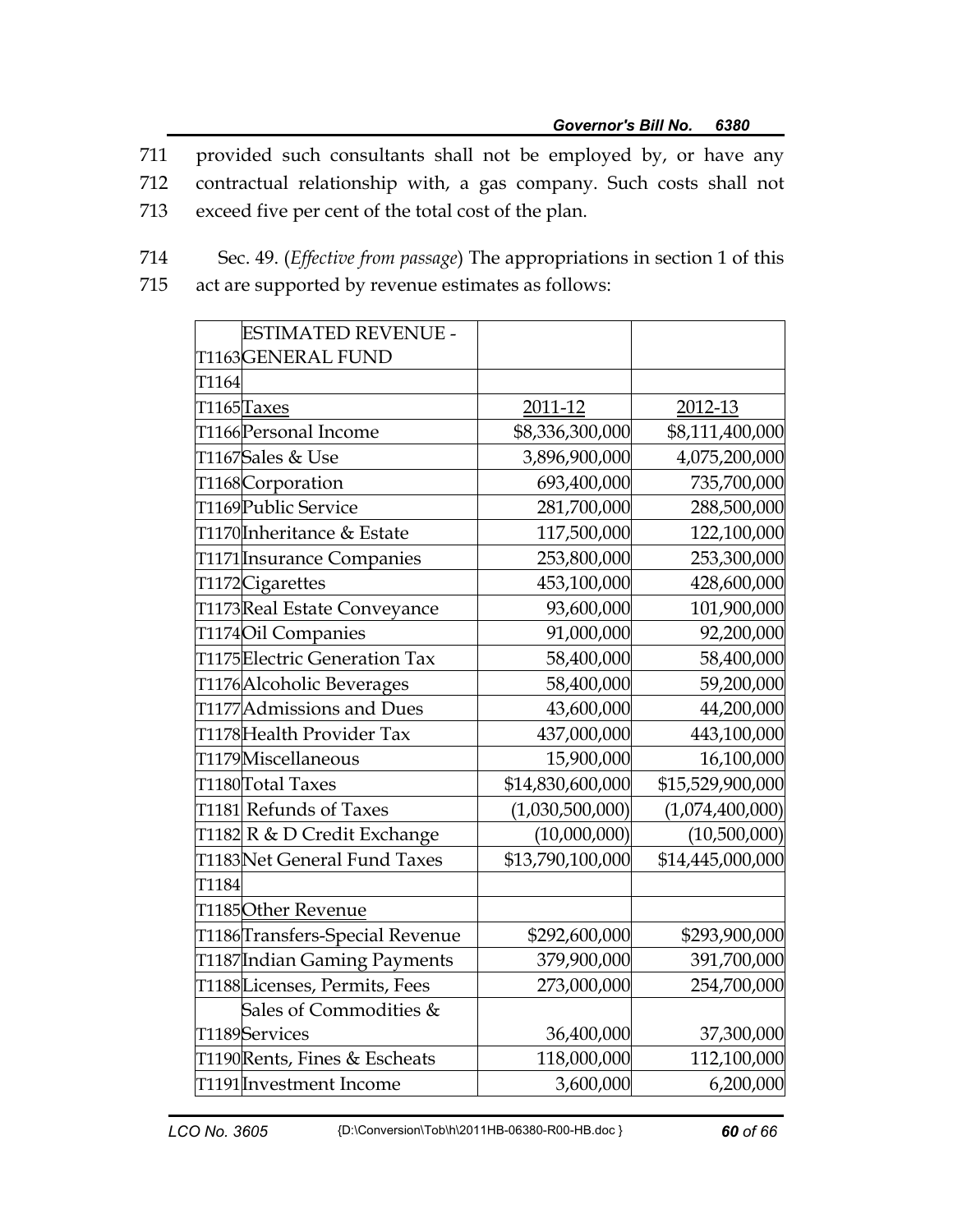|        | T1192Miscellaneous                                | 162,600,000      | 163,500,000      |
|--------|---------------------------------------------------|------------------|------------------|
|        | T1193 Total Other Revenue                         | \$1,266,100,000  | \$1,259,400,000  |
|        | T1194 Refunds of Payments                         | (38,300,000)     | (22,600,000)     |
|        | T1195Net Total Other Revenue                      | \$1,227,800,000  | \$1,236,800,000  |
| T1196  |                                                   |                  |                  |
|        | T1197Other Sources                                |                  |                  |
|        | T1198Federal Grants                               | \$3,524,800,000  | \$3,621,500,000  |
|        | Transfer to Resources of the<br>T1199General Fund | 600,000          |                  |
|        | Transfer From Tobacco<br>T1200Settlement          | 102,700,000      | 102,000,000      |
|        | T1201 Transfer to Other Funds                     | (185,900,000)    | (234,600,000)    |
|        | T1202Total Other Sources                          | \$3,442,200,000  | \$3,488,900,000  |
| T1203l |                                                   |                  |                  |
|        | Total General Fund                                |                  |                  |
|        | T1204Revenues                                     | \$18,460,100,000 | \$19,170,700,000 |
|        |                                                   |                  |                  |

*Governor's Bill No. 6380* 

716 Sec. 50. (*Effective from passage*) The appropriations in section 2 of this

717 act are supported by revenue estimates as follows:

|        | ESTIMATED REVENUE -           |               |               |
|--------|-------------------------------|---------------|---------------|
|        | SPECIAL                       |               |               |
|        | TRANSPORTATION                |               |               |
|        | <b>T1205FUND</b>              |               |               |
| T1206  |                               |               |               |
|        | T1207Taxes                    | 2011-12       | 2012-13       |
|        | T1208Motor Fuels              | \$550,400,000 | \$552,700,000 |
|        | T1209 Oil Companies           | 200,700,000   | 203,400,000   |
|        | T1210Sales Tax DMV            | 68,800,000    | 70,500,000    |
|        | T1211Total Taxes              | \$819,900,000 | \$826,600,000 |
|        | T1212 Refunds of Taxes        | (7,300,000)   | (7,500,000)   |
|        | T1213Total Taxes              | \$812,600,000 | \$819,100,000 |
| T1214l |                               |               |               |
|        | T1215Other Sources            |               |               |
|        | T1216Motor Vehicle Receipts   | \$237,000,000 | \$242,200,000 |
|        | T1217 Licenses, Permits, Fees | 148,300,000   | 151,400,000   |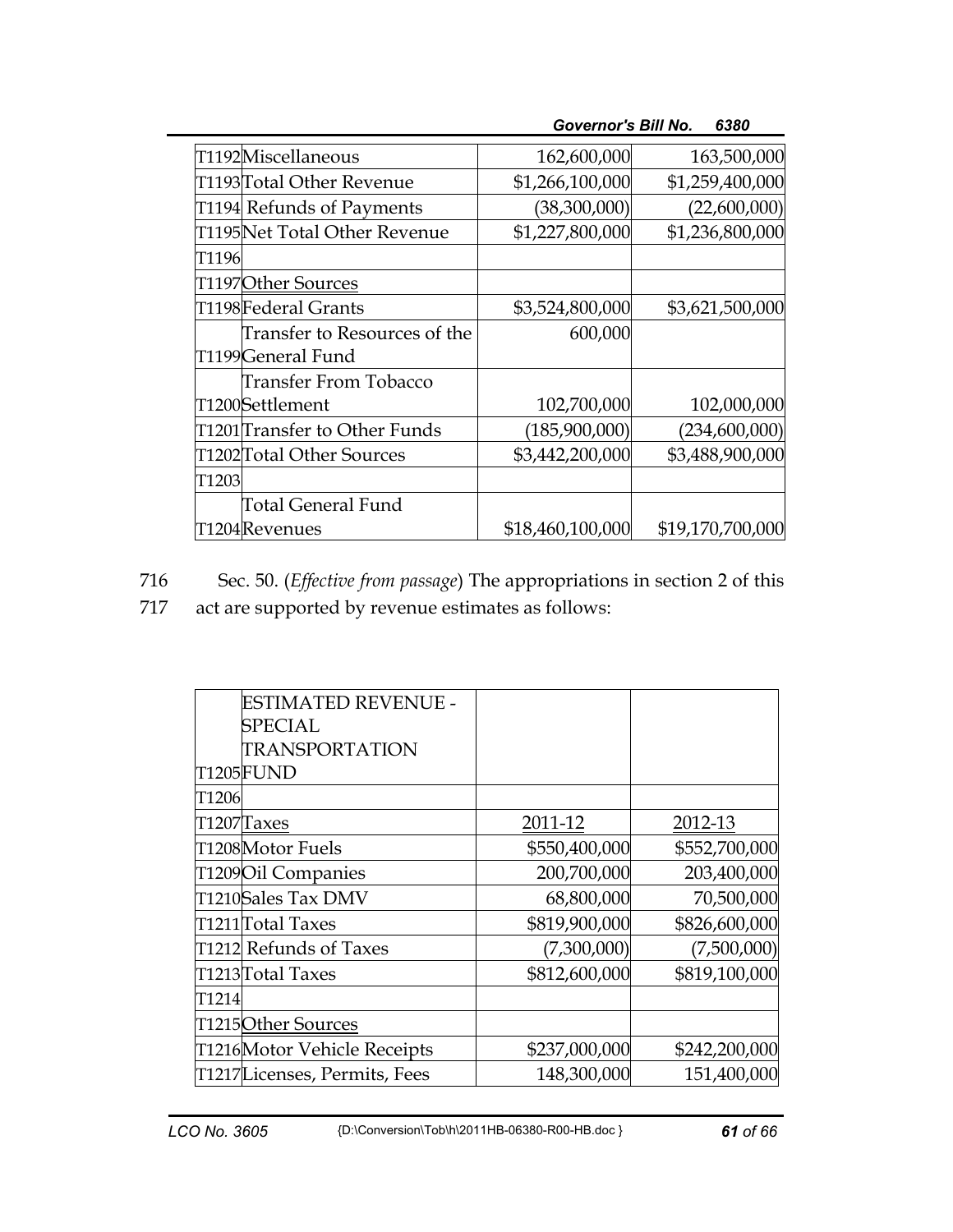|                                  | <b>Governor's Bill No.</b> | 6380            |
|----------------------------------|----------------------------|-----------------|
| T1218 Interest Income            | 12,500,000                 | 15,000,000      |
| T1219Federal Grants              | 13,100,000                 | 13,100,000      |
| T1220 Transfers from Other Funds | 102,600,000                | 151,300,000     |
| T1221 Total Other Sources        | \$513,500,000              | \$573,000,000   |
| T1222 Refunds of Payments        | (3,200,000)                | (3,300,000)     |
| T1223 Total Other Sources        | \$510,300,000              | \$569,700,000   |
| T1224                            |                            |                 |
| Total Special                    |                            |                 |
| <b>Transportation Fund</b>       |                            |                 |
| T1225 Revenues                   | \$1,322,900,000            | \$1,388,800,000 |

718 Sec. 51. (*Effective from passage*) The appropriations in section 3 of this

719 act are supported by revenue estimates as follows:

|           | <b>ESTIMATED REVENUE -</b> |              |              |
|-----------|----------------------------|--------------|--------------|
|           | <b>MASHANTUCKET</b>        |              |              |
|           | PEQUOT AND                 |              |              |
|           | T1226MOHEGAN FUND          |              |              |
| T1227     |                            | 2011-12      | 2012-13      |
|           | Transfers from General     | \$61,800,000 | \$61,800,000 |
| T1228Fund |                            |              |              |
|           | Total Mashantucket Pequot  | \$61,800,000 | \$61,800,000 |
|           | T1229 and Mohegan Fund     |              |              |

720 Sec. 52. (*Effective from passage*) The appropriations in section 4 of this

721 act are supported by revenue estimates as follows:

|       | <b>ESTIMATED REVENUE -</b>  |             |             |
|-------|-----------------------------|-------------|-------------|
|       | SOLDIERS, SAILORS AND       |             |             |
|       | <b>T1230MARINES FUND</b>    |             |             |
| T1231 |                             | 2011-12     | 2012-13     |
|       | T1232Investment Income      | \$3,100,000 | \$3,100,000 |
|       | Total Soldiers, Sailors and |             |             |
|       | T1233Marines Fund           | \$3,100,000 | \$3,100,000 |

722 Sec. 53. (*Effective from passage*) The appropriations in section 5 of this 723 act are supported by revenue estimates as follows: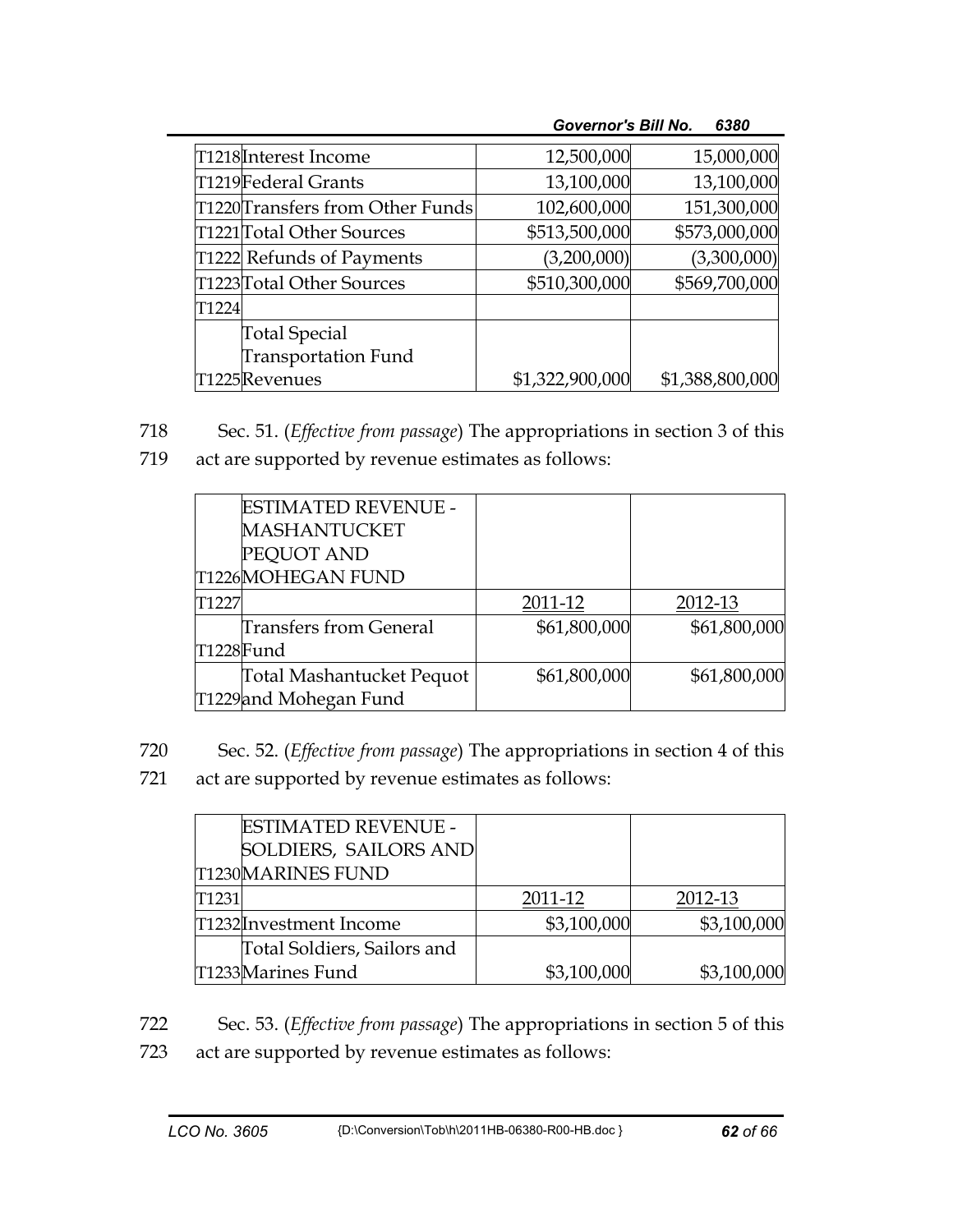|       | <b>ESTIMATED REVENUE -</b><br><b>REGIONAL MARKET</b><br><b>T1234OPERATING FUND</b> |             |             |
|-------|------------------------------------------------------------------------------------|-------------|-------------|
| T1235 |                                                                                    | 2011-12     | 2012-13     |
|       | T1236Rentals                                                                       | \$1,000,000 | \$1,000,000 |
|       | <b>Total Regional Market</b>                                                       |             |             |
|       | T1237Operating Fund                                                                | \$1,000,000 | \$1,000,000 |

724 Sec. 54. (*Effective from passage*) The appropriations in section 6 of this

725 act are supported by revenue estimates as follows:

|        | <b>ESTIMATED REVENUE -</b> |              |              |
|--------|----------------------------|--------------|--------------|
|        | <b>T1238BANKING FUND</b>   |              |              |
| T1239l |                            | 2011-12      | 2012-13      |
|        | T1240 Fees and Assessments | \$25,900,000 | \$21,900,000 |
|        | T1241 Total Banking Fund   | \$25,900,000 | \$21,900,000 |

726 Sec. 55. (*Effective from passage*) The appropriations in section 7 of this

727 act are supported by revenue estimates as follows:

|        | <b>ESTIMATED REVENUE -</b><br><b>T1242INSURANCE FUND</b> |              |              |
|--------|----------------------------------------------------------|--------------|--------------|
| T1243I |                                                          | 2011-12      | 2012-13      |
|        | T1244 Fees and Assessments                               | \$26,600,000 | \$26,100,000 |
|        | T1245Total Insurance Fund                                | \$26,600,000 | \$26,100,000 |

728 Sec. 56. (*Effective from passage*) The appropriations in section 8 of this 729 act are supported by revenue estimates as follows:

|       | T1250 Utility Control Fund |              |              |
|-------|----------------------------|--------------|--------------|
|       | T1249 and Public           | \$26,300,000 | \$25,900,000 |
|       | Total Consumer Counsel     |              |              |
|       | T1248 Fees and Assessments | \$26,300,000 | \$25,900,000 |
| T1247 |                            | 2011-12      | 2012-13      |
|       | <b>T1246CONTROL FUND</b>   |              |              |
|       | <b>AND PUBLIC UTILITY</b>  |              |              |
|       | <b>CONSUMER COUNSEL</b>    |              |              |
|       | ESTIMATED REVENUE -        |              |              |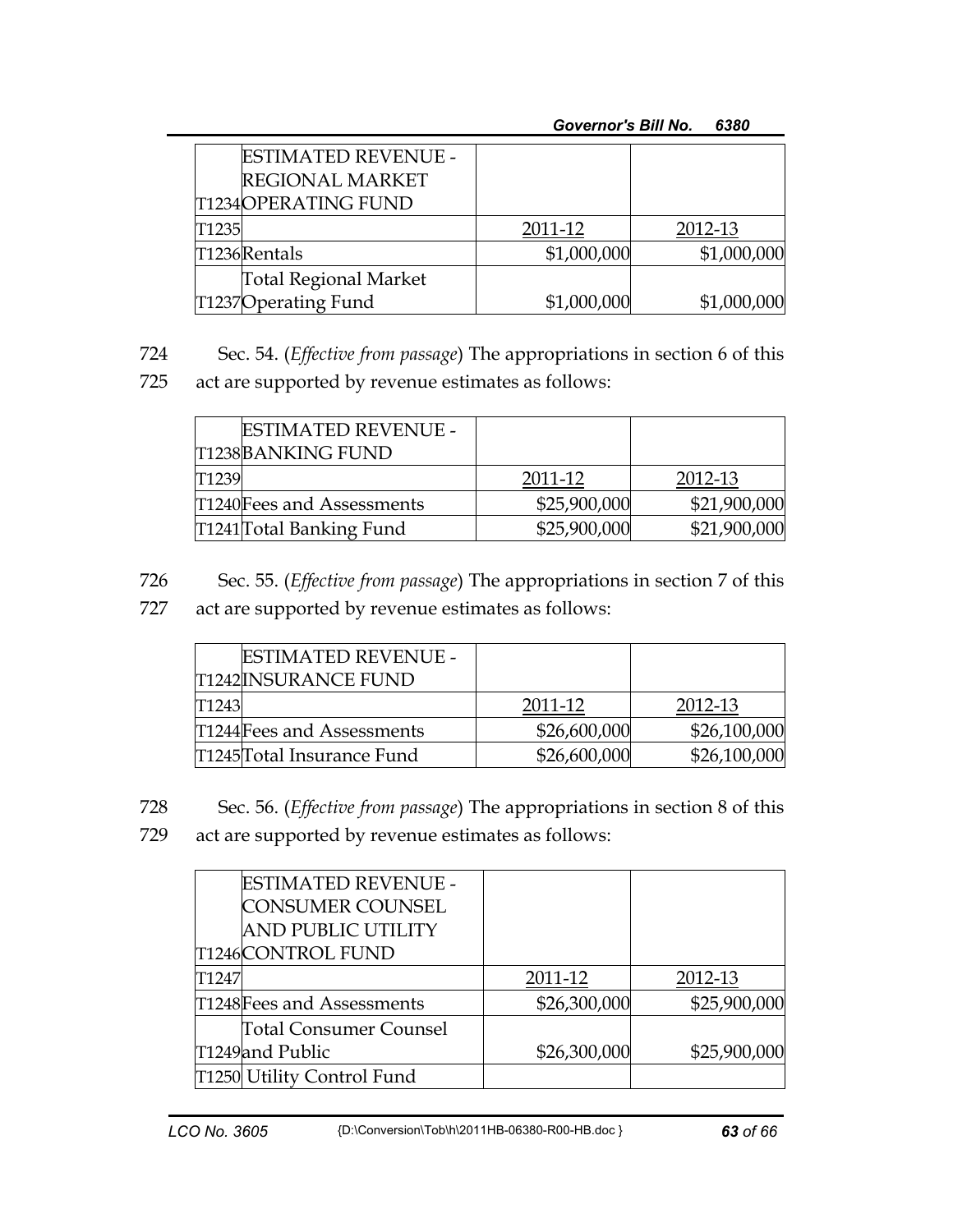730 Sec. 57. (*Effective from passage*) The appropriations in section 9 of this 731 act are supported by revenue estimates as follows:

|       | <b>ESTIMATED REVENUE -</b> |              |              |
|-------|----------------------------|--------------|--------------|
|       | <b>WORKERS</b>             |              |              |
|       | T1251 COMPENSATION FUND    |              |              |
| T1252 |                            | 2011-12      | 2012-13      |
|       | T1253Fees and Assessments  | \$18,800,000 | \$18,700,000 |
|       | <b>Total Workers</b>       |              |              |
|       | T1254 Compensation Fund    | \$18,800,000 | \$18,700,000 |

732 Sec. 58. (*Effective from passage*) The appropriations in section 10 of 733 this act are supported by revenue estimates as follows:

| <b>ESTIMATED REVENUE -</b>     |             |             |
|--------------------------------|-------------|-------------|
| <b>CRIMINAL INJURIES</b>       |             |             |
| <b>T1255COMPENSATION FUND</b>  |             |             |
| T1256                          | 2011-12     | 2012-13     |
| T1257Restitutions              | \$3,600,000 | \$3,700,000 |
| <b>Total Criminal Injuries</b> |             |             |
| T1258Compensation Fund         | \$3,600,000 | \$3,700,000 |

734 Sec. 59. Sections 3-121a and 16a-22*l* of the general statutes are 735 repealed. (*Effective from passage*)

| This act shall take effect as follows and shall amend the following |              |             |  |
|---------------------------------------------------------------------|--------------|-------------|--|
| sections:                                                           |              |             |  |
|                                                                     |              |             |  |
| Section 1                                                           | July 1, 2011 | New section |  |
| Sec. $2$                                                            | July 1, 2011 | New section |  |
| Sec. 3                                                              | July 1, 2011 | New section |  |
| Sec. 4                                                              | July 1, 2011 | New section |  |
| Sec. 5                                                              | July 1, 2011 | New section |  |
| Sec. 6                                                              | July 1, 2011 | New section |  |
| Sec. 7                                                              | July 1, 2011 | New section |  |
| Sec. 8                                                              | July 1, 2011 | New section |  |
| Sec. 9                                                              | July 1, 2011 | New section |  |
| Sec. 10                                                             | July 1, 2011 | New section |  |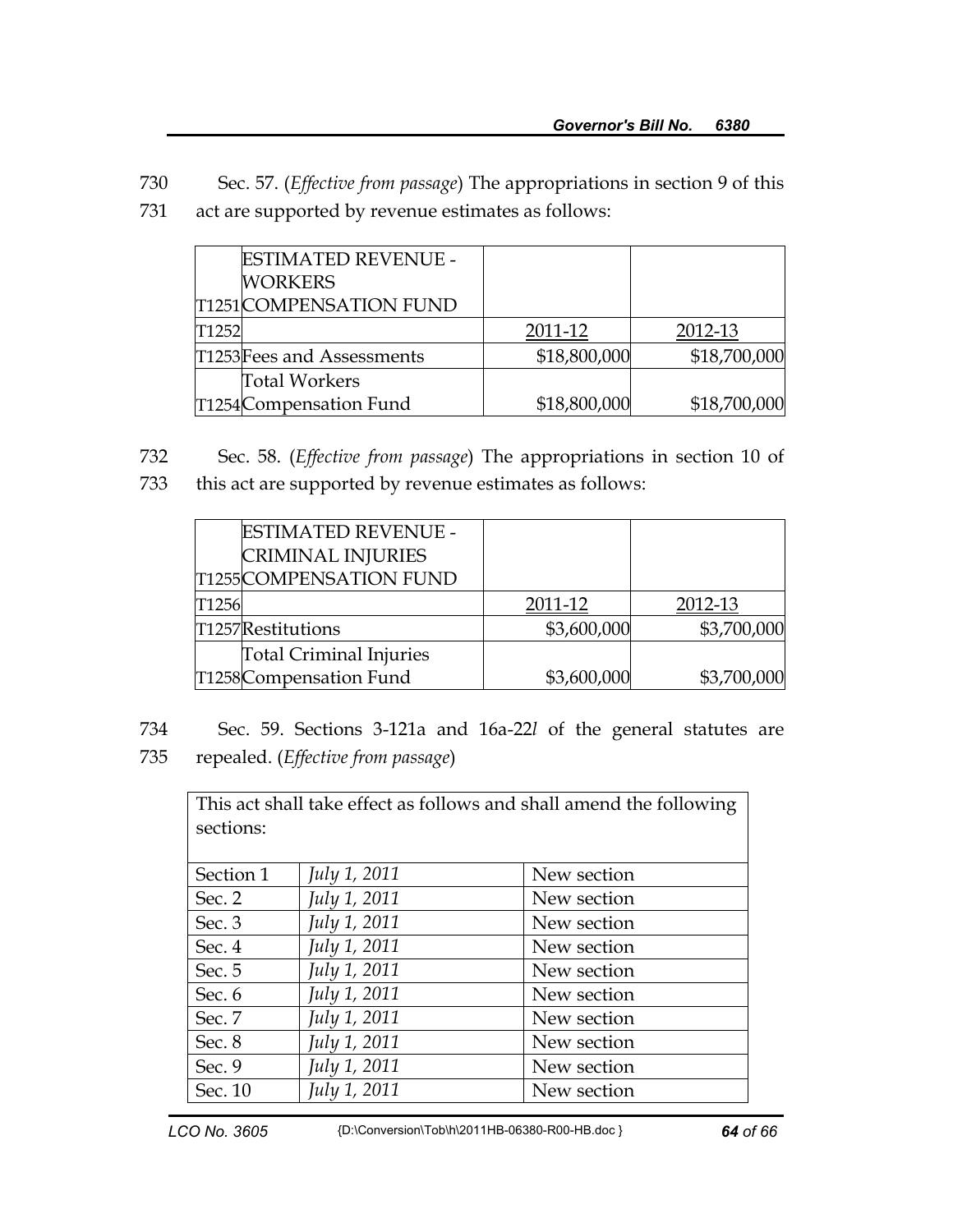| Sec. 11 | July 1, 2011 | New section |
|---------|--------------|-------------|
| Sec. 12 | July 1, 2011 | New section |
| Sec. 13 | July 1, 2011 | New section |
| Sec. 14 | July 1, 2011 | New section |
| Sec. 15 | July 1, 2011 | New section |
| Sec. 16 | July 1, 2011 | New section |
| Sec. 17 | July 1, 2011 | New section |
| Sec. 18 | July 1, 2011 | New section |
| Sec. 19 | July 1, 2011 | New section |
| Sec. 20 | July 1, 2011 | New section |
| Sec. 21 | July 1, 2011 | New section |
| Sec. 22 | July 1, 2011 | New section |
| Sec. 23 | July 1, 2011 | New section |
| Sec. 24 | July 1, 2011 | New section |
| Sec. 25 | July 1, 2011 | New section |
| Sec. 26 | July 1, 2011 | New section |
| Sec. 27 | July 1, 2011 | New section |
| Sec. 28 | July 1, 2011 | New section |
| Sec. 29 | July 1, 2011 | New section |
| Sec. 30 | July 1, 2011 | New section |
| Sec. 31 | July 1, 2011 | New section |
| Sec. 32 | July 1, 2011 | New section |
| Sec. 33 | July 1, 2011 | New section |
| Sec. 34 | July 1, 2011 | New section |
| Sec. 35 | July 1, 2011 | New section |
| Sec. 36 | July 1, 2011 | New section |
| Sec. 37 | from passage | $10 - 262h$ |
| Sec. 38 | July 1, 2011 | New section |
| Sec. 39 | July 1, 2011 | New section |
| Sec. 40 | July 1, 2011 | New section |
| Sec. 41 | July 1, 2011 | New section |
| Sec. 42 | July 1, 2011 | New section |
| Sec. 43 | July 1, 2011 | New section |
| Sec. 44 | July 1, 2011 | 13b-61a     |
| Sec. 45 | July 1, 2011 | $2 - 35$    |
| Sec. 46 | July 1, 2011 | New section |
| Sec. 47 | from passage | 16a-46e     |
| Sec. 48 | from passage | $16-32f$    |
| Sec. 49 | from passage | New section |
| Sec. 50 | from passage | New section |